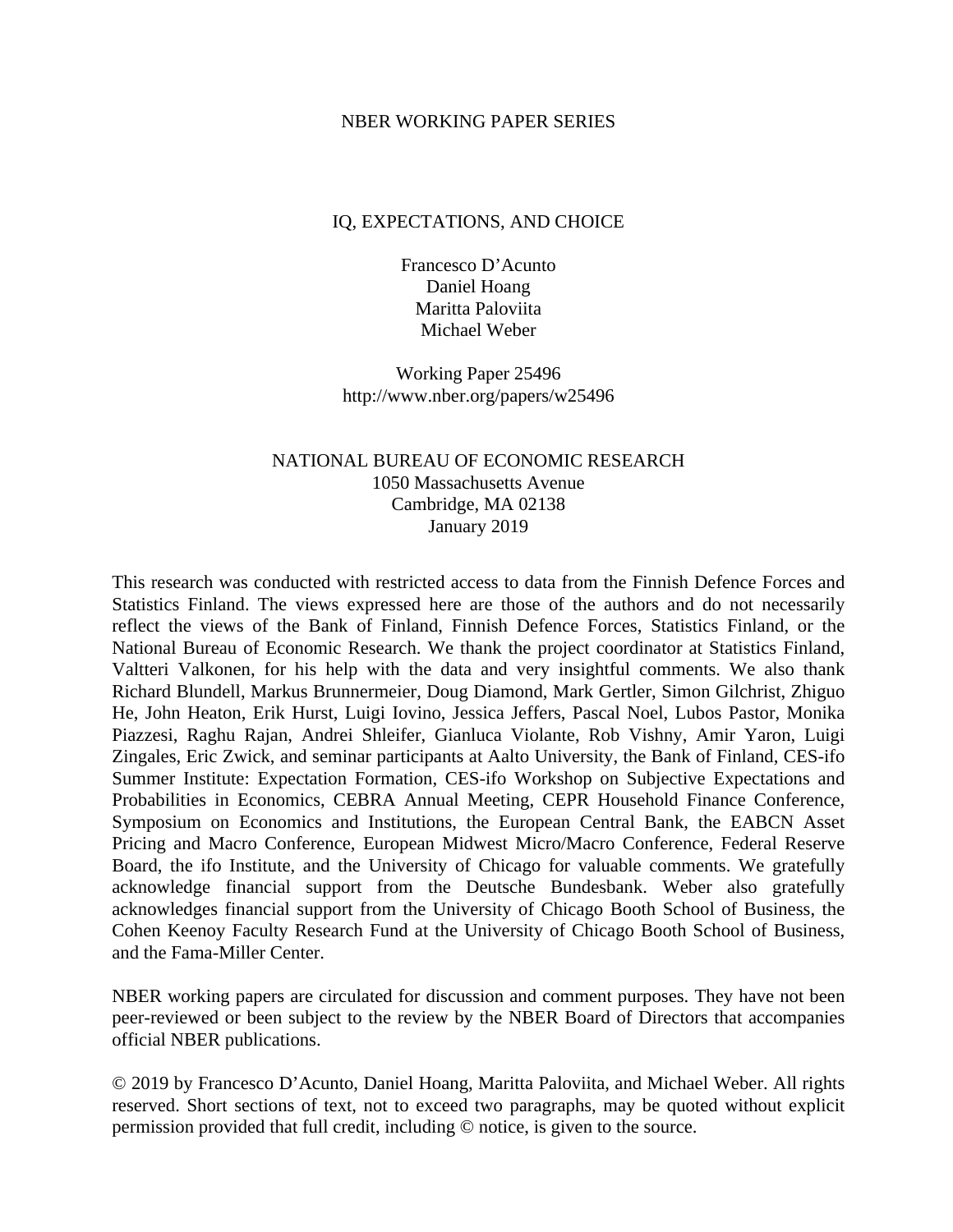IQ, Expectations, and Choice Francesco D'Acunto, Daniel Hoang, Maritta Paloviita, and Michael Weber NBER Working Paper No. 25496 January 2019 JEL No. D12,D84,D91,E21,E31,E52,E65,E7

#### **ABSTRACT**

We use administrative and survey-based micro data to study the relationship between cognitive abilities (IQ), the formation of economic expectations, and the choices of a representative male population. Men above the median IQ (high-IQ men) display 50% lower forecast errors for inflation than other men. The inflation expectations and perceptions of high-IQ men, but not others, are positively correlated over time. High-IQ men are also less likely to round and to forecast implausible values. In terms of choice, only high-IQ men increase their propensity to consume when expecting higher inflation as the consumer Euler equation prescribes. High-IQ men are also forward-looking -- they are more likely to save for retirement conditional on saving. Education levels, income, socio-economic status, and employment status, although important, do not explain the variation in expectations and choice by IQ. Our results have implications for heterogeneous-beliefs models of household consumption, saving, and investment.

Francesco D'Acunto University of Maryland R.H.Smith School of Business dacuntof@bc.edu

Daniel Hoang Karlsruhe Institute of Technology Kaiserstr. 12 76128 Karlsruhe Germany daniel.hoang@kit.edu

Maritta Paloviita Bank of Finland PO Box 160 00101 Helsinki Finland maritta.paloviita@bof.fi

Michael Weber Booth School of Business University of Chicago 5807 South Woodlawn Avenue Chicago, IL 60637 and NBER michael.weber@chicagobooth.edu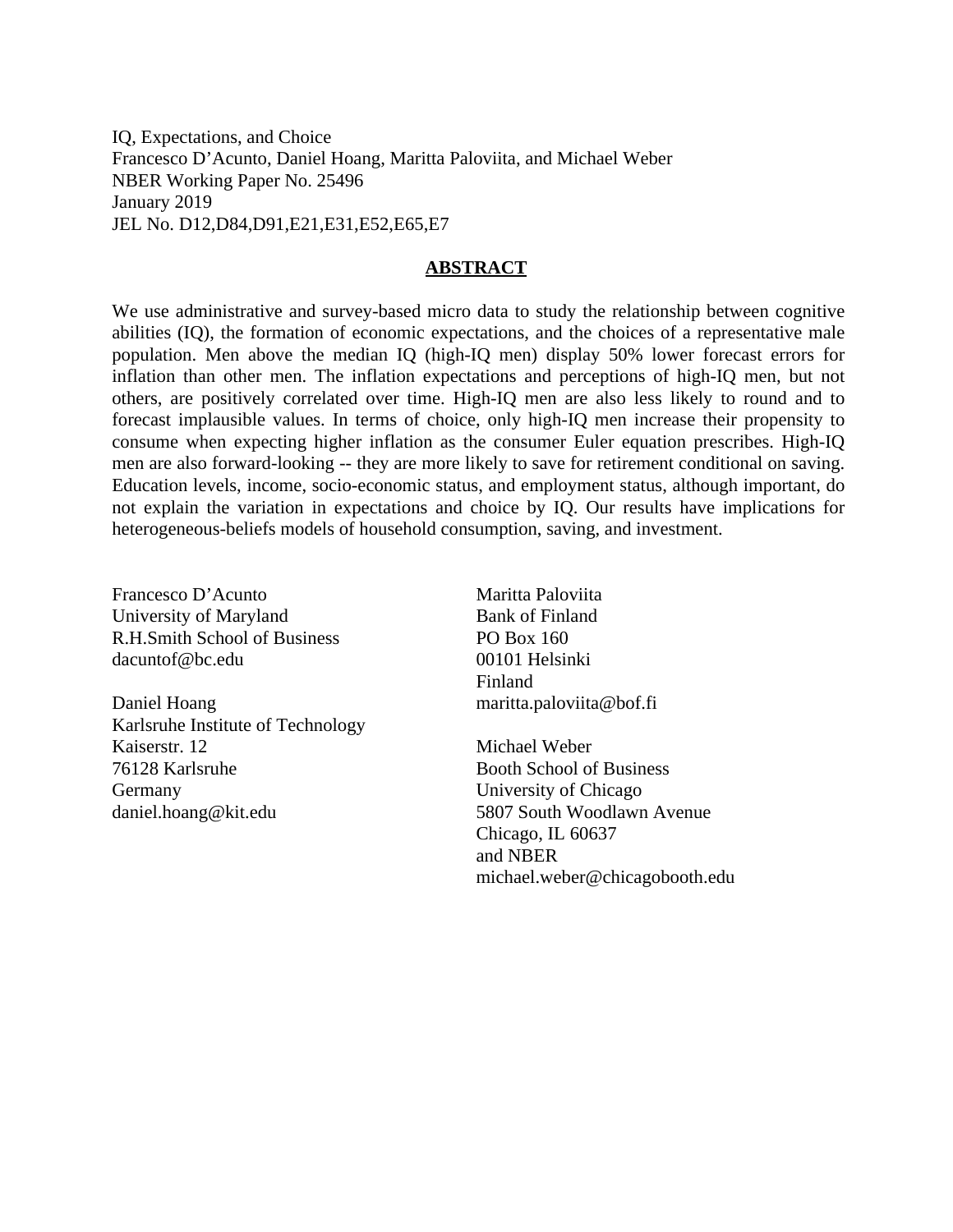After the rational-expectations revolution, researchers have largely stopped paying attention to how individuals form expectations, because subjective-expectations data display large cross-sectional variation and deviate from the rational benchmark [\(Manski](#page-28-0) [\(2004\)](#page-28-0); [Coibion, Gorodnichenko, and Kamdar](#page-27-0) [\(2018\)](#page-27-0)). Yet individuals' actual expectations are central to explain their saving, consumption, and investment choices and hence aggregate outcomes [\(Gennaioli and Shleifer](#page-27-1) [\(2018\)](#page-27-1)), which motivates a recent revival of studying how individuals form, update, and act upon economic expectations.<sup>[1](#page--1-0)</sup>

Because forming expectations and financial decision-making require the use of cognitive resources, cognitive ability is a natural candidate to help explain the cross-sectional variation of individual expectations [\(Falk, Becker, Dohmen, Enke, Huffman, and Sunde](#page-27-2) [\(2018\)](#page-27-2)). Cognition might affect individuals' ability to gather information about economic variables, their ability to solve maximization and resource-allocation problems over time, as well as their ability to grasp basic economic reasoning and intuition [\(D'Acunto, Hoang,](#page-27-3) [Paloviita, and Weber](#page-27-3) [\(2018\)](#page-27-3)).

Assessing the extent to which cognitive abilities shape individual expectations and decisions faces a major empirical challenge. The econometrician needs to jointly measure the cognitive abilities, economic expectations, economic decisions, and demographic characteristics of a representative population. To overcome this empirical hurdle, we match – to the best of our knowledge for the first time – individual-level administrative data on cognitive-ability (IQ) tests with survey-based information on a set of macroeconomic expectations, as well as on the consumption, saving, and borrowing plans of a representative sample of men in Finland.

Finland provides a desirable laboratory to study the effects of cognition on beliefs and choice, because it is a culturally homogeneous society with essentially free access to schooling and with a low degree of labor-income inequality (see [Grinblatt, Keloharju,](#page-27-4) [and Linnainmaa](#page-27-4) [\(2011\)](#page-27-4)). As we discuss below, in this setting, the cross-sectional variation in cognitive abilities is barely associated with the variation in labor income, and hence assuming low-IQ individuals are low-income individuals and vice versa would be misleading. Moreover, the ratio of debt to labor income is stable around 80% across the distribution of cognitive abilities, which suggests men with different levels of IQ have not

<sup>&</sup>lt;sup>1</sup>See also [Landier, Ma, and Thesmar](#page-28-1) [\(2018\)](#page-27-5), [Ben-David, Fermand, Kuhnen, and Li](#page-27-5) (2018), [Malmendier](#page-28-2) [and Nagel](#page-28-2) [\(2016\)](#page-28-2), [Das, Kuhnen, and Nagel](#page-27-6) [\(2017\)](#page-27-6), [D'Acunto, Malmendier, Ospina, and Weber](#page-27-7) [\(2018\)](#page-27-7), [Bordalo, Gennaioli, and Shleifer](#page-27-8) [\(2018\)](#page-27-8), and [Gennaioli, Ma, and Shleifer](#page-27-9) [\(2018\)](#page-27-9).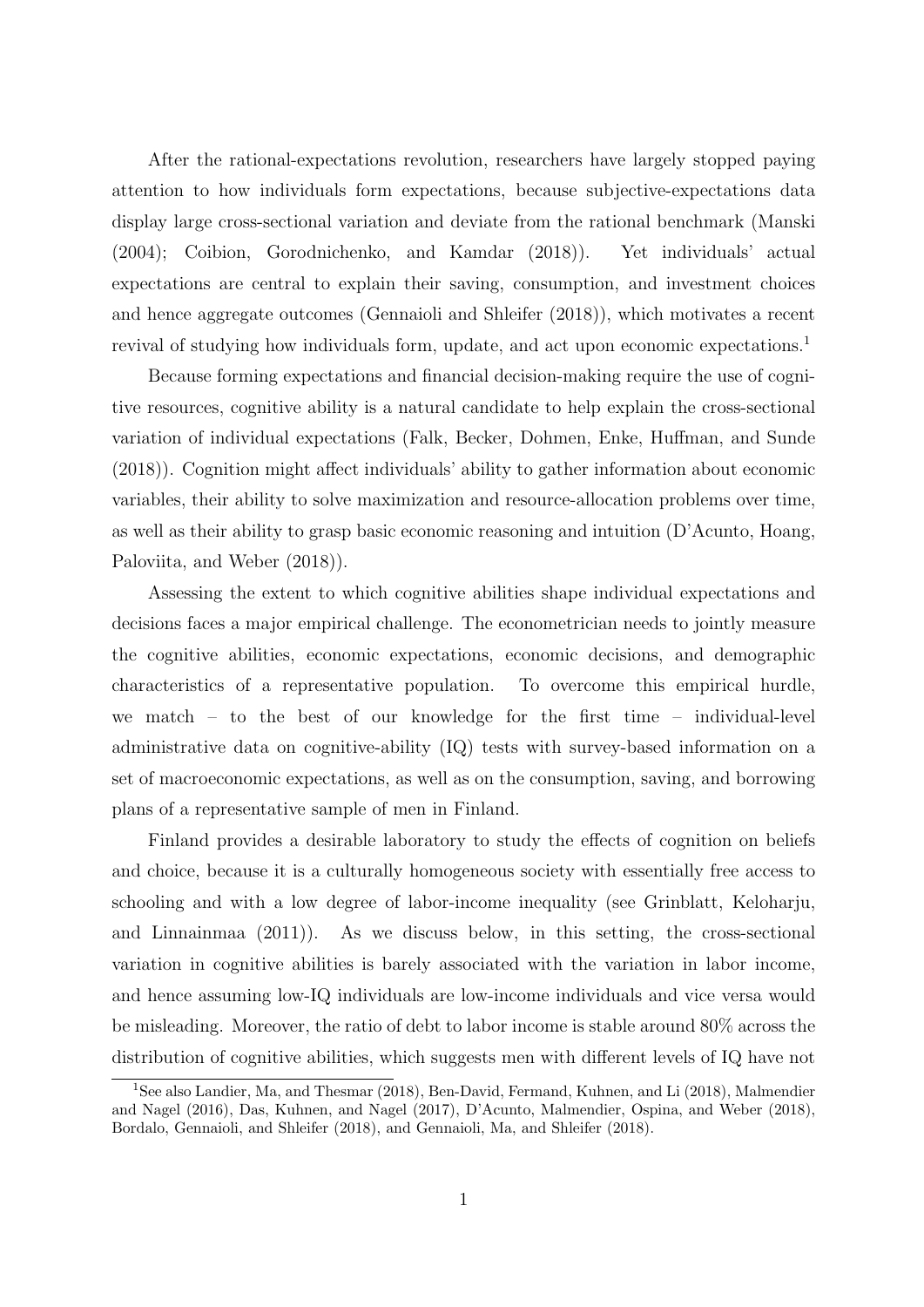only similar labor incomes, but also similar debt capacity and access to finance [\(D'Acunto](#page-27-3) [et al.](#page-27-3) [\(2018\)](#page-27-3)).

We use the Finnish setting to assess the extent to which cognitive abilities help explain the cross-sectional variation in individual-level economic expectations. In addition, we study the extent to which agents' economic and financial decisions react to their expectations based on heterogeneity in cognitive abilities.

We focus on inflation expectations because in most macroeconomic models, inflation expectations drive the consumption, saving, and borrowing decisions of individuals, workers' wage bargaining with firms as well as managers' price-setting decisions, and the effectiveness of fiscal and monetary policy, among other outcomes [\(Bernanke](#page-27-10) [\(2007\)](#page-27-10)).



<span id="page-3-0"></span>

This figure plots the average absolute forecast error for inflation (in percentage points) across IQ levels. Forecast error is the difference between the numerical forecast for 12-month-ahead inflation and ex-post realized inflation. Vertical lines represent 95% confidence intervals around the estimated mean for each bin. IQ is the standardized test score from the Finnish Defence Forces. IQ obtains integer values between 1 and 9. The sample period is from January 2001 to March 2015.

Figure [1](#page-3-0) plots the average absolute forecast error for inflation across bins by IQ-test scores. Forecast error is the difference between an individual's numerical forecast of 12-month-ahead inflation and actual inflation measured after 12 months. The average absolute forecast error for individuals with the lowest cognitive abilities is 4.3 percentage points. The absolute forecast errors decrease monotonically with IQ. The difference in absolute forecast errors between men with median cognitive abilities and men with the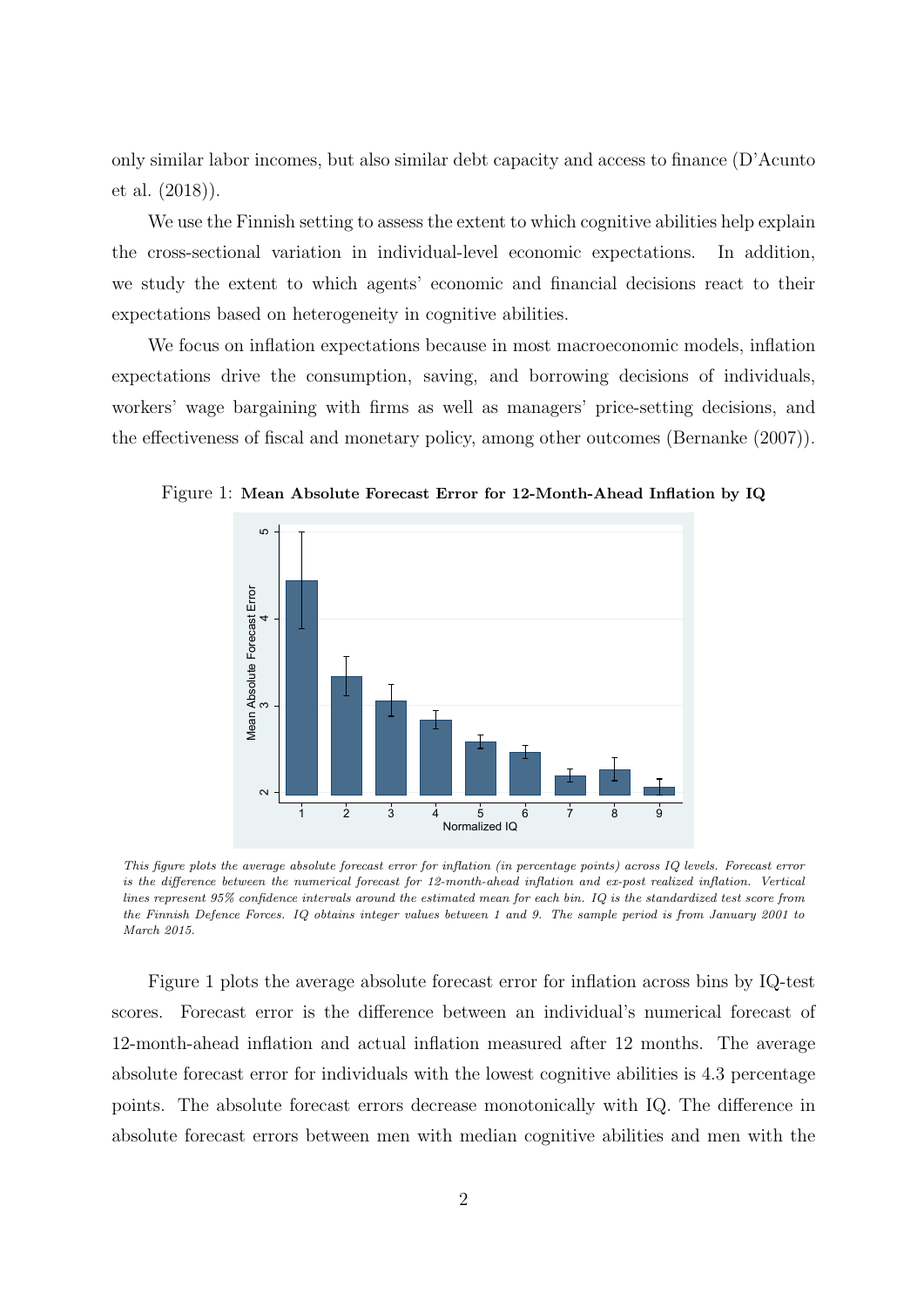highest cognitive abilities is 0.6 percentage points, which is  $30\%$  of the forecast error of the highest-IQ individuals. Comparing 95% confidence intervals across IQ levels, we can statistically and economically reject the null hypothesis of identical forecast error across most adjacent IQ levels. The average absolute forecast errors are large across the whole IQ distribution compared to the average realized inflation rate of 1.66% during our sample period and the official inflation target of the European Central Bank (ECB) of close to, but below, 2%.

These cross-sectional associations are similar after we absorb time-varying economywide shocks at the monthly level, as well as a rich set of demographics that include age, income, education levels, socio-economic status, marital status, employment status, number of children, and rural versus urban residence. These demographics represent dimensions that earlier research has related to macroeconomic expectations, as well as potential determinants of households' consumption baskets, which researchers have shown affect the inflation expectations of Americans [\(D'Acunto, Malmendier, Ospina, and](#page-27-7) [Weber](#page-27-7) [\(2018\)](#page-27-7)). Consistent with earlier research, we find these observables are important determinants of expectations and choice, but they barely help explain the relationship between IQ and expectations.

Our IQ measure derives from administrative micro data [\(Grinblatt, Keloharju,](#page-27-4) [and Linnainmaa](#page-27-4) [\(2011\)](#page-27-4)). Around age 20, Finnish men take a standardized cognitive test immediately after starting their mandatory military service. IQ is a cohort-level standardized variable that follows a stanine distribution (integers from 1 to 9, with 9 being the highest) and summarizes the results of 120 cognitive-ability questions in the military cognitive test. The Finnish Defence Forces (FDF) perform this level of aggregation and standardization to allow comparisons across cohorts.[2](#page--1-0) We observe this measure for all Finnish male cohorts between 1982 and 2001. We match IQ to the individual answers to the monthly harmonized European Commission Consumer Survey (EU survey), which covers repeated representative cross sections of Finns from 2001 to 2015. This survey elicits expectations of individual and aggregate economic outcomes, as well as propensities to consume, save, and borrow.

Our baseline analysis exploits cross-sectional variation, but the EU survey also contains a rotating panel dimension between 1995 and 1999 during which each individual is interviewed three times with a six-month lag between interviews. The panel allows us

<sup>2</sup>The standardization alleviates the Flynn effect of trending test scores over time.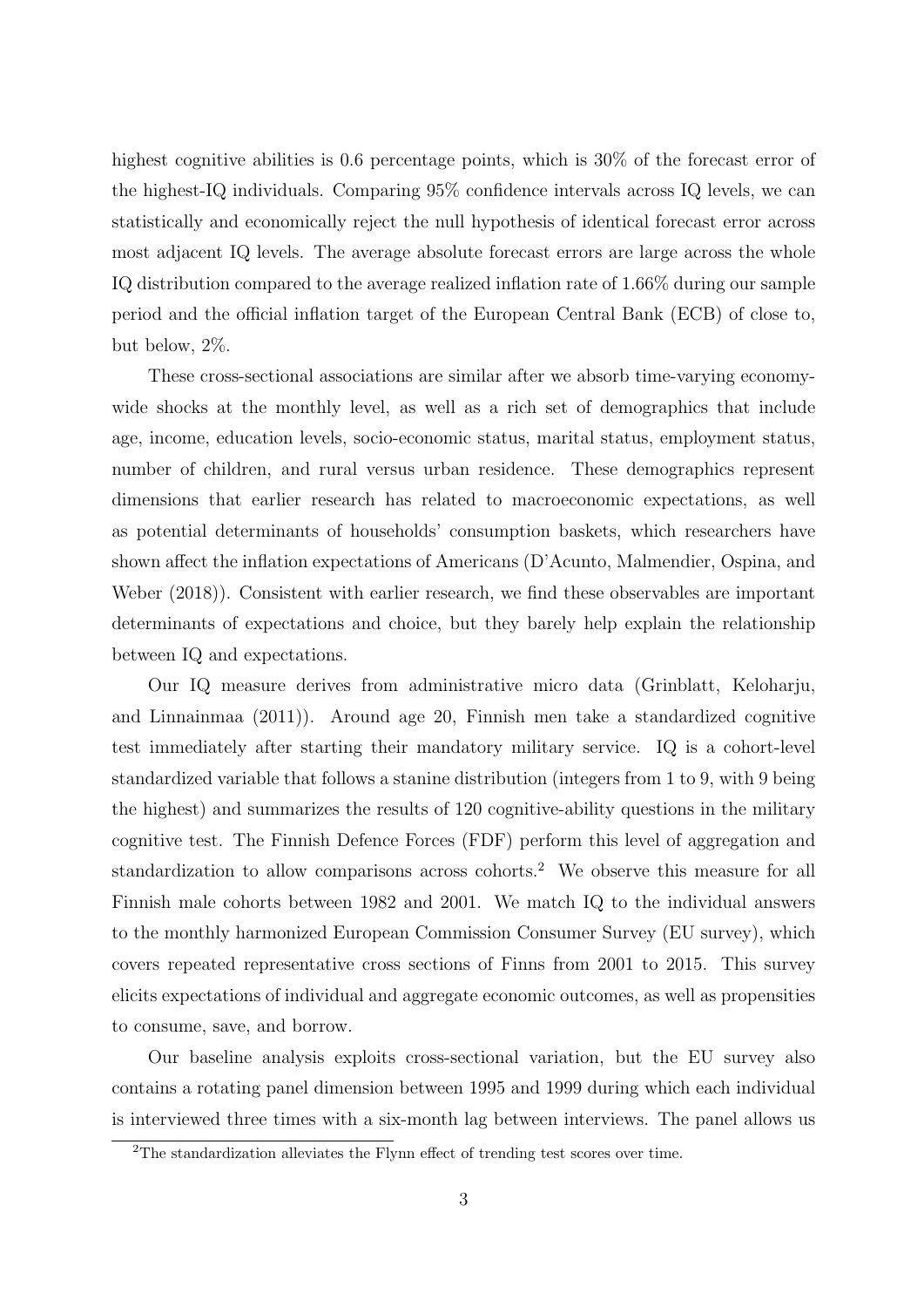to study how IQ levels relate to the dynamics of inflation expectations within individuals. Realized inflation is highly persistent, and hence rational expectations imply on average a positive correlation between past inflation forecasts and current inflation forecasts [\(Landier, Ma, and Thesmar](#page-28-1) [\(2018\)](#page-28-1)). We find only high-IQ men display a positive association between past and current inflation forecasts.

Moreover, under rational expectations, we would expect past expectations of inflation are positively correlated with current perceptions of realized inflation. This association should be especially detectable at times when no shocks or news about inflation are realized between adjacent interview periods. On average, we find an economically and statistically significant association for high-IQ men which is five times larger than the association for low-IQ men. In addition, the association for high-IQ men is indeed higher across interview periods with stable inflation but does not vary at all for low-IQ men.

After studying forecast errors and the consistency of expectations over time, we move on to consider other features of expectations that earlier research in microeconomics, macroeconomics, and social psychology proposed as signs of inaccuracy in elicited individual economic beliefs. In particular, we consider rounding – the tendency of households to respond with multiples of 5 when asked for a numerical forecast of inflation – and the reporting of implausible values for expected inflation (see, e.g., [Manski and](#page-28-3) [Molinari](#page-28-3) [\(2010\)](#page-28-3) and [Binder](#page-27-11) [\(2015\)](#page-27-11)).



<span id="page-5-0"></span>Figure 2: Rounding and Implausible Values for Inflation Expectations by IQ

This figure plots the share of rounders (left panel) and the share of survey respondends who report forecasts for inflation larger than 5 in absolute value across IQ levels. We define rounders as survey participants who report multiples of 5 for the numerical forecast for 12-month-ahead inflation. Vertical lines represent 95% confidence intervals around the estimated mean for each bin. IQ is the standardized test score from the Finnish Defence Forces. IQ obtains integer values between 1 and 9. The sample period is from January 2001 to March 2015.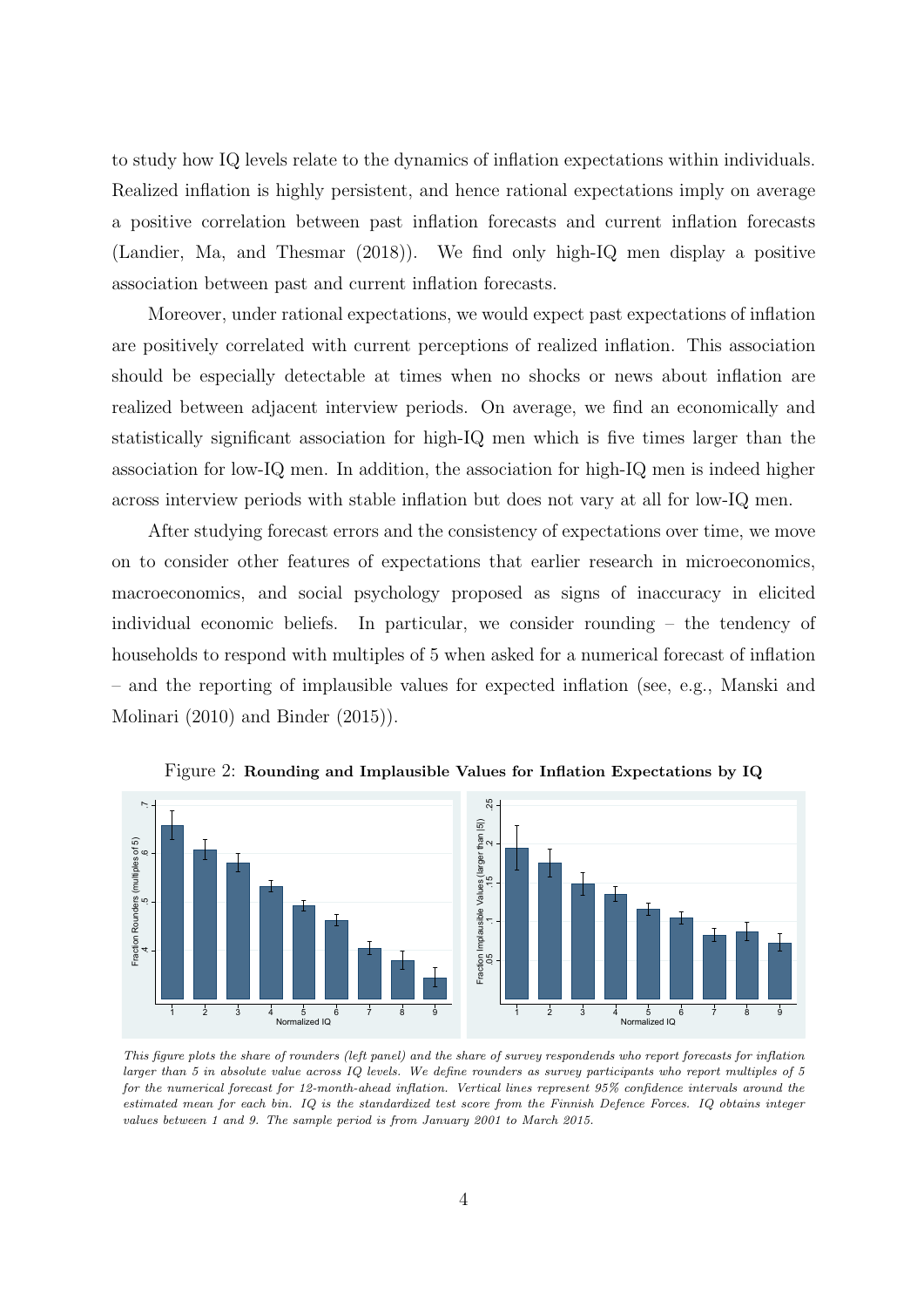Figure [2](#page-5-0) plots the average share of respondents who round (left panel) and the average share of respondents who provide implausible values (right panel) by IQ bins.[3](#page--1-0) The figure documents two monotonic patterns for the shares of rounders and those providing implausible inflation forecasts across IQ bins. For both aspects of forecast inaccuracy, the monotonic patterns are similar to the one we documented in Figure [1](#page-3-0) for forecast errors.

In the second part of the paper, we assess whether the heterogeneity of individual expectations by IQ levels matters for economic decision-making. As a first step, we assess whether IQ levels relate to Finnish men's understanding of intertemporal substitution. Specifically, we test whether individuals adjust their durable consumption plans to their inflation expectations as the consumption Euler equation prescribes, after keeping constant income expectations and other macroeconomic expectations [\(Bachmann, Berg,](#page-27-12) [and Sims](#page-27-12) [\(2015\)](#page-27-12)). The consumer Euler equation is at the core of all dynamic macro models, and many central banks relied on the Euler equation when implementing policies to raise inflation expectations during the Great Recession in the hope of stimulating consumption.[4](#page--1-0)

Because the numerical inflation expectations of low-IQ individuals are inaccurate and such individuals might be aware of their inability to forecast inflation precisely, one might expect they actively decide not to employ their numerical inflation expectations when forming purchasing plans. We thus follow [D'Acunto, Hoang, and Weber](#page-27-13) [\(2018\)](#page-27-13) and create a qualitative measure of inflation expectations – a dummy variable that equals 1 when a household expects inflation to increase over the next 12 months relative to the previous 12 months. [D'Acunto et al.](#page-27-13) [\(2018\)](#page-27-13) show this qualitative measure tracks closely ex-post inflation rates even for individuals with low levels of sophistication. If low-IQ individuals were aware of their biases and understood intertemporal substitution, we would expect that at least their accurate qualitative inflation expectations were related to their purchasing plans.

When focusing on high-IQ men, we find respondents who think inflation will increase in the following 12 months are almost  $4\%$  more likely to state it is a good time to purchase

<sup>&</sup>lt;sup>3</sup>In this figure, we consider forecasts whose absolute value is larger than 5 as implausible values. As we show below, the results are similar when we change this threshold.

<sup>4</sup>[Yellen](#page-28-4) [\(2016\)](#page-28-4) is a good example: "With nominal short-term interest rates at or close to their effective lower bound in many countries, the broader question of how expectations are formed has taken on heightened importance. Under such circumstances, many central banks have sought additional ways to stimulate their economies, including adopting policies that are directly aimed at influencing expectations of future interest rates and inflation."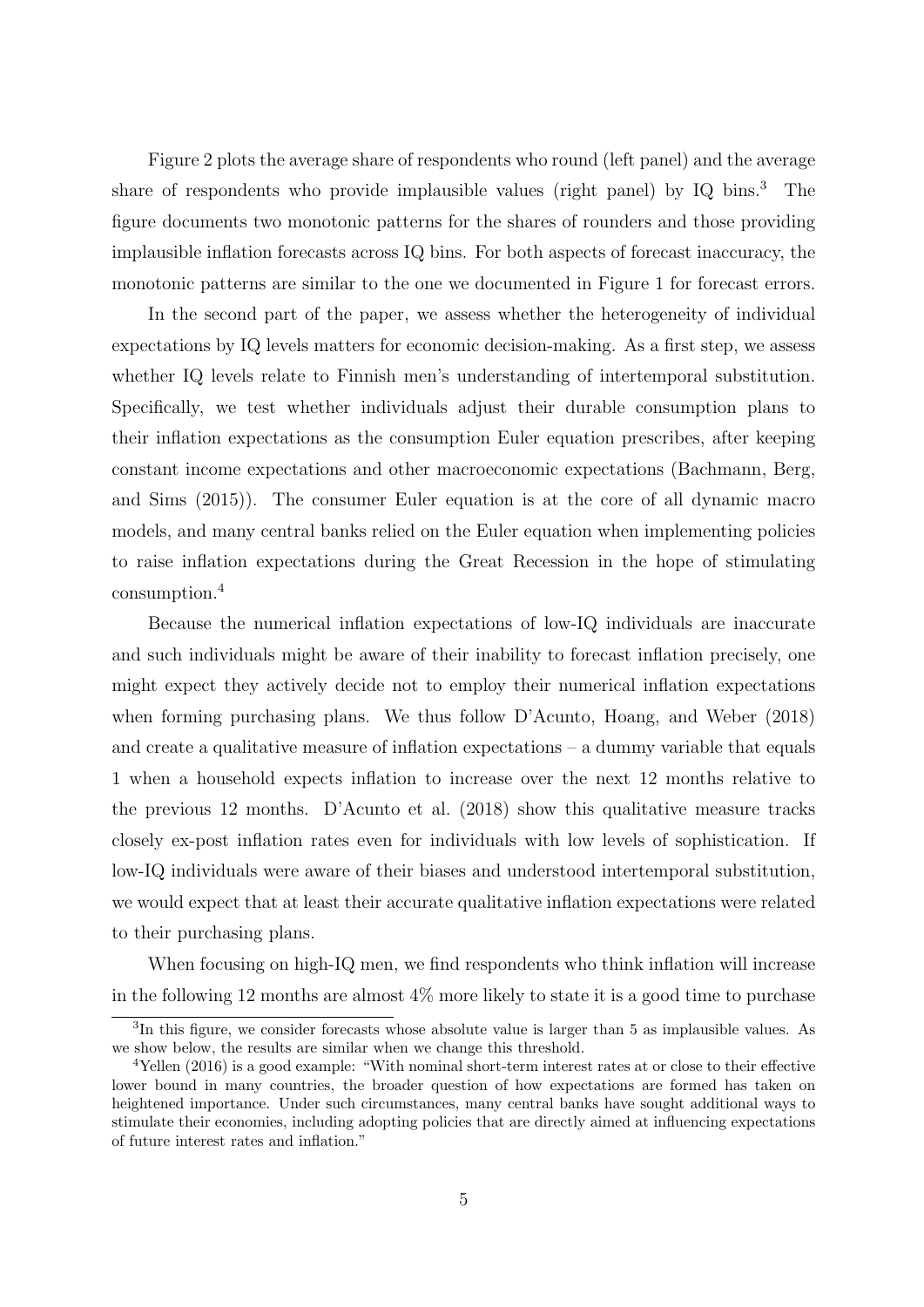large-ticket items relative to other high-IQ men. Instead, when limiting the sample to low-IQ men, we detect a small, negative, and statistically insignificant association between qualitative inflation expectations and readiness to spend. These results hold conditional on the rich set of demographics discussed above and suggest that even if low-IQ men held plausible inflation expectations – for instance, because policymakers successfully anchored expectations or provided information about professional forecasts – low-IQ men might still not behave in line with the predictions of standard macroeconomic models.

We find high-IQ men react to their inflation expectations but low-IQ men do not also when splitting the sample by several demographic characteristics. A notable exception are respondents who have an economics or business degree. In this subsample, even low-IQ individuals who expect higher inflation increase their readiness to spend as predicted by the consumer Euler equation.

One might worry low-IQ men are more likely to be financially constrained than high-IQ men, which would explain the insensitivity of their consumption plans to changes in real interest rates (see [Zeldes](#page-28-5) [\(1989\)](#page-28-5)). Conditioning on labor income does not affect any of our baseline results, and low-income individuals are plausibly more likely to be financially constrained than high-income individuals. Another potential concern is that expecting higher economic growth and hence higher household income might deliver a spurious positive relationship between the propensity to spend and inflation expectations. [D'Acunto et al.](#page-27-3) [\(2018\)](#page-27-3) directly show financial constraints and income expectations elicited at the same time as inflation expectations cannot explain the non-response in the consumption plan of low-IQ men to their inflation expectations.

In the last part of the paper, we consider households' saving and borrowing motives, even if we can only observe these dimensions for a restricted portion of our sample. We find that high-IQ and low-IQ men do not differ in their propensity to save part of their monthly income – if anything, high-IQ men are less likely to save in general. High-IQ men, though, are more likely to save for retirement relative to saving for current purposes. These results suggest high-IQ men might understand the trade-off between current consumption and future consumption better than low-IQ men [\(Falk et al.](#page-27-2) [\(2018\)](#page-27-2)). Moreover, high-IQ men are as likely as low-IQ men to borrow to finance current consumption, but high-IQ men are more likely to borrow to finance current or future education-related costs. Overall, we interpret these results as consistent with high-IQ men being more forward-looking than low-IQ men.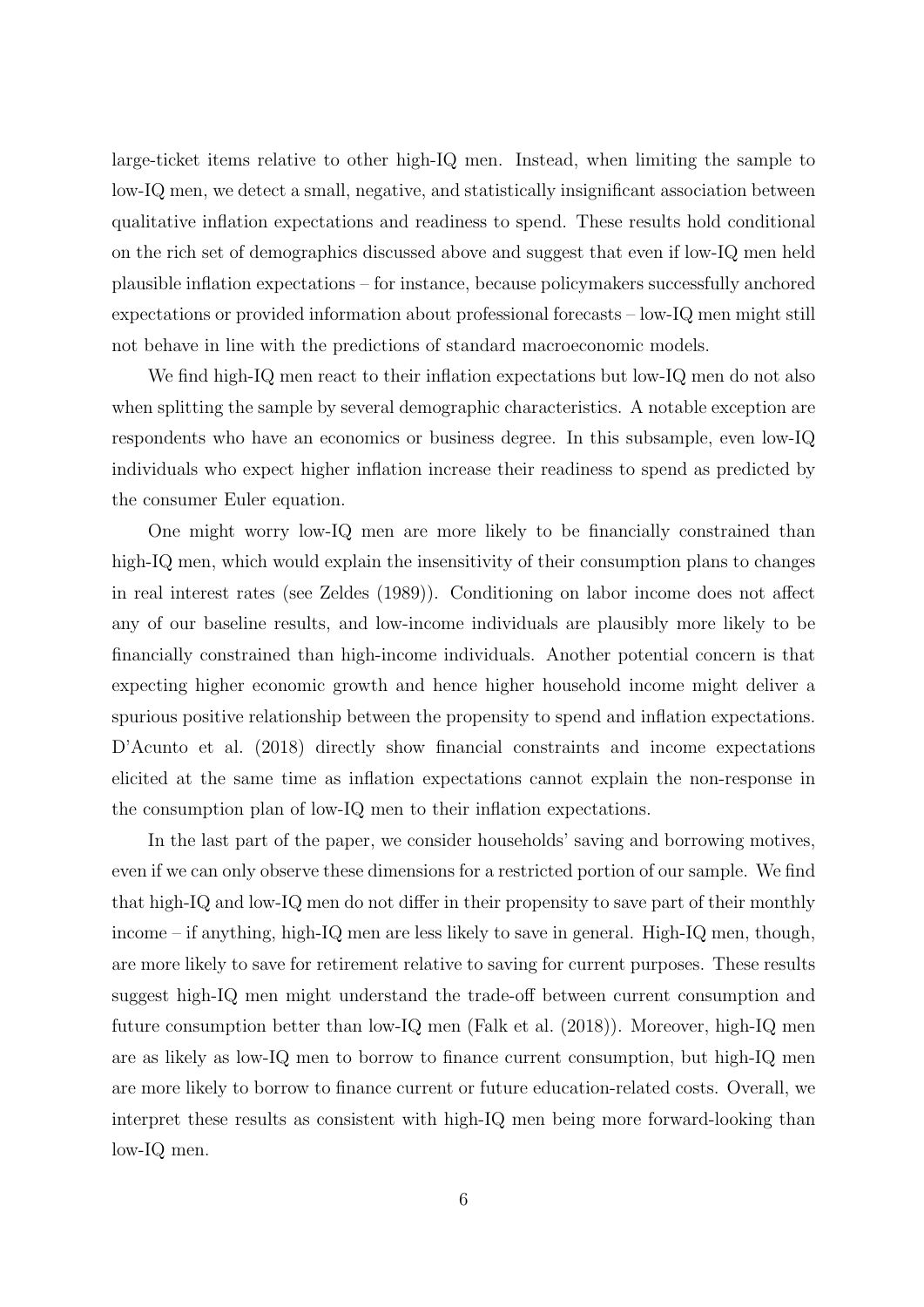Our findings stress the importance of cognitive abilities in shaping individual economic decision-making. Papers that document the role of IQ in financial decision-making are [Grinblatt et al.](#page-27-4) [\(2011\)](#page-27-4), who study the effect on stock market participation, [Grinblatt,](#page-28-6) [Keloharju, and Linnainmaa](#page-28-6) [\(2012\)](#page-28-6), who study the effect on trading behavior, and Grinblatt, Ikäheimo, Keloharju, and Knüpfer [\(2016\)](#page-27-14), who study mutual fund choice. [Agarwal and Mazumder](#page-27-15) [\(2013\)](#page-27-15) relate cognitive abilities to suboptimal use of credit cards and home-equity loan applications. [Aghion, Akcigit, Hyytinen, and Toivanen](#page-27-16) [\(2017\)](#page-27-16) use micro-level data on visuospatial IQ to study the effects of cognitive abilities, education, and parental income on inventiveness. [Dal Bo, Finan, Folke, Persson, and Rickne](#page-27-17) [\(2017\)](#page-27-17) relate IQ to the likelihood individuals enter political careers in Sweden. In a broad, comprehensive, and representative study of global preferences, [Falk et al.](#page-27-2) [\(2018\)](#page-27-2) document the relationship between survey respondents' self-reported cognitive abilities and their economic preferences.

We focus our study on how individuals form inflation expectations and whether they adjust their consumption, savings, and borrowing plans to their inflation expectations because the consumer Euler equation, and hence, inflation expectations, is at the core of all modern models in macroeconomics and finance. Other recent contributions studying the formation and updating of inflation expectations and the relationship with economic behavior are [Malmendier and Nagel](#page-28-2) [\(2016\)](#page-28-2), who relate lifetime inflation experiences across cohorts to inflation expectations, [Coibion, Gorodnichenko, and Kumar](#page-27-18) [\(2018\)](#page-27-18), who study how firms form inflation expectations, [Bachmann et al.](#page-27-12) [\(2015\)](#page-27-12), who are the first to study the consumer Euler equation at the micro level, [Crump et al.](#page-27-19) [\(2015\)](#page-27-19), who study the consumer Euler equation using the microdata from the novel Survey of Consumer Expectations from the New York Fed, [D'Acunto et al.](#page-27-13) [\(2018\)](#page-27-13), who causally relate inflation expectations to consumption plans using preannounced consumption tax changes, [D'Acunto et al.](#page-27-7) [\(2018\)](#page-27-7), who show individuals extrapolate from the realized inflation experienced in their shopping bundle to overall inflation expectations, and [Coibion et al.](#page-27-20) [\(2019\)](#page-27-20), who study how different forms of monetary policy communications causally change individuals' inflation expectations. None of these papers focuses on the heterogeneity in how agents form expectations by cognitive abilities.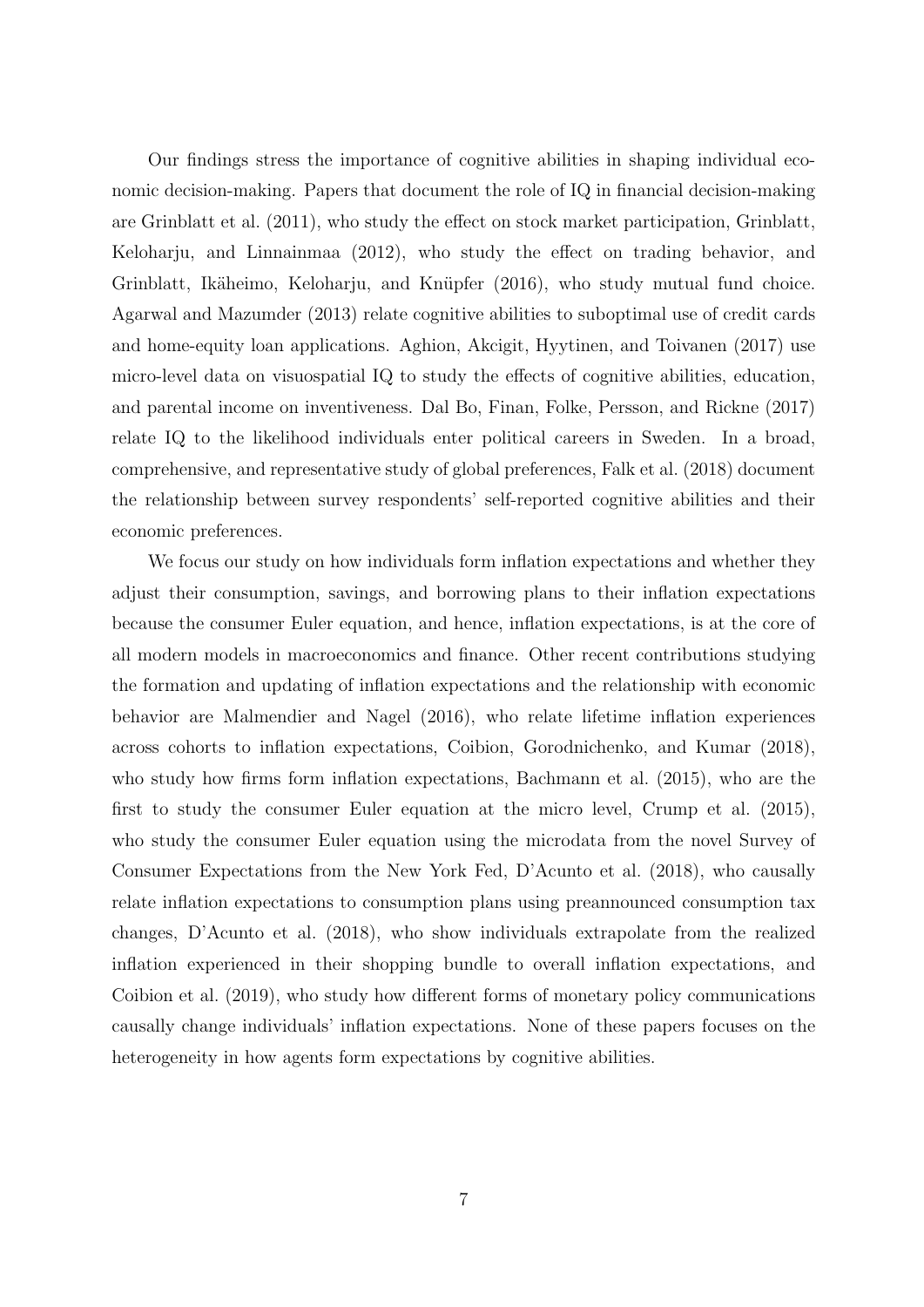# I Data

Our analysis uses three micro data sets that include individual-level information on macroeconomic expectations, consumption and borrowing plans, and cognitive abilities, as well as administrative information on household-level income.

# A. Data on Cognitive Abilities

Finland has general conscription for men, which means that all Finnish men between the ages of 18 and 60 are liable for military or non-military service. The share of men who do non-military service is only about  $3\%$  of all men who start military service.<sup>[5](#page--1-0)</sup> Within the first weeks of the mandatory military service, Finnish men typically around the age of 19-20 have to participate in a series of tests. The FDF administers these tests and uses the results to select candidates for possible officer training. Because ranking well in the IQ test provides a set of advantages in terms of quality of training and access to elite social networks, men have an incentive to perform as well as possible on the test [\(Grinblatt et al.](#page-27-4) [\(2011\)](#page-27-4)).

The cognitive-ability test consists of 120 questions that focus on three areas – visuospatial, mathematical, and verbal. The FDF aggregates those scores into a composite measure of cognitive abilities, which we label collectively as IQ. The FDF standardizes IQ to follow a stanine distribution. Stanine (STAndard NINE) is a method of scaling test scores on a 9-point standard scale with a mean of 5 and a standard deviation of 2, approximating a normal distribution. The respondents with the lowest 4% of test scores are at least 1.75 standard deviations from the mean and are assigned a standardized IQ score of 1, and the 4% with the highest test scores are assigned a standardized IQ score of 9. Hence, most of the mass of our observations is around the median bin, whereas the extreme bins account for only a small part of the sample. We have test results for all participants from 1982 until 2001.

Finland is a homogeneous country in terms of cultural background and opportunities. Access to education, including college education, is virtually for free. The country is also racially homogeneous [\(Grinblatt et al.](#page-27-4) [\(2011\)](#page-27-4)). These features make the Finnish setting a desirable laboratory because our measures of IQ are unlikely to proxy for differences in cultural or environmental factors individuals could manipulate, but are more likely to

 ${}^{5}$ Please see https://puolustusvoimat.fi/en/conscription for these and additional details.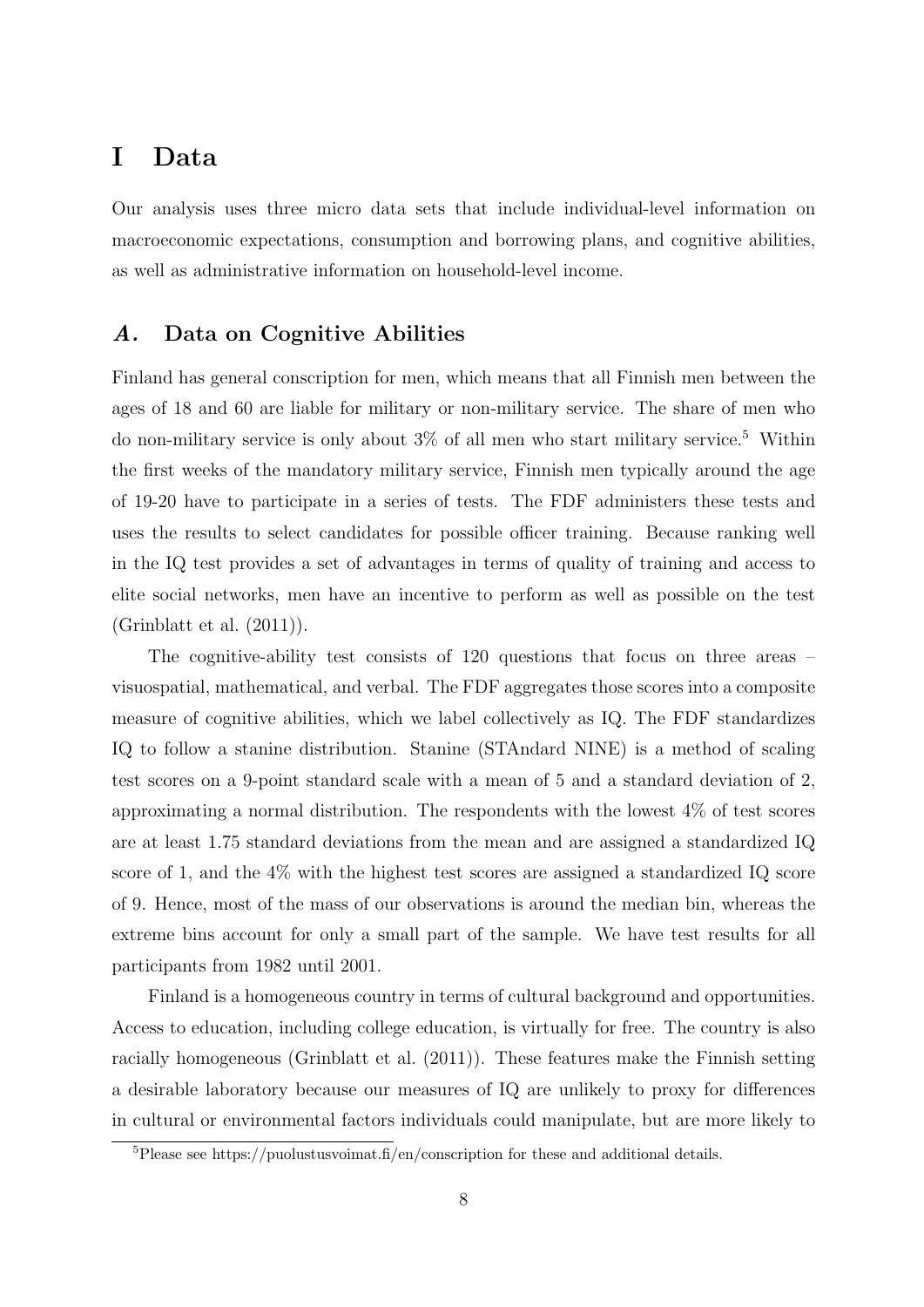reflect differences in innate abilities across individuals.

## B. Data on Expectations, Spending, and Borrowing Plans

Our main source of information on individual-level macroeconomic expectations and consumption and borrowing propensities are the confidential micro data underlying the Consumer Survey of Statistics Finland. Statistics Finland conducts the survey on behalf of the Directorate General for Economic and Financial Affairs of the European Commission as part of the European Commission's harmonized consumer survey program.[6](#page--1-0) Every month, it asks a representative repeated cross section of approximately 1,500 Finns questions about general and personal economic conditions, inflation expectations, and willingness to spend on consumption goods. Statistics Finland also collects additional information through supplementary questions on plans to save and borrow.

We obtained access to the micro data underlying the survey for the period starting in March 1995 and ending in March 2015. Until December 1999, Statistics Finland ran the survey using rotating panels as opposed to repeated cross sections. In the rotating panels, the same person within a household answered the survey three times at six-month intervals, and each month one-third of the sample was replaced. Since January 2001, the survey has employed random samples that change completely from month to month.[7](#page--1-0) The samples are drawn from the total population of 4.4 million individuals and 2.6 million households residing in Finland. The survey is run through phone interviews. In advance of the phone interview, Statistics Finland notifies all target individuals with a letter that contains information about the contents and logistics of the survey. Our analysis employs the purely cross-sectional data starting in 2001 with the exception of Section [II.](#page-12-0)[B.](#page-16-0), in which we exploit the panel dimension to study variation within individual over time.

We use the answers to the following two questions in the survey to construct the variables capturing spending plans and inflation expectations in our baseline analysis:

 ${}^{6}D$ 'Acunto et al. [\(2018\)](#page-27-13) use the micro data for several European countries and discuss in detail the survey design and data properties.

<sup>7</sup>The data for 2000 are missing, unfortunately.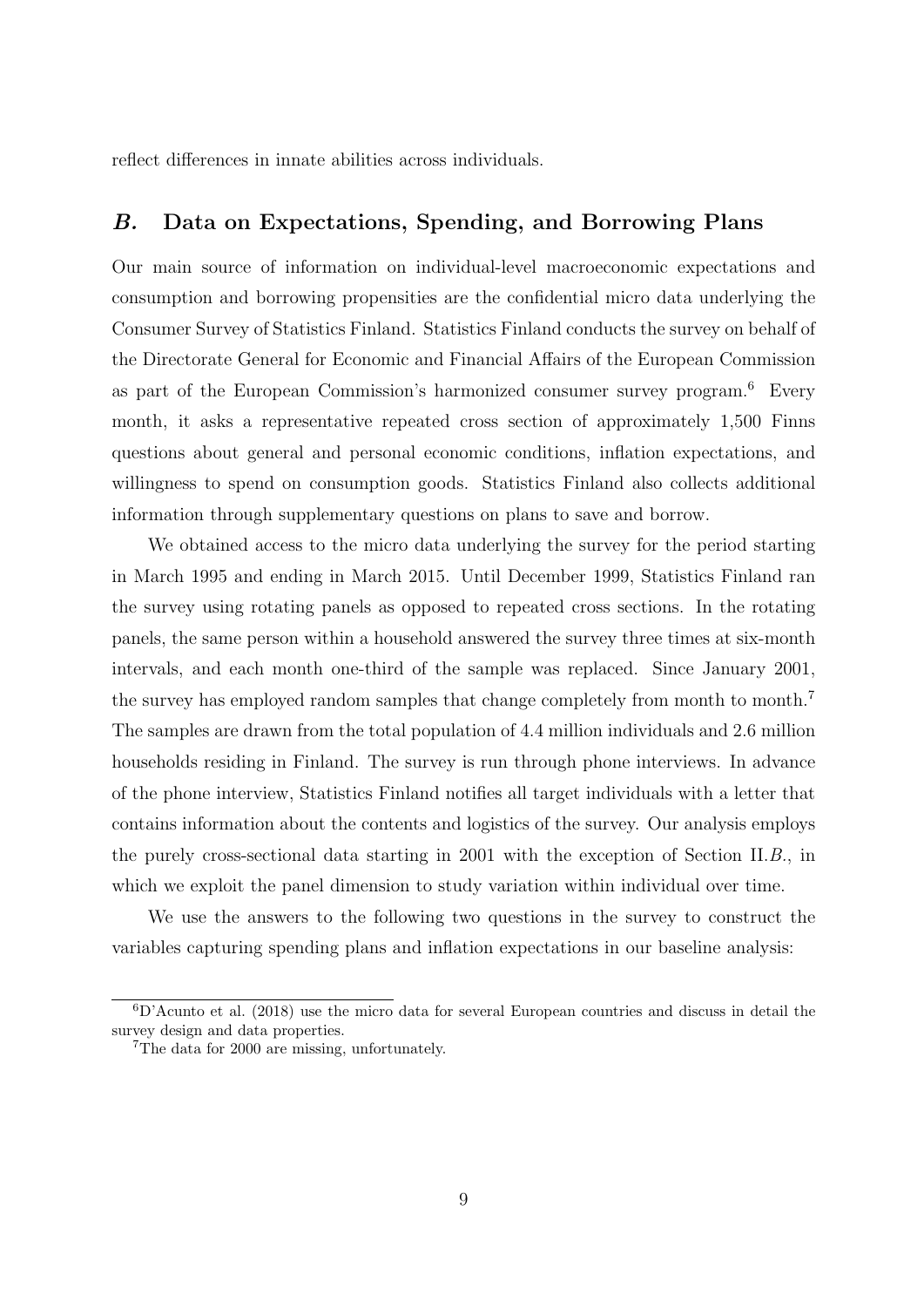Question 10 In view of the general economic situation in Finland, do you think that now it is the right moment for people to buy durable goods such as furniture, home appliances, cars, etc.?

Respondents can answer, "It's neither a good nor a bad time," "No, it's a bad time," or "Yes, it's a good time."

# Question 7 By what percentage do you think consumer prices will change over the next 12 months?

Respondents can answer numbers between -100 and 100 with one decimal point.

In addition, we use qualitative questions regarding expectations about general macroeconomic variables, personal income and unemployment, and a rich set of socio-demographics from Statistics Finland, which include gender, age, marital status, household size, and education levels.

## C. Data on Income from Tax Returns

We also have access to administrative income and debt data for all Finnish full-time residents at the end of each calendar year through Statistics Finland. The data contain information on individuals' labor and business incomes, received and paid income transfers, as well as overall household taxable assets and liabilities. The information is collected from underlying sources across various agencies (Tax Administration, National Institute for Health and Welfare, Statistics Finland, Kela), administrative registers, and statistical repositories.

## D. Descriptive Statistics

Table [1](#page-35-0) contains the descriptive statistics for the main variables in our analysis. Mean inflation expectations during our cross-sectional sample are 2.5% with large cross-sectional dispersion of 3.76%. Mean household income is EUR 22,500 and the average age is 30.7 years. 5.8% are unemployed in our sample, 60% are single, but 77.6% have children. In our running sample, 35.6% of men live in urban areas with 27.8% living in Helsinki and 34% have a college degree.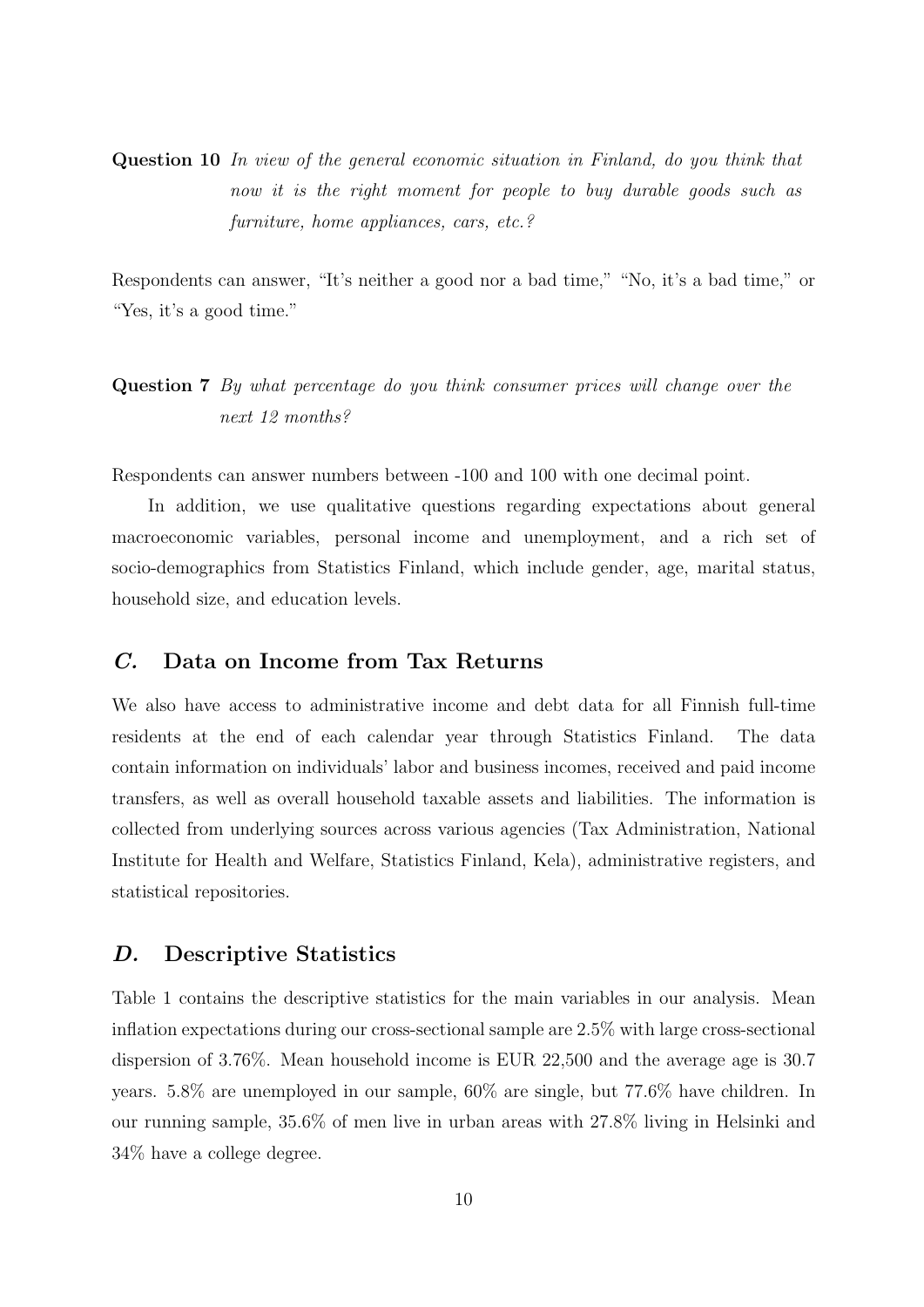On average, 51% of respondents say it is a good time to buy durables, 20% say it is a bad time, and the others are indifferent. On average, 72% of men save in general and 29.5% save for retirement. 15% of Finns borrow money for education and 31.3% borrow for consumption.

Table [2](#page-36-0) reports average inflation expectations and standard deviations within each stanine of the distribution by IQ. Both the mean and the cross-sectional dispersion in inflation forecasts are higher for low-IQ men than for high-IQ men and decrease monotonically in IQ. Note the number of observations is not symmetric around bin 5, but we observe systematically lower mass in the left tail of the distribution than in the right tail. In some of our analysis, we split our sample between groups 1 to 5 (low-IQ mean) and groups 6-9 (high-IQ men) to obtain subsamples of similar size.

# <span id="page-12-0"></span>II IQ and Expectations

The first part of our analysis tests whether any systematic heterogeneity exists in the precision and consistency with which economic agents form their inflation expectations based on cognitive abilities. We also assess the potential heterogeneity in the relationship between expectations and IQ by demographic splits, and we study the association between past forecasts of inflation, current forecasts of future inflation, and current inflation perceptions by exploiting the panel component of the survey.

# A. Cross-sectional Expectations and Forecast Errors

We start by analyzing the association between IQ levels and the precision and accuracy of inflation expectations in the raw data. First, we compute the forecast error for inflation at the individual level as the difference between the numerical forecasts for 12-month-ahead inflation and ex-post realized inflation. The forecast error for inflation is a proxy for the accuracy of households' inflation expectations – the higher the forecast error, the lower the accuracy of forecasts.

#### A.1 First Moment of Expectations

In Figure [1](#page-3-0) in the Introduction, we compute the average of the absolute values of the individual forecast errors within each stanine of normalized IQ scores. The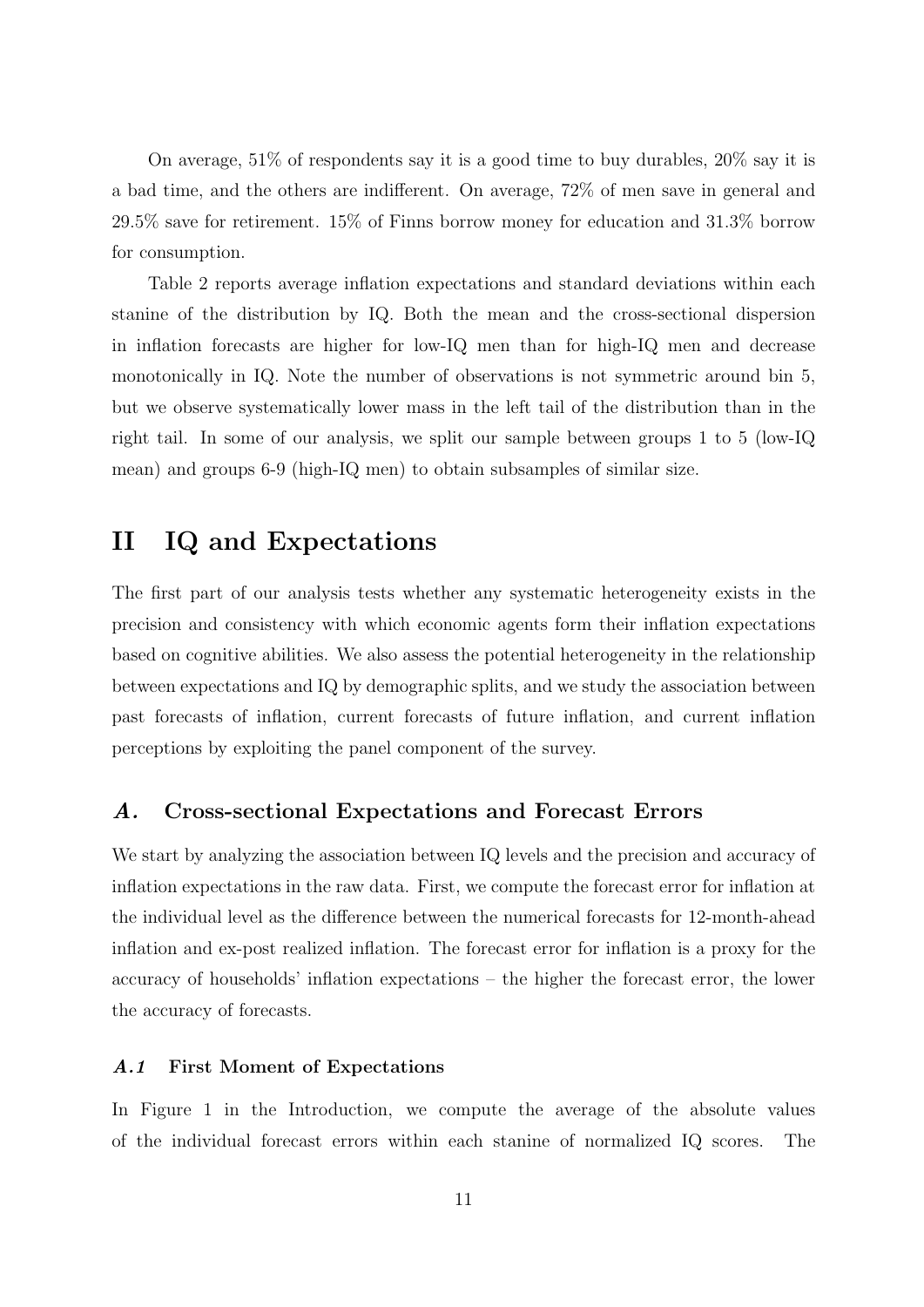graph documents a monotonic negative association between forecast errors in inflation expectations and cognitive abilities. Men in the lowest IQ stanine have an average absolute forecast error of about 4.4%, whereas men in the highest stanine have an absolute forecast error of about 2%, which is more than 50% smaller. Two patterns are worth noticing. First, the monotonic relationship between absolute forecast errors and cognitive abilities is non-linear, and cognitive abilities display a decreasing marginal improvement on forecast errors. Second, respondents with the lowest cognitive abilities are not the only drivers of the patterns in the data. In fact, Figure [1](#page-3-0) shows that individuals just below the median stanine (4) display forecast errors that are more than 40% higher than individuals in the top stanine.

We repeat the analysis for the bias in forecasts – the mean forecast error. In this alternative definition, we allow for positive and negative deviations of inflation expectations from ex-post realized inflation to wash away. Figure [3](#page-29-0) reports the results for the alternative definition of forecast errors, and replicates all the patterns in Figure [1,](#page-3-0) although the association is slightly flatter for levels of IQ above the median.

The univariate association between IQ bins and forecast errors might proxy for other individual-level characteristics, and especially for income or education levels. In fact, IQ bins and taxable income might be positively associated, but we find the correlation between IQ and income levels, despite being positive, is quite low (0.15).

To assess the extent to which this interpretation might be relevant in our setting, we first repeat the univariate analysis of Figure [1,](#page-3-0) plotting average forecast errors across categories of income and education level. In Panel A of Figure [4,](#page-30-0) we split our sample into nine equal-sized bins of income and report the average forecast errors for individuals in each bin. Notably, we fail to detect any monotonic association between the average forecast error and income levels. If anything, average errors are higher for the income levels above the median – with the notable exception of the top percentile – than for the income levels below the median. These results underscore the desirability of the Finnish setting which allows us to disentangle the variation in cognitive abilities from the variation in labor income.

Panel B of Figure [4](#page-30-0) reports a similar analysis for splitting the sample into six groups based on education levels. We follow the International Standard Classification of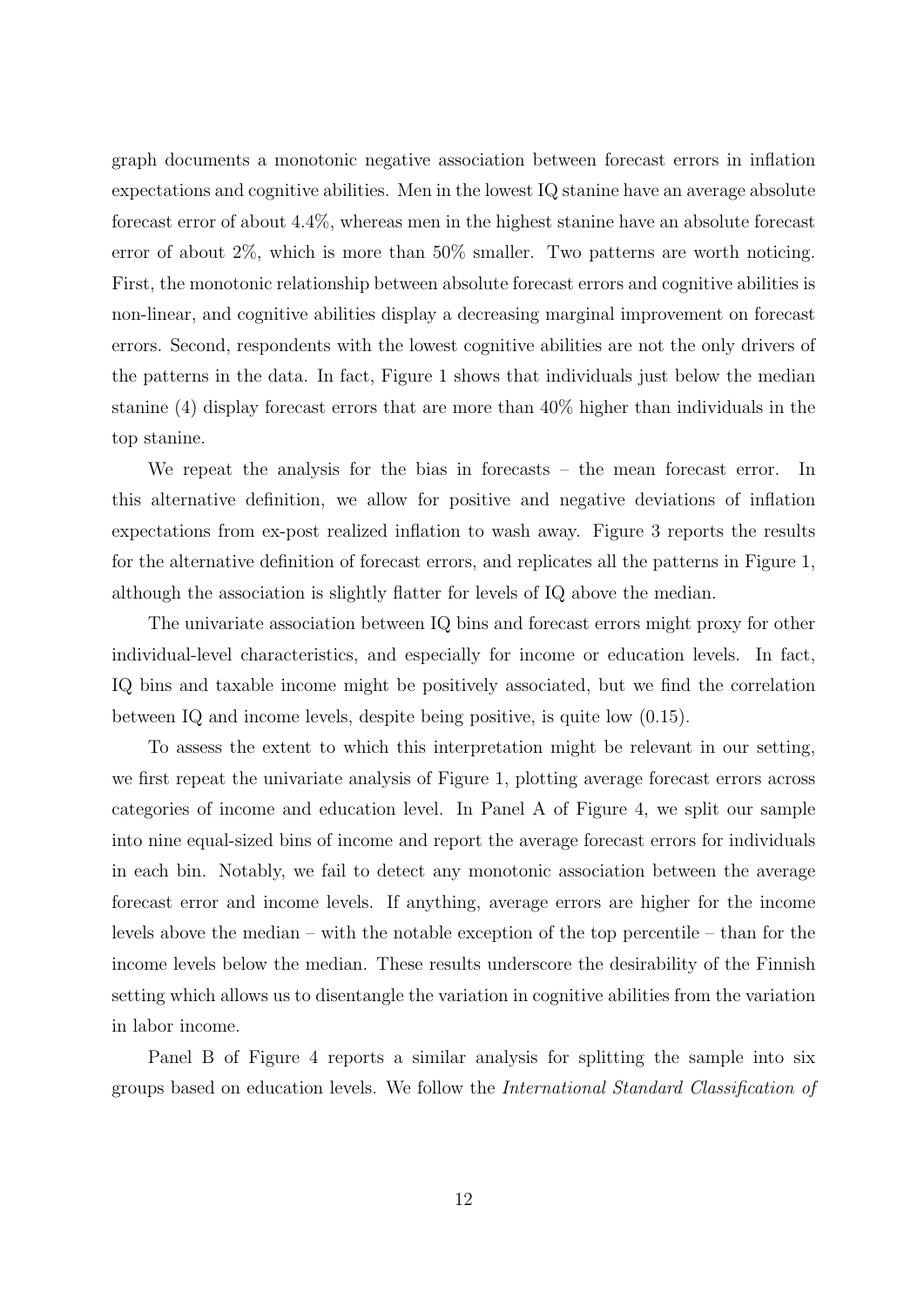Education to construct the six groups.<sup>[8](#page--1-0)</sup> We fail to detect a negative association as stark as the one by the IQ bins between education levels and average forecast error, although the association is slightly negative. These results suggest variation in IQ levels exist among individuals that obtain the same formal degree. The overall amount of learning of individuals holding the same degree but different levels of IQ might differ, but at least in terms of observable levels of education, we do not detect substantial differences in forecast errors.

Our analysis of the raw data suggests the potential of observed characteristics to explain the association between forecast errors and IQ is low. For a direct test, we perform a multivariate analysis in which we regress individual-level forecast errors on a dummy variable that equals 1 if the individual belongs to the top four stanines of the normalized IQ distribution (6 to 9), and zero otherwise, year-month fixed effects and a rich set of demographics. Demographics include age, age<sup>2</sup>, a dummy that equals 1 if the respondent is single and 0 otherwise, log of income, a dummy that equals 1 if the respondent has a college degree and 0 otherwise, an unemployment dummy, a dummy that equals 1 if the respondent has at least one child and 0 otherwise, a dummy that equals 1 if the respondent lives in a urban area and 0 otherwise, and a dummy that equals 1 if the respondent lives in Helsinki and 0 otherwise. On average, the mean absolute forecast error is 0.25-percentage-points lower for high-IQ men relative to low-IQ men (see column (1) of Table [3\)](#page-37-0).

To further investigate the role of observables in shaping the relationship between IQ and expectations, we perform the multivariate analysis across a set of sample splits in Table [3.](#page-37-0) We first aim to capture the potential differences in households' consumption baskets related to observables. Household consumption baskets, and especially the price changes households observe for the goods they typically purchase, are important determinants of expectations about general inflation [\(D'Acunto et al.](#page-27-7) [\(2018\)](#page-27-7)). We compare the size of the association between IQ and absolute forecast errors for inflation separately for single and married respondents (column (2)), respondents below and above age 35 (column (3)), urban and rural respondents (column (4)), and respondents earning more than the median labor income in the sample (column (5)).

<sup>&</sup>lt;sup>8</sup>The classification includes eight categories with the first two categories not present in our sample. The categories are: primary education (1), lower secondary education (2), upper secondary education (3), post-secondary non-tertiary education (4), short-cycle tertiary education (5), bachelor (6), master (7), and doctoral (8).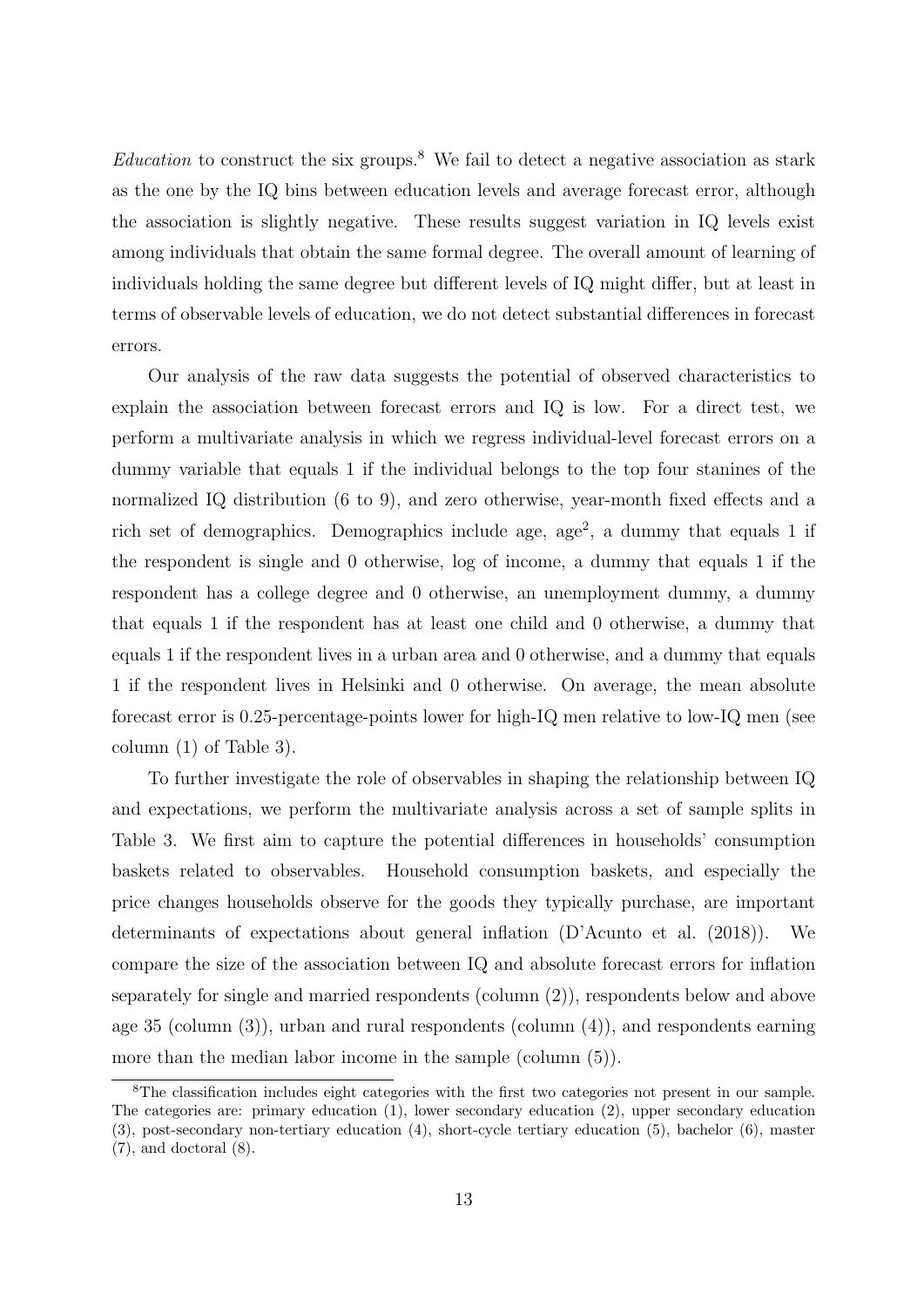Across the board, we find IQ is economically and statistically negatively associated with the absolute forecast errors for inflation within each sample split. In terms of heterogeneity across groups, some differences in the association between IQ and forecast errors are noteworthy, even though we typically fail to reject the null hypothesis that the point estimates across splits are equal. High IQ is associated with a larger reduction in forecast errors within young respondents than within old respondents. Even though our paper is agnostic about the driving force behind that result, one potential explanation could be cognitive abilities deteriorate with age. We observe IQ around age 20 for all respondents and we might expect that within our sample, some men that were in the top part of the IQ distribution when they took the test have lower cognitive abilities at the time of the survey. We also observe a stronger effect of IQ on forecast errors within high-income men and men living in rural areas.

The second set of splits we consider refer to proxies for the extent to which households might find it easy to obtain information about inflation and the extent to which households understand basic economic concepts. We estimate the baseline specification for respondents with or without a college degree (column (6)), and respondents with a degree in the areas of economics, business, law, or information, and other respondents (column (7)). We find the association between IQ and absolute forecast error for inflation is about half the size for college-educated respondents and respondents with economic-related degrees than for others. This result suggests the ability to process information or the grasping of basic economic concepts might be a substitute for cognitive abilities when forming expectations about inflation. At the same time, IQ is still economically and statistically significantly negatively associated with absolute forecast errors for inflation even for respondents who are more educated or have economics-related degrees.

Overall, the association between IQ and forecast errors for inflation is a stable feature of the data. Some heterogeneity exists by demographic splits, which is why the subsequent analysis partial out these variables to ensure they do not drive any results.

#### A.2 Second Moment of Expectations

All the results we have discussed so far refer to the first moment of the distribution of inflation expectations across IQ levels. Research in economics and finance suggests dispersion in forecasts might proxy for differences in opinions across forecasters [\(Roth](#page-28-7)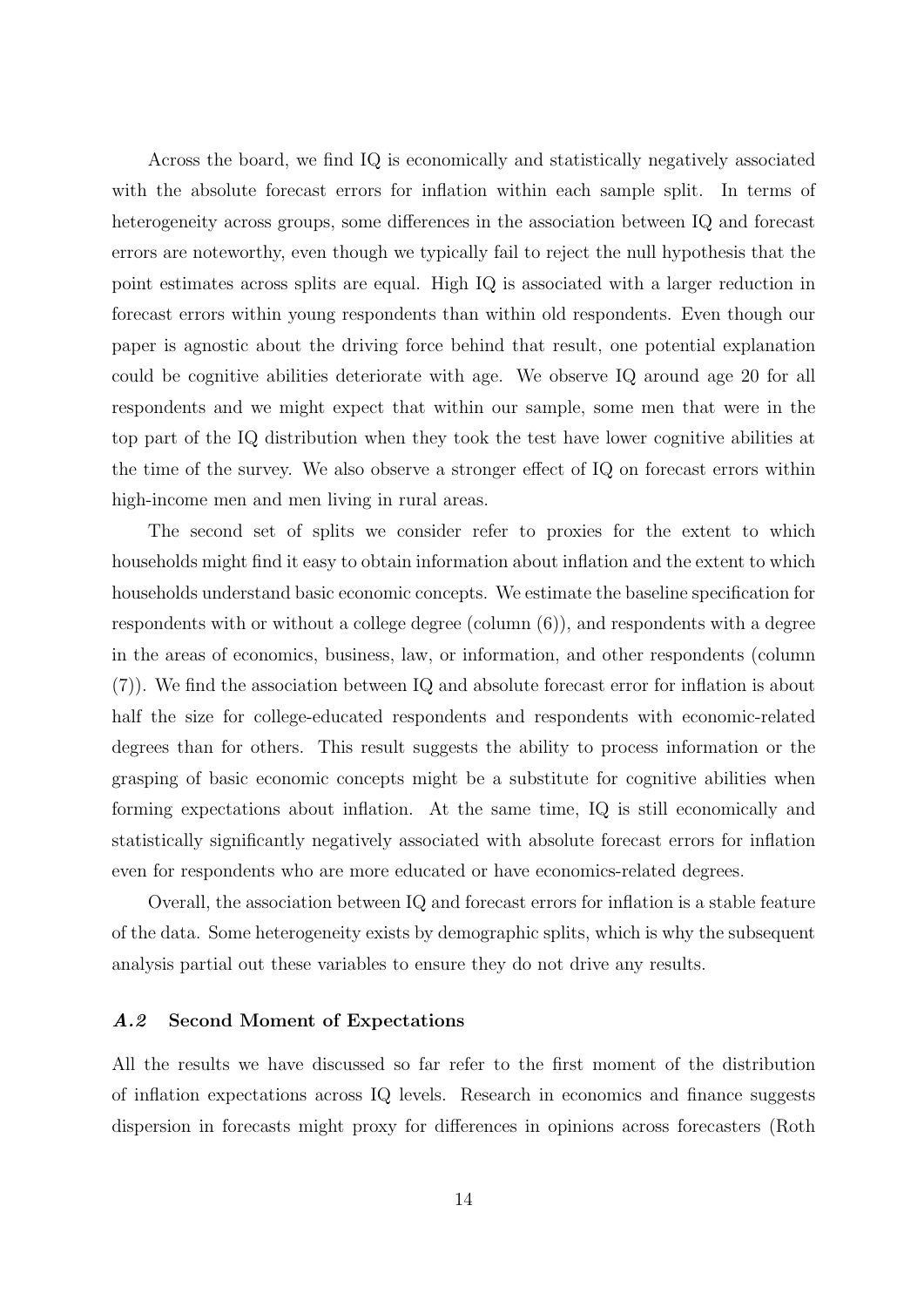[and Wohlfart](#page-28-7) [\(2018\)](#page-28-7) and [Diether, Malloy, and Scherbina](#page-27-21) [\(2002\)](#page-27-21)). Hence, one might ask whether the second moment of inflation expectations also varies across levels of IQ, that is, whether the standard deviation of the reported inflation forecasts is systematically higher within low-IQ bins than within high-IQ bins. Higher dispersion of expectations for low-IQ respondents would be consistent with low-IQ respondents being less certain, more confused, disagreeing more, or less capable of providing precise estimates than high-IQ respondents.

In Figure [5,](#page-31-0) we report the average standard deviation of the forecast errors for inflation across IQ bins. Indeed, we detect a negative monotonic relationship between the dispersion in forecast errors and IQ levels that mimics the pattern for the first moment of the distribution. As expected, the pattern we detect for the cross-sectional dispersion in forecast errors by IQ is similar to the pattern in the standard deviation of forecasts by IQ (Table [2\)](#page-36-0) because the time-series variation in realized inflation is small compared to the variation in expectations across men.

### <span id="page-16-0"></span>B. Consistency of Expectations within Individuals

Our results so far exploited cross-sectional variation in cognitive abilities and inflation expectations for individuals we observe only once. Between 1995 and 1999, though, Statistics Finland administered the survey with a panel component. In this section, we use the panel component to study how past inflation expectations are associated with current inflation expectations, as well as how perceptions of the current inflation rate, which the EU survey also elicits, relate to past inflation expectations within individuals.

In the standard model, agents have forward-looking expectations, that is, only news relevant for future inflation should result in forecast revisions. Moreover, many central banks aim to anchor inflation expectations. Hence, under rational expectations we would expect on average a positive correlation of inflation expectations within individuals over short periods of time. Columns (1) and (2) of Table [4](#page-38-0) investigate this auto-correlation of inflation expectations for high-IQ and low-IQ men when we condition on demographics and year-month fixed effects. An economically and statistically significant correlation of 23% exists for high-IQ men. This partial autocorrelation is statistically insignificant and close to zero  $(2.5\%)$  for low-IQ men.

Under rational expectations, we would also expect, on average, past inflation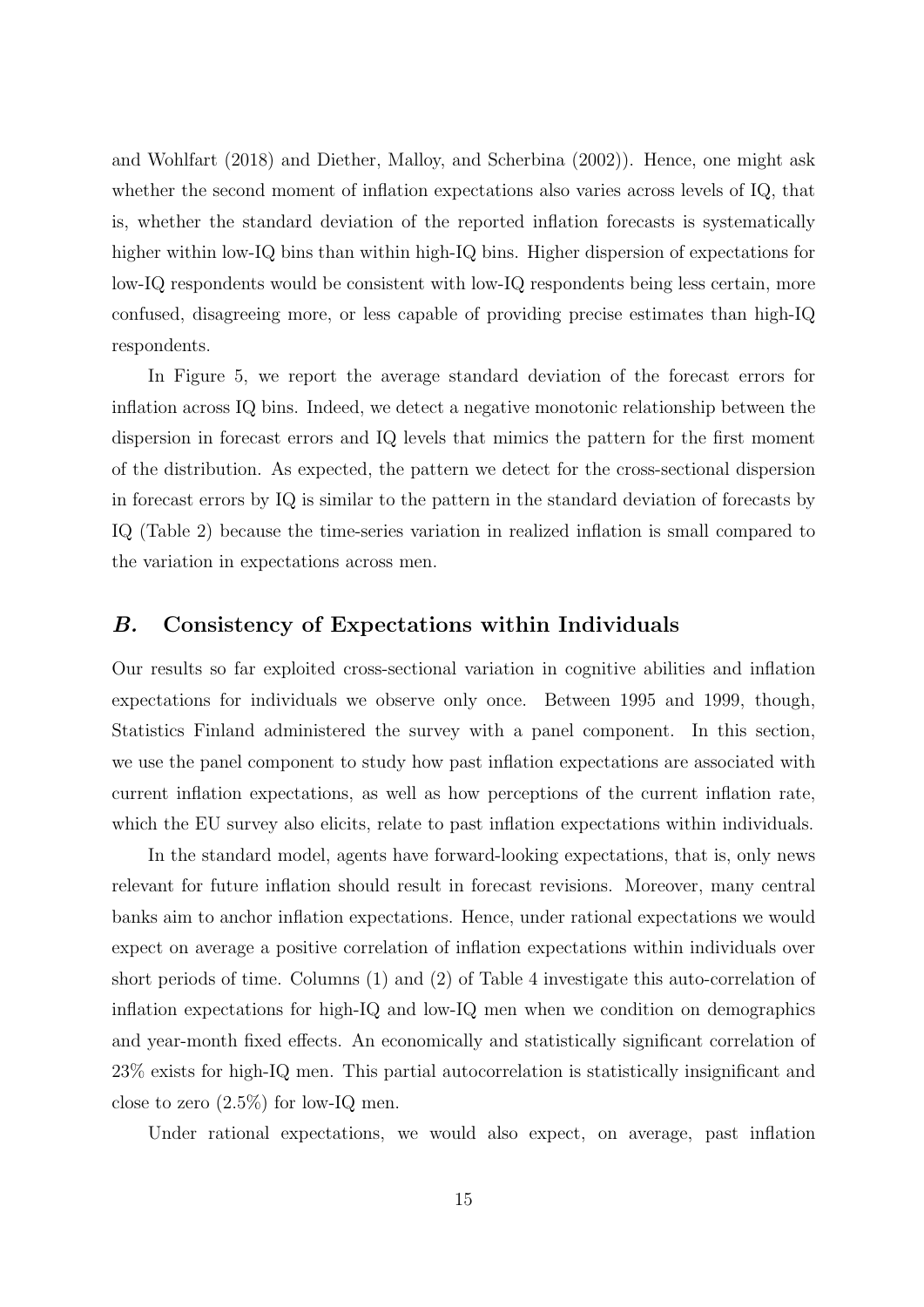expectations should be consistent with current perceptions of inflation. For this test, we regress current inflation perceptions on past inflation expectations at the individual level. In columns (3) and (4) of Table [4,](#page-38-0) we detect a positive and statistically significant association of 24% between current inflation perceptions and past inflation expectations for high-IQ men. The association for low-IQ men is statistically significant but an order of magnitude lower than the association for high-IQ men (5%).

Under rational expectations, the correlation between current perceptions of inflation and past expectations should be lower in periods with shocks to realized inflation.<sup>[9](#page--1-0)</sup> To corroborate our interpretation of this result, we split the sample into periods in which the difference between the inflation rate at the time of the first and subsequent interview is in the top third of the distribution and all other periods. In columns (5) and (6) of Table [4,](#page-38-0) we repeat the analysis only for periods of low changes in inflation, whereas in columns (7) and (8) we study periods with larger changes in inflation. Comparing columns (5) and (7), we indeed find the positive association between past inflation forecasts and current perceptions of inflation is higher during periods of stable inflation than during other periods for high-IQ men. To the contrary, columns (6) and (8) show that no differences exist in the economically small association for low IQ men. If anything, the association appears slightly larger during periods of changing inflation, which seems barely consistent with rational expectations.

We interpret these within-individual results as suggesting that the dynamics of expectations of high-IQ men are more consistent with the rational benchmark than those of low-IQ men.

## C. Rounding and Implausible Values

In the last part of the analysis on how IQ shapes the expectation formation of individuals, we consider two dimensions that earlier research related to the quality of forecasts.

The first dimension is rounding, that is, individuals' tendency to report values that are multiples of 5 when asked to provide numerical forecasts. Previous research has argued reporting round numbers conveys uncertainty about future inflation (e.g., see [Binder](#page-27-22) [\(2017\)](#page-27-22) and [Manski and Molinari](#page-28-3) [\(2010\)](#page-28-3)). The second dimension is individuals'

<sup>9</sup>We should not expect an attenuating effect of shocks to realized inflation on the autocorrelation of inflation expectations to the extent expectations are fully forward-looking and shocks to realized inflation do not affect long-run inflation.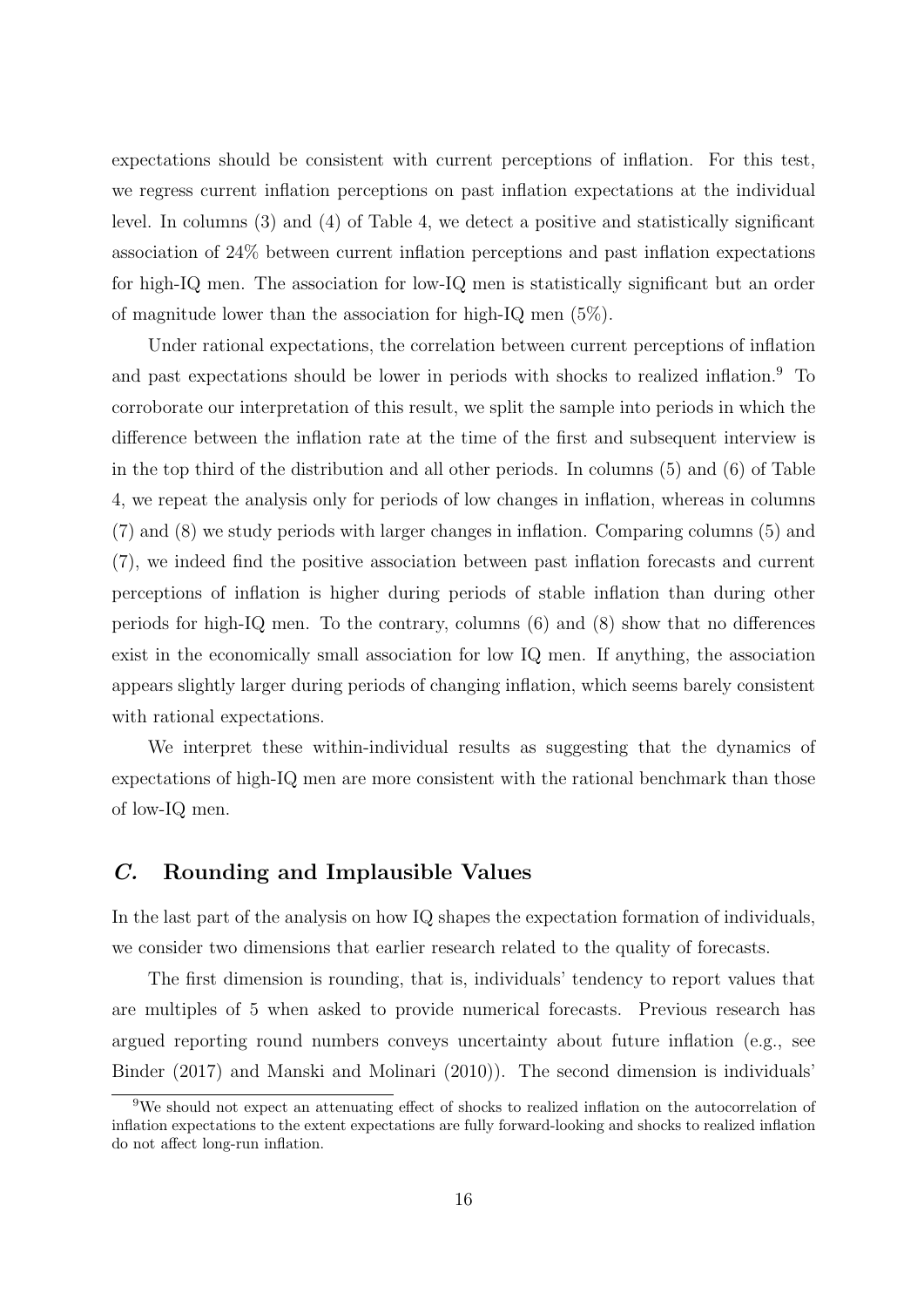tendency to report implausible values, that is, values that are unlikely to occur based on historical inflation rates and professional forecasts.

#### C.1 Rounding and Inflation Uncertainty

Figure 2 in the Introduction plots the fraction of respondents who report multiples of 5 in their numerical forecasts across the 9 bins of IQ. Similar to the baseline association of forecast errors for inflation with IQ, we document a monotonic negative association between the fraction of rounders and IQ bin. This fraction ranges from 65% for respondents in the lowest IQ bin to 35% for respondents in the highest IQ bin. Figure 2 shows we can also reject the null hypothesis that the fractions of rounders are the same across almost all adjacent IQ bins, which suggests respondents in the lowest or highest IQ bins are not the outliers driving the negative association. In untabulated results, we also repeat the analysis after excluding all inflation forecasts that equal zero. Although a value of zero is also rounded, one might argue that other considerations lead respondents to provide this number. No patterns change when we exclude all zeros from the analysis.

In Table [5,](#page-39-0) we run this analysis in a multivariate setting, in which we regress a dummy variable that equals 1 if the respondent provided a round number in his inflation forecast (columns  $(1)-(2)$ ), and zero otherwise. The main covariate of interest is the dummy variable that equals 1 if the respondent obtained an IQ score of 6 or above.

Column (1) reports the raw correlation and column (2) controls for demographics and year-month fixed effects. Consistent with the patterns described above, we find that respondents in the top half of the distribution by IQ are 7.4 percentage points less likely to report round numbers. Because we control for income and college education, socioeconomic status is an unlikely driver of the association between IQ and rounding [\(Ben-David, Fermand, Kuhnen, and Li](#page-27-5) [\(2018\)](#page-27-5)).

Rounding to salient thresholds might reflect objective uncertainty, for example due to high fluctuations in realized inflation, or subjective uncertainty about future states of the world and macroeconomic conditions [\(D'Acunto et al.](#page-27-3) [\(2018\)](#page-27-3)). To the extent that the expectations of high-IQ men are more consistent with the rational benchmark, we might expect they have a higher propensity to round in times of high objective uncertainty about inflation. Instead, low-IQ men might round due to subjective uncertainty about inflation, irrespective of the extent of objective uncertainty.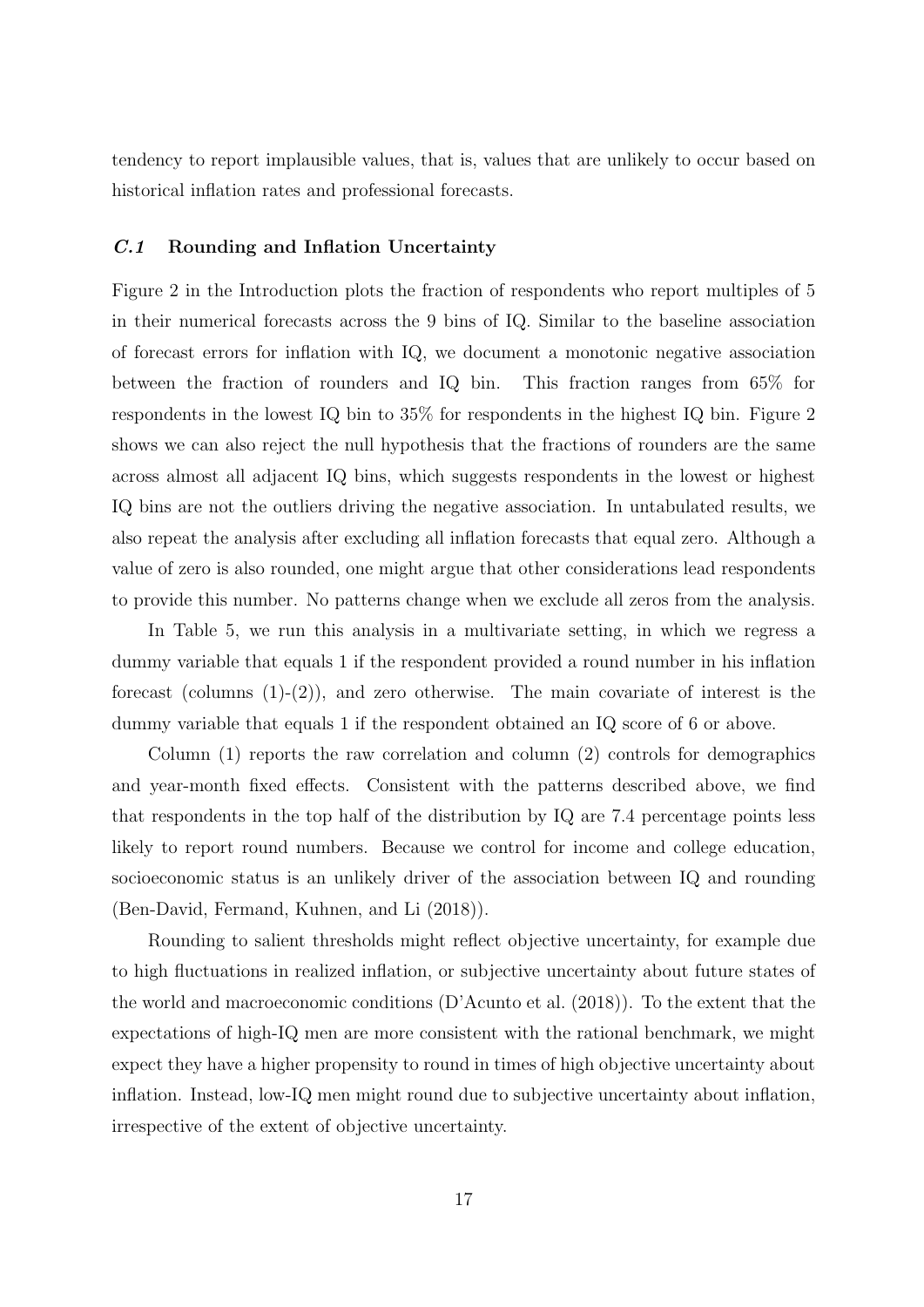Based on the argument above, when inflation rates fluctuate substantially, both high-IQ and low-IQ respondents might be uncertain and prone to rounding. Instead, when inflation uncertainty is low, high-IQ respondents might be less prone to rounding than low-IQ men. To test this hypothesis, we consider the standard deviation of monthly inflation rates within each year as a proxy for the objective inflation uncertainty in that year.

In Figure [6,](#page-32-0) we report the standard deviation in the form of gray bars, and measure it on the left y-axis. The black line plots, for each year, the difference in the average fraction of rounders between low-IQ men and high-IQ men. According to our conjecture, this difference should be high when inflation rates do not vary much, whereas it should be low when inflation rates vary substantially. Figure [6](#page-32-0) is consistent with this pattern. The fraction of low-IQ rounders is relatively higher in years of low objective inflation uncertainty, such as 2006, 2007, and 2013. Instead, the fractions of low-IQ and high-IQ rounders are similar at times of high objective inflation uncertainty, such as 2001, 2003, and 2009.

#### C.2 Implausible Values

The second dimension of quality of expectations we consider is the tendency of respondents to provide implausible forecasts for inflation. Implausible forecasts are values that would be very unlikely to materialize over a period of 12 months based on historical inflation rates and the fact the European Central Bank has an inflation target of close to but below 2% in the medium run. We consider several thresholds for implausible forecasts. The thresholds are 5%, 7%, 10%, and 12%. For instance, for the 5% threshold, we would categorize an inflation forecast above 5% or below -5% as implausible.

Figure [2](#page-5-0) in the Introduction shows that, similar to the patterns for forecast errors for inflation and the extent of rounding, the share of respondents who report implausible values for the 5% threshold declines monotonically with IQ, ranging from 20% of respondents in the lowest IQ bin to 7% of respondents in the highest bin.

Because the 5% threshold is arbitrary, in Figure [7,](#page-33-0) we report the fraction of respondents providing implausible values for different thresholds by IQ bin. In particular, we consider a 5% threshold (solid line), a 7% threshold (long-dashed line), a 10% threshold (short-dashed line), and a 12% threshold (dash-dotted line). The Figure confirms the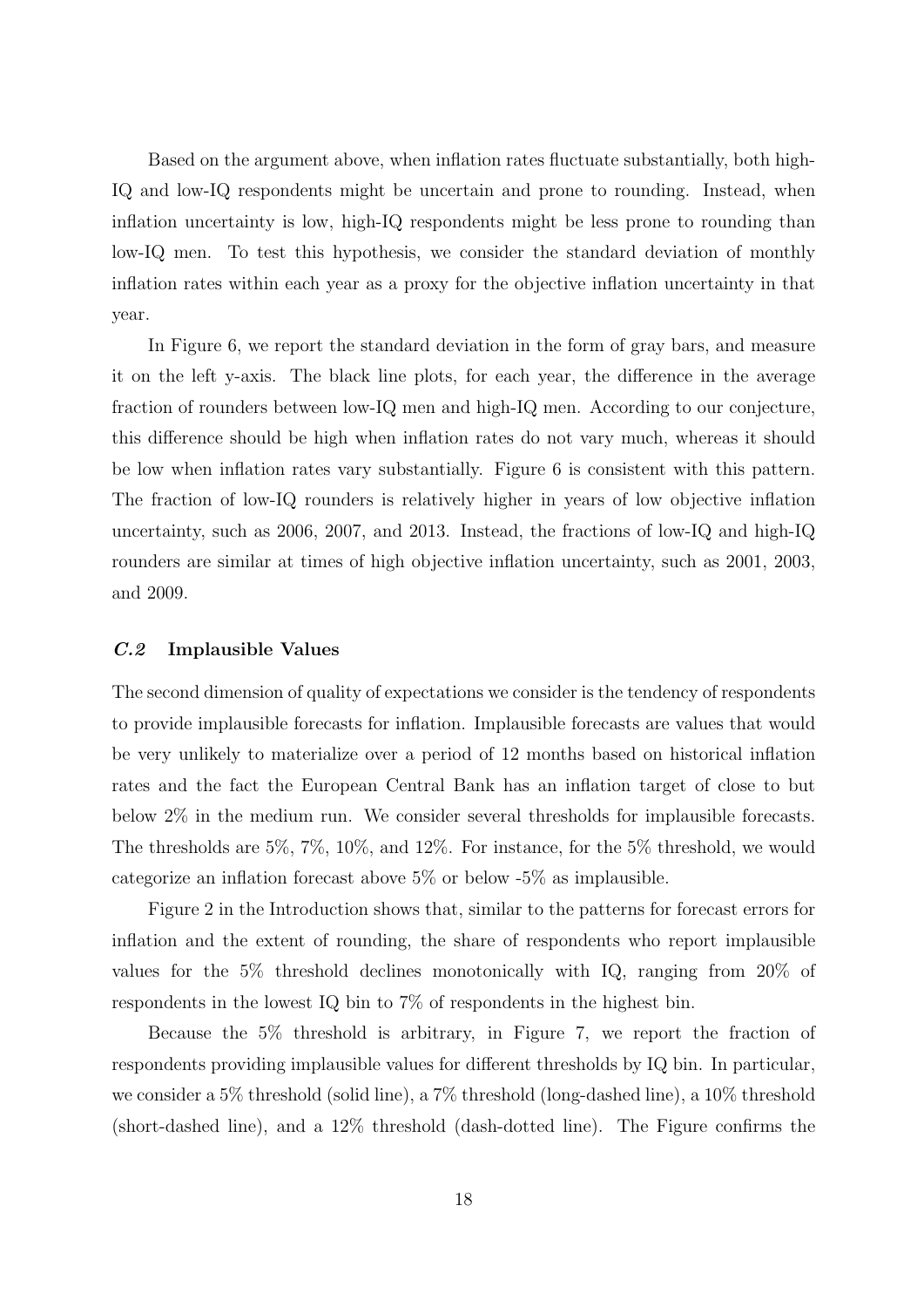monotonic negative association between the fraction of respondents reporting implausible values for inflation forecasts and IQ levels for all the thresholds.

Another interesting pattern we observe in Figure [7](#page-33-0) is the differential changes in the slopes of the curves at the lowest and highest IQ levels across different thresholds. Consider first the 5% threshold (top line). The curve is essentially flat for the 3 highest IQ bins suggesting no increasing marginal returns to IQ in terms of improving the quality of forecasts for the highest levels of IQ. Instead, for low levels of IQ, the curve is downward sloping and is steepest across the 3 lowest IQ bins, suggesting increasing marginal returns to IQ in terms of improving the quality of forecasts for the lowest levels of IQ. Interestingly, these two patterns are more pronounced when we consider more implausible thresholds. For instance, consider the 12% threshold (bottom line). In this case, the curve is even flatter across the intermediate and highest IQ bins, whereas it is even steeper for the lowest IQ bins. This qualitative pattern suggests the marginal returns to IQ in terms of improving the quality of forecasts are especially high the lower the quality of forecasts.

In columns (3) and (4) of Table [5,](#page-39-0) we run a multivariate analysis regressing a dummy variable that equals 1 if the respondent provided an implausible value for his inflation forecast, and zero otherwise. We use the threshold of 5% in this table, but all results are similar for the other thresholds. The main covariate of interest is a dummy variable that equals 1 if the respondent obtained an IQ score of 6 or above. High-IQ men are 2 percentage points less likely to report implausible values for inflation forecasts when we condition on observables and time-varying economic shocks.

Overall, we confirm the patterns by IQ we documented for forecast errors for inflation when we consider other potential proxies for the quality of inflation forecasts, such as rounding and reporting implausible values.

# III IQ and Choice

Do expectations of different quality transmit to individual choice, and especially consumption and saving decisions? Most existing models studying fiscal and monetary policy are based on a representative agent with rational expectations that reacts to changing economic incentives. Based on these premises, the Euler equation predicts a positive association between consumption expenditure and inflation expectations. In the textbook New Keynesian model, monetary policy affects real quantities through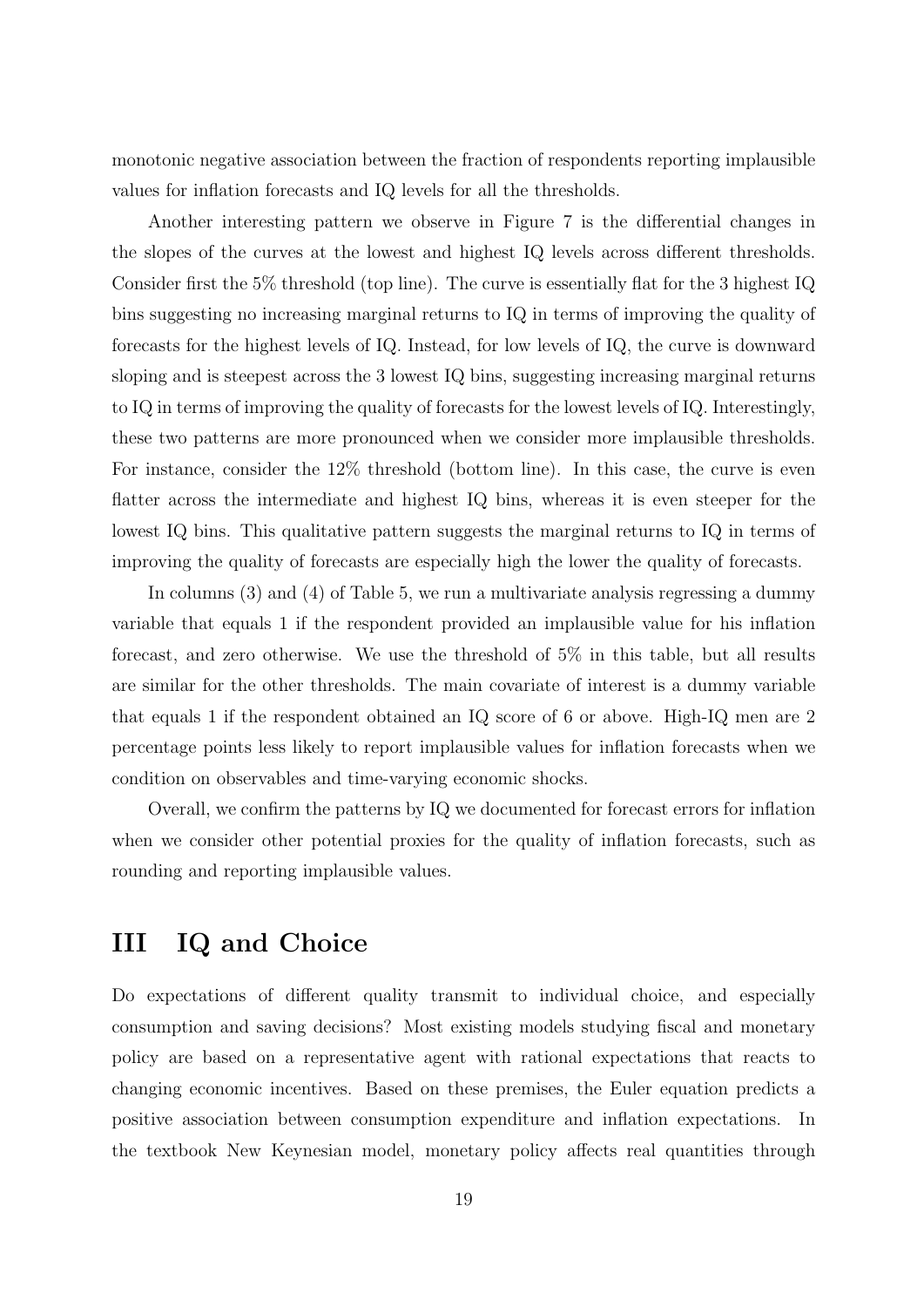the dynamic IS equation, and hence, intertemporal substitution. In the second part of our analysis, we aim to test whether low-IQ and high-IQ individuals differ in the extent to which they update their consumption, saving, and borrowing plans to changing inflation expectations. This analysis is important because households' understanding of intertemporal substitution and its implications for consumption plans is crucial for any intertemporal-substitution-based channels to affect behavior.

Different mechanisms exist through which expectations might transmit to choice differently between high- and low-IQ men. One possibility is low-IQ individuals ultimately make consumption and saving decisions as if they held accurate inflation expectations even if they report expectations of lower quality once asked in a survey. Note the survey we use asks households about changes in consumer prices. The fact low-IQ individuals might not know the term "inflation" thus cannot drive our results. Yet, everyone might hold accurate and unbiased beliefs and make choices as representative-agent models prescribe, but low-IQ men might be unable to express their beliefs in numerical terms. If this conjecture were true, the inaccurate expectations of low-IQ individuals would not have substantial implications for individual-level or aggregate outcomes.

A second possibility is low-IQ individuals understand the concept of intertemporal substitution, but they rely on their inaccurate expectations when making choices. In this case, we would observe individuals' decisions deviating from the choices of the representative agent, but conditional on observing individual beliefs, one could predict how the individual would allocate his resources between current consumption and future consumption.

Finally, a third case is low-IQ individuals might not only have inaccurate expectations, but might also not know or understand the concept of intertemporal substitution.

### A. IQ and Intertemporal Substitution

As documented in the previous section, low-IQ households provide numerical values for inflation expectations that are often inaccurate, implausible, or rounded. This fact is consistent with the common concern with survey-based numerical values of inflation expectations (e.g., see [Binder](#page-27-11) [\(2015\)](#page-27-11) and [D'Acunto et al.](#page-27-7) [\(2018\)](#page-27-7)). If we correlated numerical values of inflation expectations with choice, we would be unable to disentangle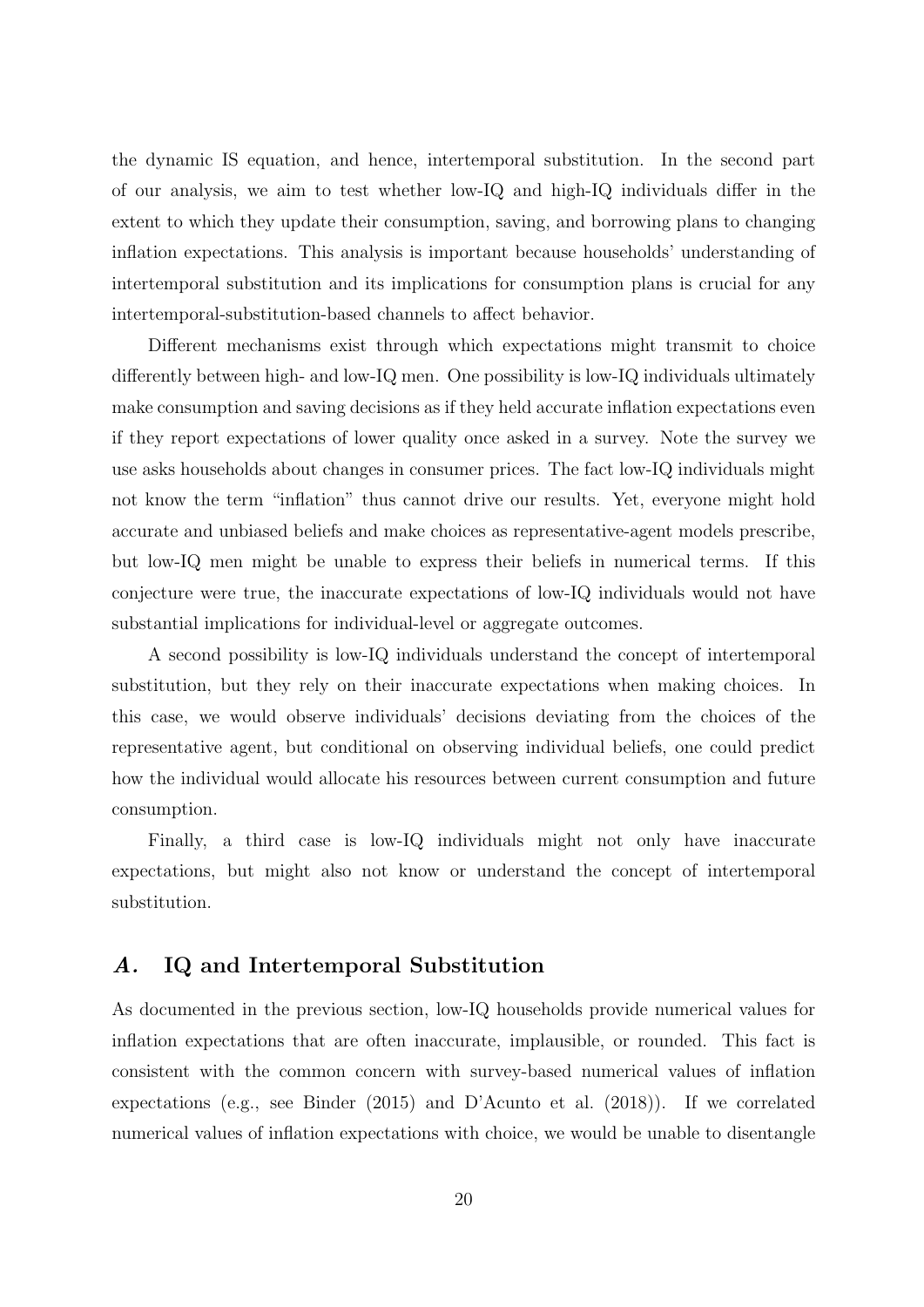the case in which low-IQ households were unable to articulate their expectations in numerical terms from the case in which they were unable to understand intertemporal substitution, because in both cases, we would observe that reported numerical inflation expectations do not relate to consumption plans.

To address this concern, we follow [D'Acunto, Hoang, and Weber](#page-27-13) [\(2018\)](#page-27-13) and construct a measure of high inflation expectations based on survey respondents' qualitative expectations. The rationale is that, even if low-IQ households were not able to express their numerical inflation expectations meaningfully, they should be able to report whether they expect inflation to increase, stay the same, or decrease over the following 12 months. If not, they would either not understand the concept of inflation or would hold incorrect beliefs.

This qualitative measure of inflation expectations is a dummy variable that equals 1 if the respondent answers in the EU survey he expects a higher inflation rate in the following 12 months, compared to the prevailing inflation rate over the past 12 months, and zero otherwise. [D'Acunto, Hoang, and Weber](#page-27-13) [\(2018\)](#page-27-13) show this measure tracks closely ex-post realized inflation across several samples in different countries and different time periods. A rationale for why this qualitative measure might track ex-post realized inflation more closely than quantitative measures is that respondents might have a clear idea for the directional changes in inflation they perceive and expect, but might be uninformed about the level of inflation prevailing at the time they are interviewed (, consistent with evidence in [\(Vellekoop and Wiederholt](#page-28-8) [\(2017\)](#page-28-8)).

We follow the recent literature in macroeconomics using micro data and study the association between the qualitative measure of inflation expectations and different choices [\(Bachmann et al.](#page-27-12) [\(2015\)](#page-27-12) and [Crump, Eusepi, Tambalotti, and Topa](#page-27-19) [\(2015\)](#page-27-19)). Our first outcome variable of interest, households' readiness to purchase durable goods, derives from discrete, non-ordered choices in a survey. We therefore model the response probabilities in a multinomial-logit setting. We assume the answer to the question on the readiness to spend is a random variable representing the underlying population.

We estimate the model via maximum likelihood to obtain the vector of coefficients and compute the marginal effects of changes in the covariates on the probability that individuals choose any of three answers in the survey, and report them in the tables.

In columns  $(1)-(2)$  of Table [6,](#page-40-0) we report the average marginal effects for whether respondents think it is a good time to purchase durable goods on the dummy that equals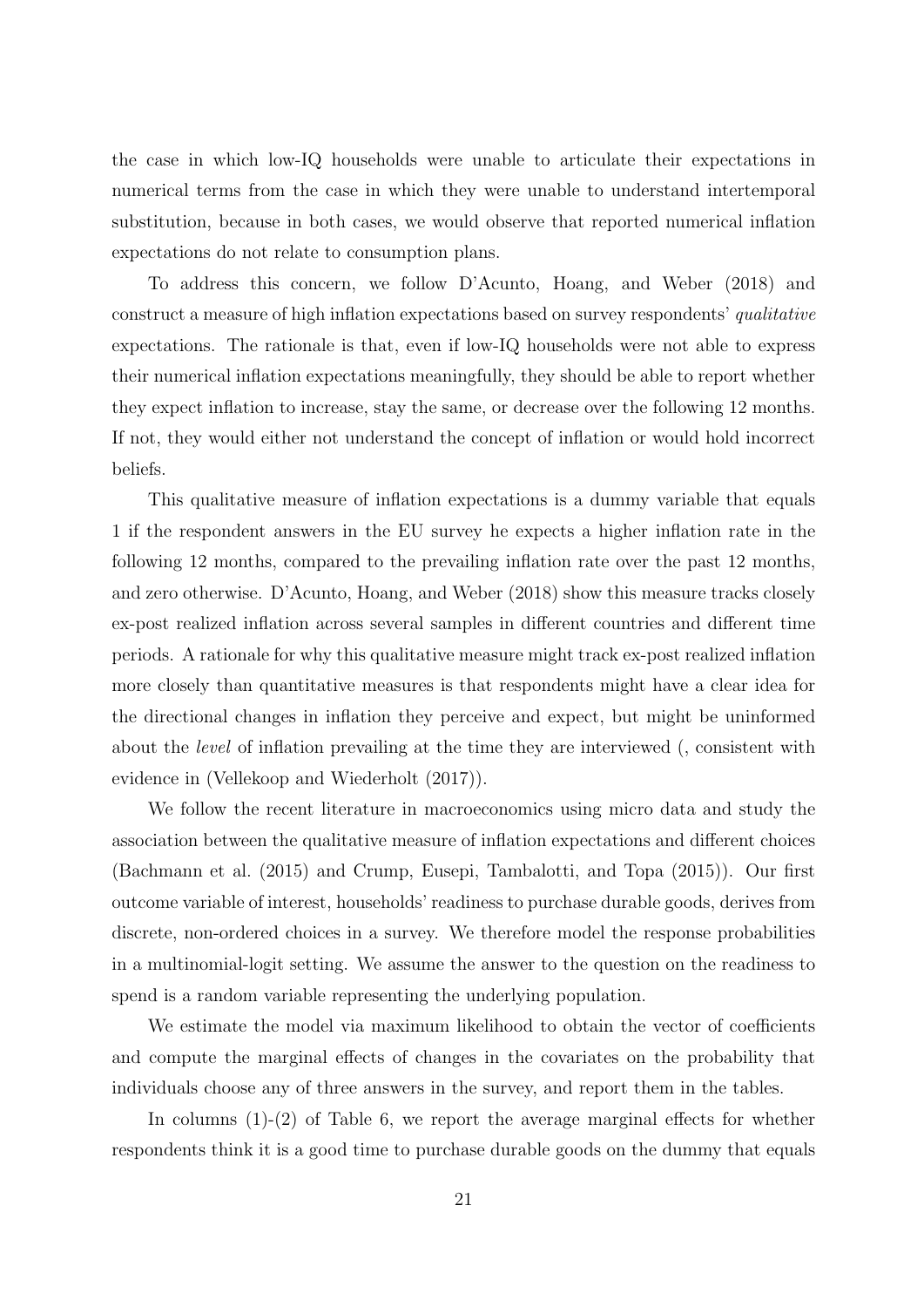1 if the respondent thinks inflation will be higher in the following 12 months than it was in the previous 12 months. We cluster standard errors at the quarter level to allow for correlation of unknown form in the residuals across contiguous months. Both specifications include the full set of demographic controls we observe, as well as controls for past realized inflation [\(Jonung](#page-28-9)  $(1981)$ ). The results in column  $(1)$  refer to the full sample of high-IQ men and those in column (2) include the full sample of low-IQ men. In column (1), high-IQ men who expect inflation to increase are on average 3.6% more likely to answer it is a good time to buy durables than do high-IQ men who expect constant or decreasing inflation. Instead, column (2) documents no economically or statistically significant association between the inflation expectations and the readiness of low-IQ men to purchase durable goods. If anything, the estimated coefficient is negative, although small in size and not statistically distinguishable from zero.

These baseline results are consistent with the possibility that low-IQ men do not understand the concept of intertemporal substitution because they do not adjust their consumption plans to their inflation expectations. Recall we use the dummy variable for expected inflation from a qualitative question which measures the change in expected inflation and tracks actual realized inflation well both for high-IQ and low-IQ men [\(D'Acunto, Hoang, and Weber](#page-27-13) [\(2018\)](#page-27-13)). Hence, these results are barely consistent with the idea of low-IQ men being sophisticated – knowing their quantitative inflation expectations are inaccurate and deciding willingly not to react to them when forming purchasing plans. If they were sophisticated, they would follow their expected directional change in inflation and adjust upward their consumption propensity when expecting higher inflation.

In the rest of Table [6,](#page-40-0) we consider the sample splits we proposed in the analysis of the association between IQ and expectations in Table [3](#page-37-0) to assess whether similar patterns arise for the case of purchasing plans. For each sample split reported on top of the columns, we report four marginal effects: for those high-IQ and low-IQ men who belong to the reported category (Panel A) and for those who do not belong to the category (Panel B).

We emphasize a set of patterns from these sample splits. First, for most of the splits we consider, high-IQ men who expect higher inflation are systematically more likely to respond it is a good time to purchase durable goods irrespective of whether they belong to the demographic group of interest or not. Columns  $(3)$ ,  $(5)$ ,  $(7)$ ,  $(9)$ ,  $(11)$ , and  $(13)$  show that this higher propensity is economically large irrespective of whether or not high-IQ men are single, live in urban areas, are above the median of the distribution by income,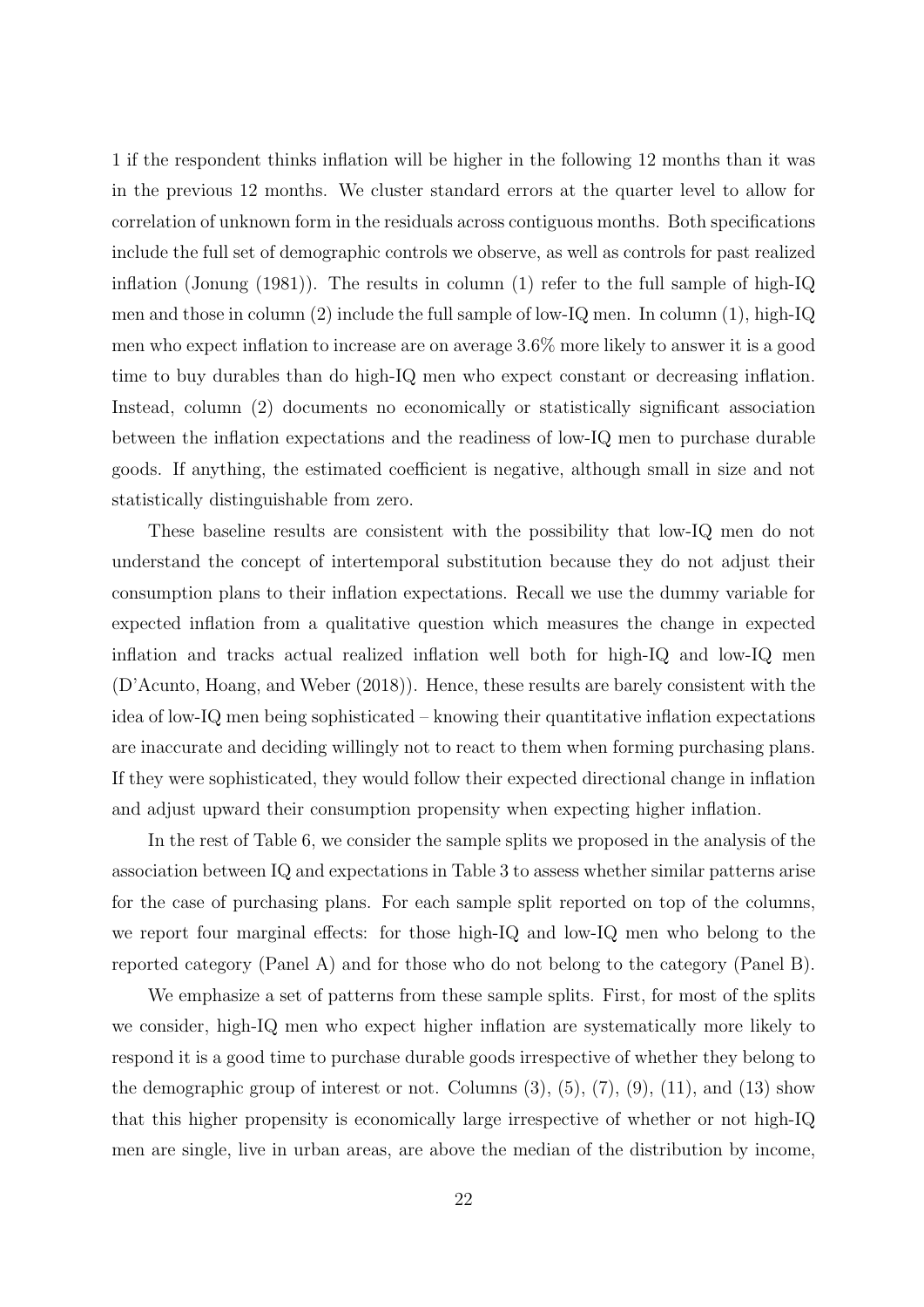have a college degree, or have an economics or business degree. Note we fail to detect statistical significance at conventional levels for the coefficients associated with high-IQ men above 35, high-IQ men below the median of the income distribution, and high-IQ men with an economics or business degree, but even in these cases the point estimates are positive and large.

Second, we fail to reject the null the marginal effect equals zero for low-IQ respondents across most demographic splits, irrespective of the sample size, both economically and statistically (see columns  $(4)$ ,  $(6)$ ,  $(8)$ ,  $(10)$ , and  $(12)$ ).

Third, low-IQ men with an economics or business degree are the only group of low-IQ men for whom we can detect an economically and statistically positive association between expecting higher inflation and answering it is a good time to purchase durable goods, as the consumer Euler equation implies  $(0.1109)$  $(0.1109)$  $(0.1109)$ , see column  $(14)$ , Panel A).<sup>10</sup> This result might suggest that providing economics and business knowledge to low-IQ men might be a relevant substitute to cognitive abilities in determining economic choice.

## B. IQ, Borrowing Motives, and Saving Motives

In the last part of this section, we assess whether low-IQ men differ from high-IQ men even along other forward-looking choices. To this aim, we exploit a limited set of questions in the survey regarding households' motives to save and borrow. These questions are conditional on saving and borrowing and hence, we observe smaller and varying sample sizes. The structure is such that individuals are asked whether they plan to save (borrow), and if they respond yes, various subquestions regarding the motives of saving (borrowing) follow.

High-IQ men might understand the trade-off between present and future consumption better than low-IQ men or might be more patient [\(Falk et al.](#page-27-2) [\(2018\)](#page-27-2)). In both cases, we should observe high-IQ men save more for retirement than low-IQ men.

We first assess whether individuals differ – based on cognitive abilities – in their propensity to save. Column (1) of Table [7](#page-41-0) reports the marginal effect attached to the high-IQ dummy when the outcome variable of a probit specification is a dummy that

<sup>&</sup>lt;sup>10</sup>Note the coefficient is also positive and nonnegligible in size for low-IQ men with any college degree (see column (12), Panel A), but we fail to reject the null that this coefficient is zero statistically. Because this group also includes economics and business college degrees, it is unlikely the association is positive and large for low-IQ respondents with other types of college degrees.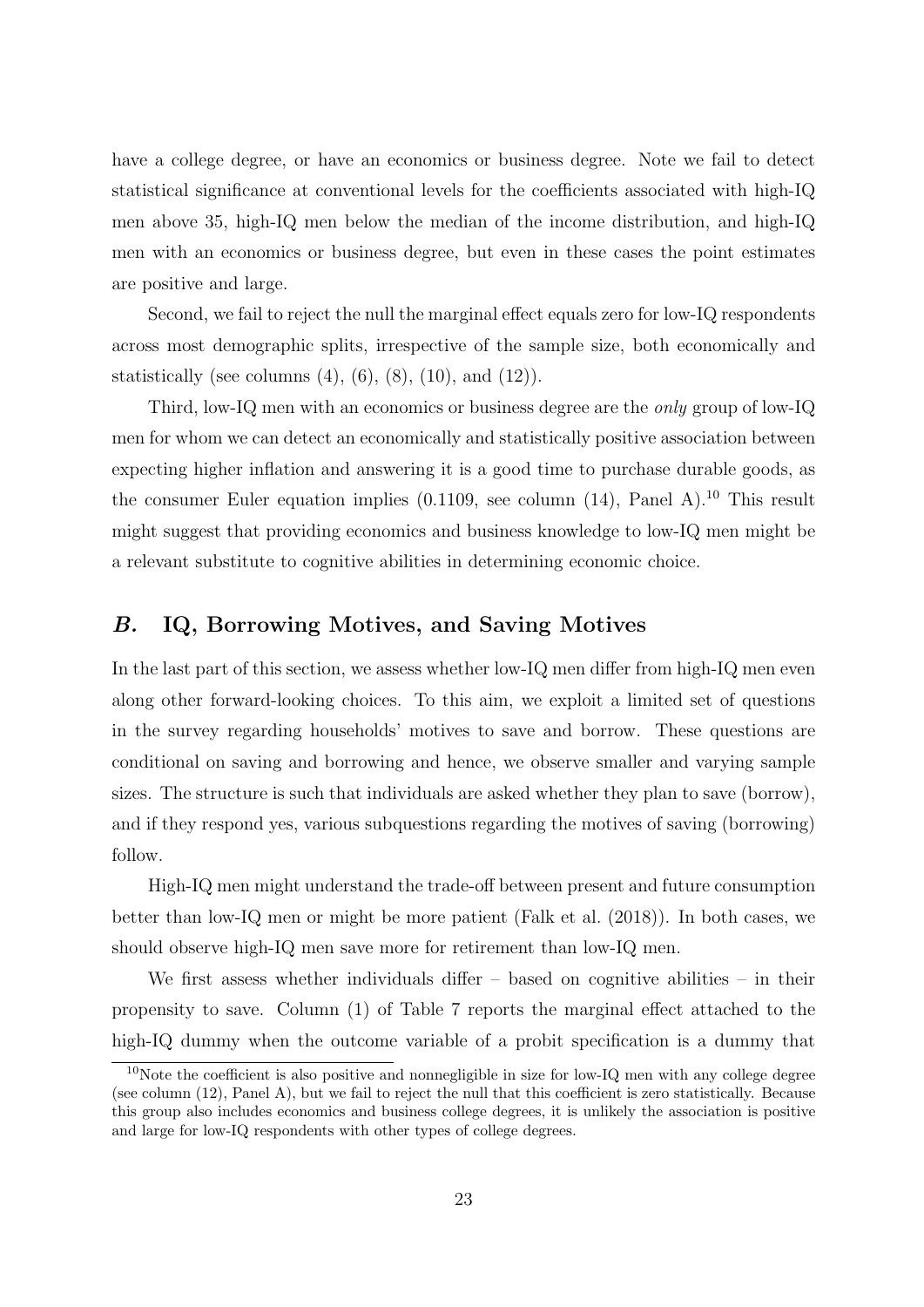equals 1 if the individual claims he saves at least part of his monthly labor income. High-IQ individuals, if anything, are less likely to save than low-IQ men. This fact could be consistent with a reduced precautionary savings motive for high-IQ men among other potential explanations.

We then consider a second question that digs deeper into the saving motives and asks respondents whether they save for retirement. In column (2), we report the marginal effect on the high-IQ dummy for a similar specification as column (1), but in this case, the outcome variable is a dummy that equals 1 if the respondent claims he saves for retirement. The size of the association flips, and the association with high IQ becomes positive and statistically different from zero. Overall, then, the analysis of saving motives suggests high-IQ men are, if anything, less likely to save in general, but they are more likely to save for retirement than low-IQ men. We interpret this evidence as consistent with the notion that high-IQ men are more forward-looking than low-IQ men.

After having assessed whether any differences exist in the average association between being in the top of the IQ distribution and saving for retirement, in Figure [8](#page-34-0) we provide evidence that the association between IQ bins and the fraction of households that declare they save for retirement increases monotonically – it is lowest for the first  $IQ$  bin and highest for the top IQ bins. Because the sample size is smaller than in our baseline analysis, statistical significance is sparse and we cannot reject the null hypothesis fractions are the same across all adjacent bins.

We move on to consider borrowing motives. In this analysis, we compare respondents' likelihood of answering that they plan to borrow to finance current or future consumption with the likelihood of answering that they plan to borrow to finance current or future education-related expenses. Column (3) of Table [7](#page-41-0) shows high-IQ men do not differ from low-IQ men in their likelihood of borrowing to finance consumption, whereas we see in column (4) high-IQ men are substantially more likely than low-IQ men to plan to borrow to finance education-related costs. We interpret this evidence as also consistent with high-IQ individuals being more forward-looking than low-IQ individuals, because they plan to borrow to finance a long-term-return investment in human capital. This interpretation assumes formal education and IQ are at least in part substitutes.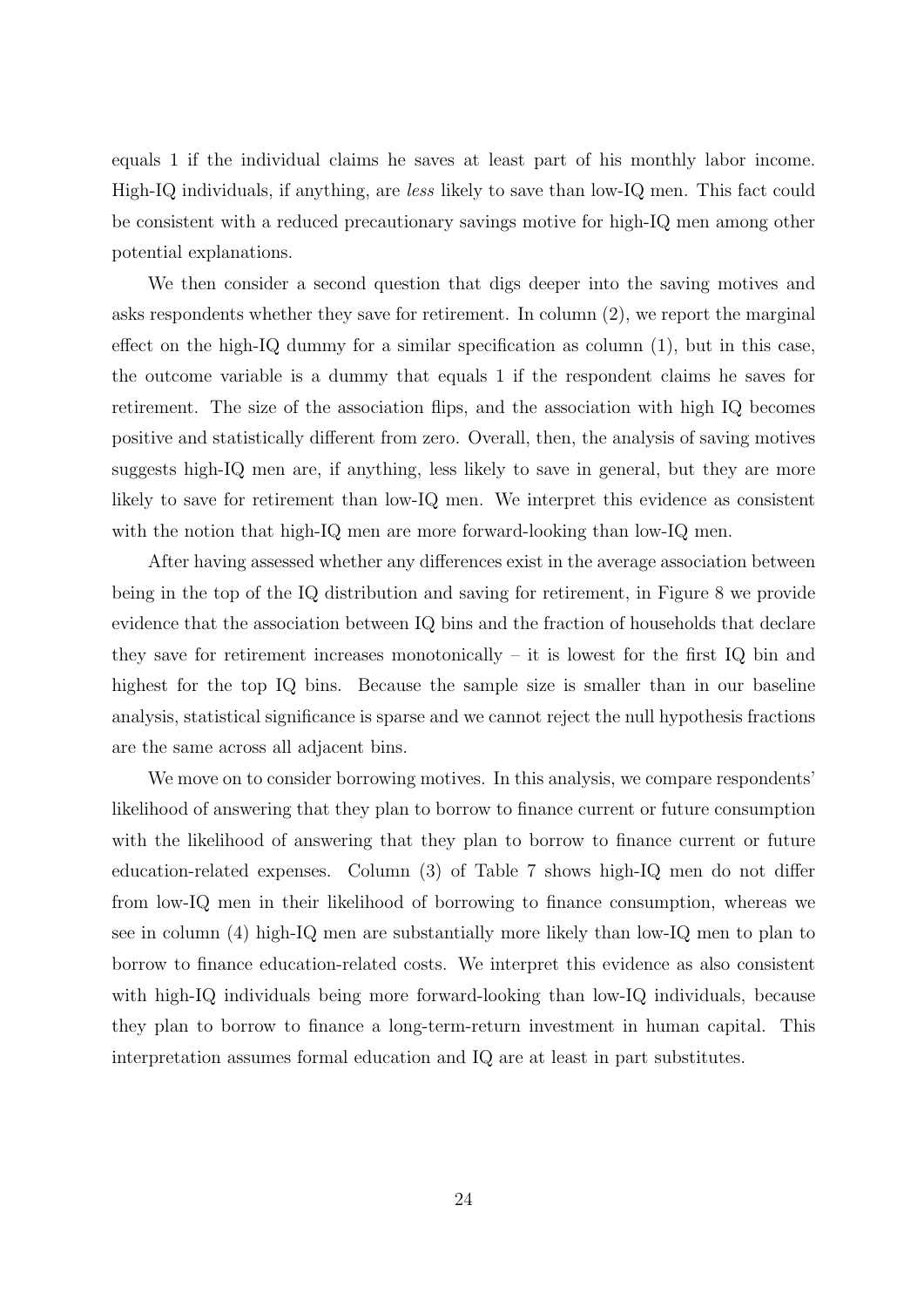# IV Conclusion

Substantial variation exists in economic expectations across individuals and over time, and expectations often deviate from the full-information rational-expectations benchmark. We document cognitive abilities play a central role for forecast errors of inflation, uncertainty in forecasts, and for forecasting implausible values in a large, representative population. We also show cognitive abilities are systematically related to individuals' plans for current and future consumption, their understanding of intertemporal substitution, and their forward-looking behavior, such as the choice of saving for retirement or the choice of borrowing to finance education-related expenses and not only current consumption. One notable exception are those low-cognitive ability men with a business or economics degree who have more accurate inflation expectations and adjust their consumption plans upward when expecting higher inflation as the consumer Euler equation prescribes. These results might suggest a role for basic economics education to improve the forecasts and choice of the broader population.

Future research in economics, finance, and cognitive science should investigate the specific cognitive mechanisms that explain the role of cognitive abilities in the formation of economic expectations. For instance, do cognitive abilities matter for the gathering of information, the processing of information, and the mapping of processed values into economic decisions? Or are they only driving choice through a subset of these channels? Distinguishing between these mechanisms is relevant to inform the development of new heterogeneous-agent models across fields of economics.

The lack of forward-looking attitudes in low-cognitive-ability individuals might result in a lower sensitivity of their choices to policy shocks that operate through forward-looking savings, consumption, and borrowing choices, and might help explain why some policies are less effective than a representative-agent model predicts, such as forward guidance. Limited reaction to policy interventions by many households would be detrimental for governments that aim to change aggregate consumption and saving patterns throughout the business cycle [\(D'Acunto et al.](#page-27-3) [\(2018\)](#page-27-3)). Future research could thus investigate the extent to which cognitive abilities interact with the reaction to policy interventions and quantify their effect on aggregate outcomes.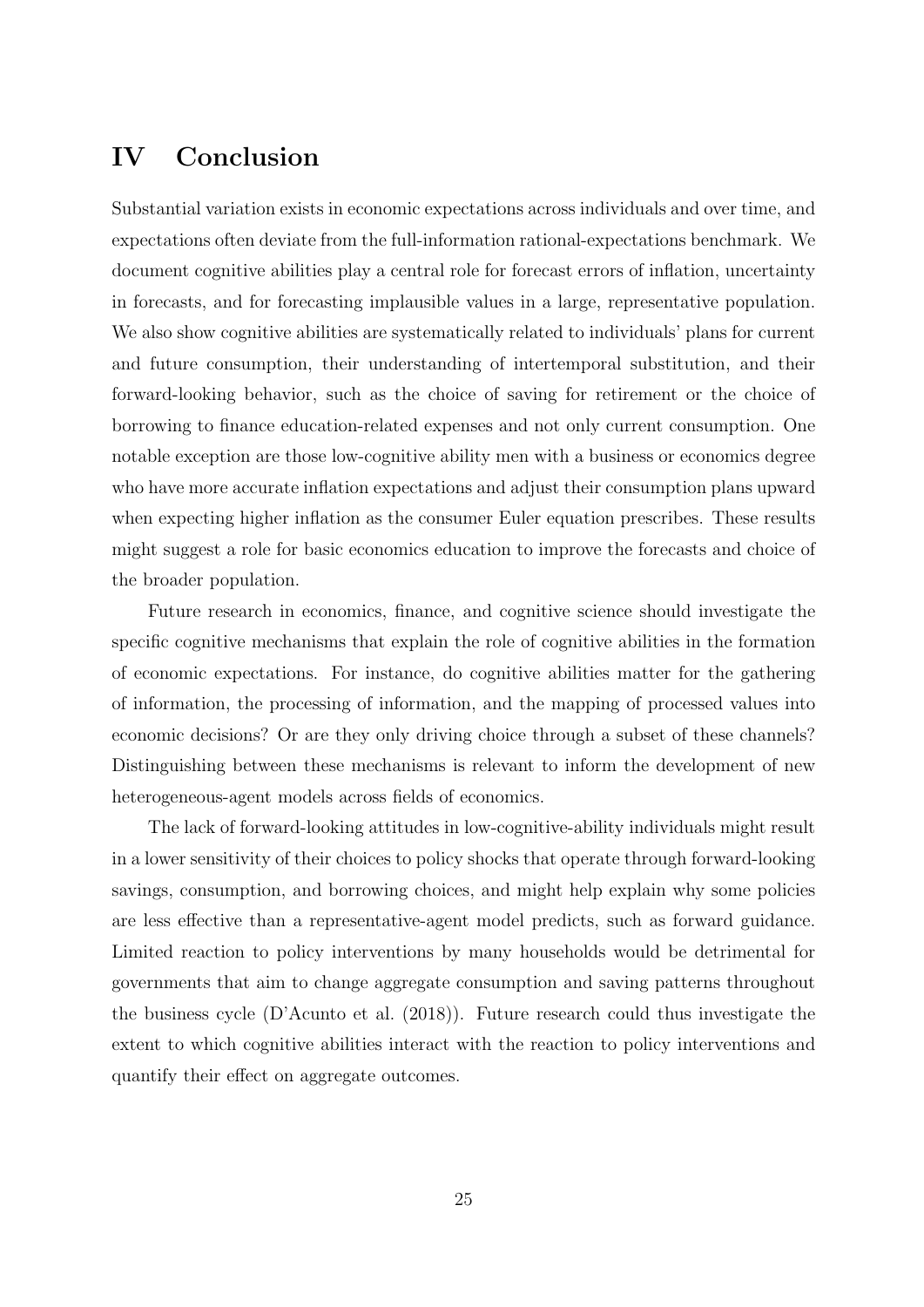# References

- <span id="page-27-15"></span>Agarwal, S. and B. Mazumder (2013). Cognitive abilities and household financial decision making. American Economic Journal: Applied Economics 5(1), 193-207.
- <span id="page-27-16"></span>Aghion, P., U. Akcigit, A. Hyytinen, and O. Toivanen (2017). The social origins of inventors. NBER Working Paper 24110 .
- <span id="page-27-12"></span>Bachmann, R., T. O. Berg, and E. Sims (2015). Inflation expectations and readiness to spend: Cross-sectional evidence. American Economic Journal: Economic Policy  $\gamma(1)$ , 1–35.
- <span id="page-27-5"></span>Ben-David, I., E. Fermand, C. Kuhnen, and G. Li (2018). Expectations uncertainty and household financial choices. Working Paper.
- <span id="page-27-10"></span>Bernanke, B. S. (2007). Inflation expectations and inflation forecasting. Speech 306, Board of Governors of the Federal Reserve System (U.S.).
- <span id="page-27-11"></span>Binder, C. (2015). Consumer inflation uncertainty and the macroeconomy: Evidence from a new micro-level measure. Unpublished Manuscript, UC Berkeley.
- <span id="page-27-22"></span>Binder, C. (2017). Measuring uncertainty based on rounding: New method and an application to inflation expectations. Journal of Monetary Economics 90, 1–12.
- <span id="page-27-8"></span>Bordalo, P., N. Gennaioli, and A. Shleifer (2018). Diagnostic expectations and credit cycles. The Journal of Finance  $73(1)$ , 199–227.
- <span id="page-27-0"></span>Coibion, O., Y. Gorodnichenko, and R. Kamdar (2018). The formation of expectations, inflation, and the phillips curve. Journal of Economic Literature 56 (4), 1447–1491.
- <span id="page-27-18"></span>Coibion, O., Y. Gorodnichenko, and S. Kumar (2018). How do firms form their expectations? New survey evidence. American Economic Review 108(9), 2671-2713.
- <span id="page-27-20"></span>Coibion, O., Y. Gorodnichenko, and M. Weber (2019). Monetary policy communications and their effects on household inflation expectations. Working Paper.
- <span id="page-27-19"></span>Crump, R. K., S. Eusepi, A. Tambalotti, and G. Topa (2015). Subjective intertemporal substitution. FRB of New York Staff Report (734).
- <span id="page-27-3"></span>D'Acunto, F., D. Hoang, M. Paloviita, and M. Weber (2018). Human frictions to the transmission of economic policy. Working Paper .
- <span id="page-27-13"></span>D'Acunto, F., D. Hoang, and M. Weber (2018). The effect of unconventional fiscal policy on consumption expenditure. Working Paper .
- <span id="page-27-7"></span>D'Acunto, F., U. Malmendier, J. Ospina, and M. Weber (2018). Salient price changes, inflation expectations, and household behavior. Unpublished manuscript, University of Chicago Booth School of Business.
- <span id="page-27-17"></span>Dal Bo, E., F. Finan, O. Folke, T. Persson, and J. Rickne (2017). Who becomes a politician? Quarterly Journal of Economics 132 (4), 1877–1914.
- <span id="page-27-6"></span>Das, S., C. Kuhnen, and S. Nagel (2017). Socioeconomic status and macroeconomic expectations. Working Paper.
- <span id="page-27-21"></span>Diether, K. B., C. J. Malloy, and A. Scherbina (2002). Differences of opinion and the cross section of stock returns. The Journal of Finance  $57(5)$ ,  $2113-2141$ .
- <span id="page-27-2"></span>Falk, A., A. Becker, T. Dohmen, B. Enke, D. Huffman, and U. Sunde (2018). Global evidence on economic preferences. Quarterly Journal of Economics, forthcoming 133 (4), 1645–1692.
- <span id="page-27-9"></span>Gennaioli, N., Y. Ma, and A. Shleifer (2018). Over-reaction in macroeconomic expectations. NBER Working Paper No. 24932 .
- <span id="page-27-1"></span>Gennaioli, N. and A. Shleifer (2018). A crisis of beliefs: Investor psychology and financial fragility. Princeton University Press.
- <span id="page-27-14"></span>Grinblatt, M., S. Ikäheimo, M. Keloharju, and S. Knüpfer (2016). IQ and mutual fund choice. Management Science 62 (4), 924–944.
- <span id="page-27-4"></span>Grinblatt, M., M. Keloharju, and J. Linnainmaa (2011). IQ and stock market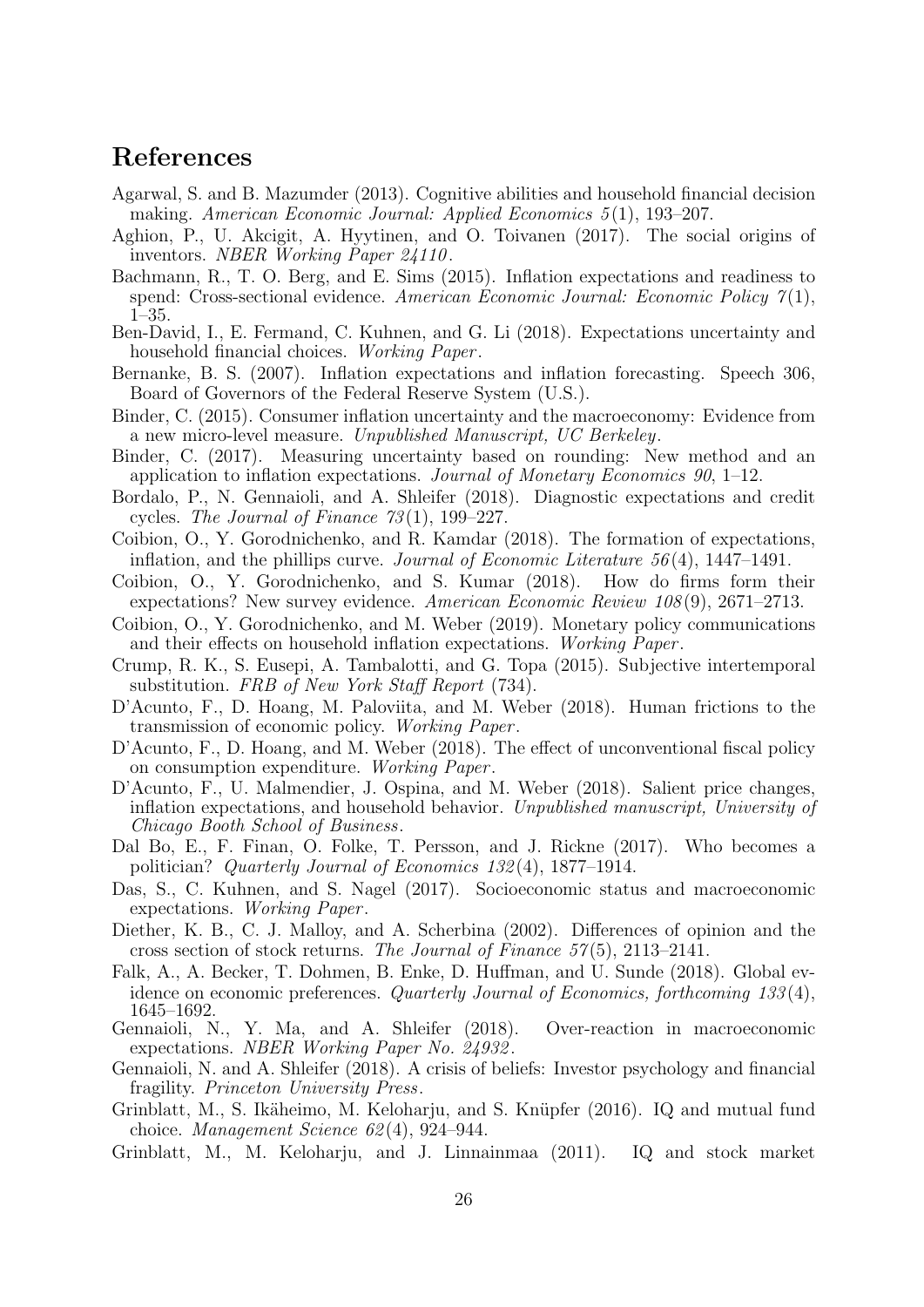participation. The Journal of Finance  $66(6)$ , 2121–2164.

- <span id="page-28-6"></span>Grinblatt, M., M. Keloharju, and J. T. Linnainmaa (2012). IQ, trading behavior, and performance. Journal of Financial Economics 104 (2), 339–362.
- <span id="page-28-9"></span>Jonung, L. (1981). Perceived and expected rates of inflation in Sweden. The American Economic Review 71 (5), 961–968.
- <span id="page-28-1"></span>Landier, A., Y. Ma, and D. Thesmar (2018). New experimental evidence on expectations formation. Working Paper.
- <span id="page-28-2"></span>Malmendier, U. and S. Nagel (2016). Learning from inflation experiences. *Quarterly* Journal of Economics  $131(1)$ , 53–87.
- <span id="page-28-3"></span>Manski, C. and F. Molinari (2010). Rounding probabilistic expectations in surveys. Journal of Business Economics and Statistics 28 (2), 219–231.
- <span id="page-28-0"></span>Manski, C. F. (2004). Measuring expectations. Econometrica 72 (5), 1329–1376.
- <span id="page-28-7"></span>Roth, C. and J. Wohlfart (2018). How do expectations about the macroeconomy affect personal expectations and behavior? Working Paper .
- <span id="page-28-8"></span>Vellekoop, N. and M. Wiederholt (2017). Inflation expectations and choices of households: Evidence from matched survey and administrative data. Unpublished Manuscript, University of Frankfurt.
- <span id="page-28-4"></span>Yellen, J. (2016). Macroeconomic research after the crisis. Speech at the 60th annual economic conference sponsored by the Federal Reserve Bank of Boston.
- <span id="page-28-5"></span>Zeldes, S. P. (1989). Consumption and liquidity constraints: An empirical investigation. The Journal of Political Economy  $97(2)$ , 305-346.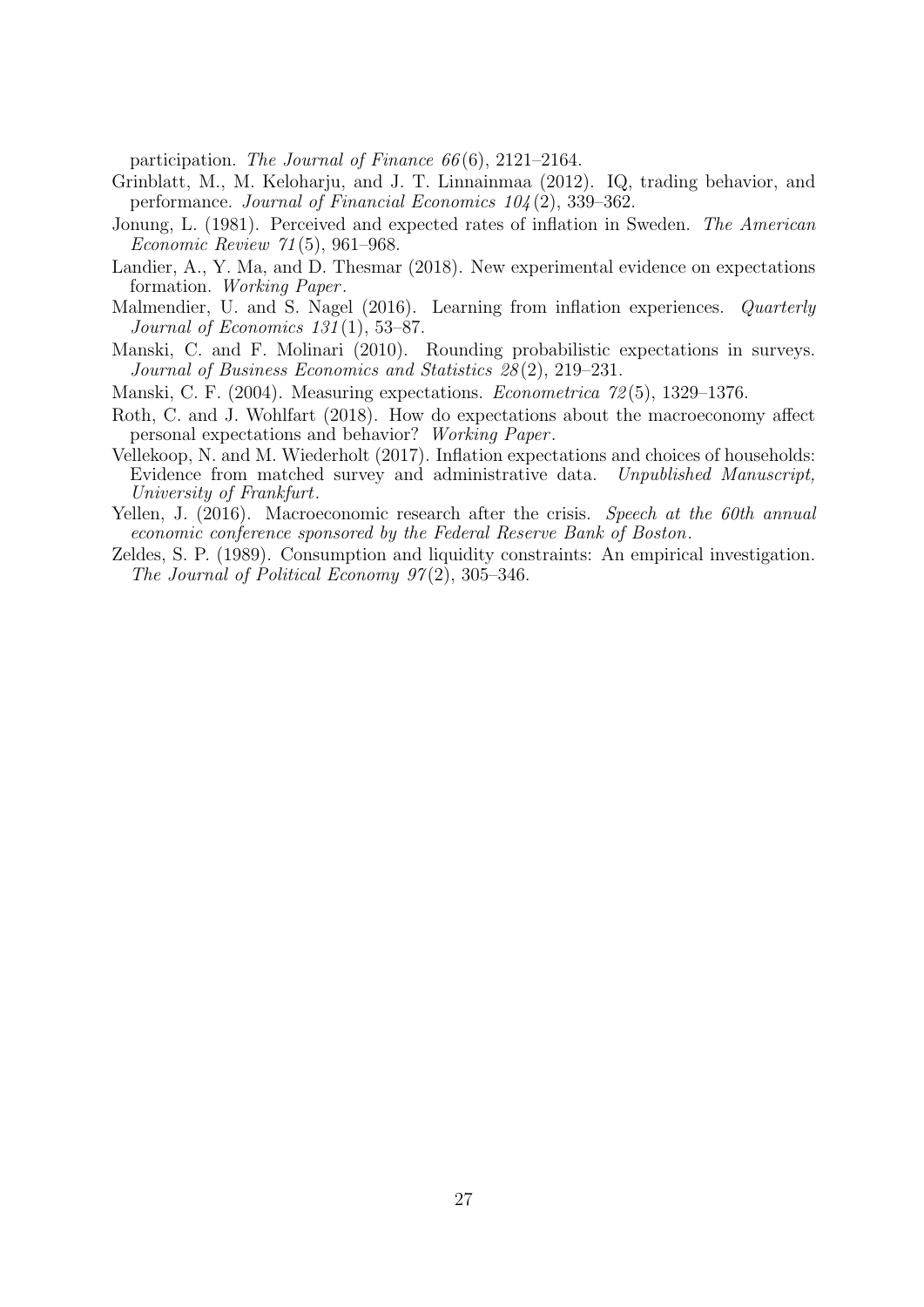

#### <span id="page-29-0"></span>Figure 3: Average Forecast Error by IQ

This figure plots the average forecast error for inflation as a function of normalized IQ in Finland. Forecast errors is the difference between inflation expectations and ex-post realized inflation. Perception error is the difference between perceived inflation over the previous 12 months and actual inflation over the same period. We use the confidential micro data underlying the official European Commission consumer confidence survey to measure inflation expectations. Statistics Finland asks a representative sample of 1,500 households how consumer prices will evolve in the next 12 months. We measure normalized IQ using data from the official military entrance exam in Finland. The sample period is January 2001 to March 2015.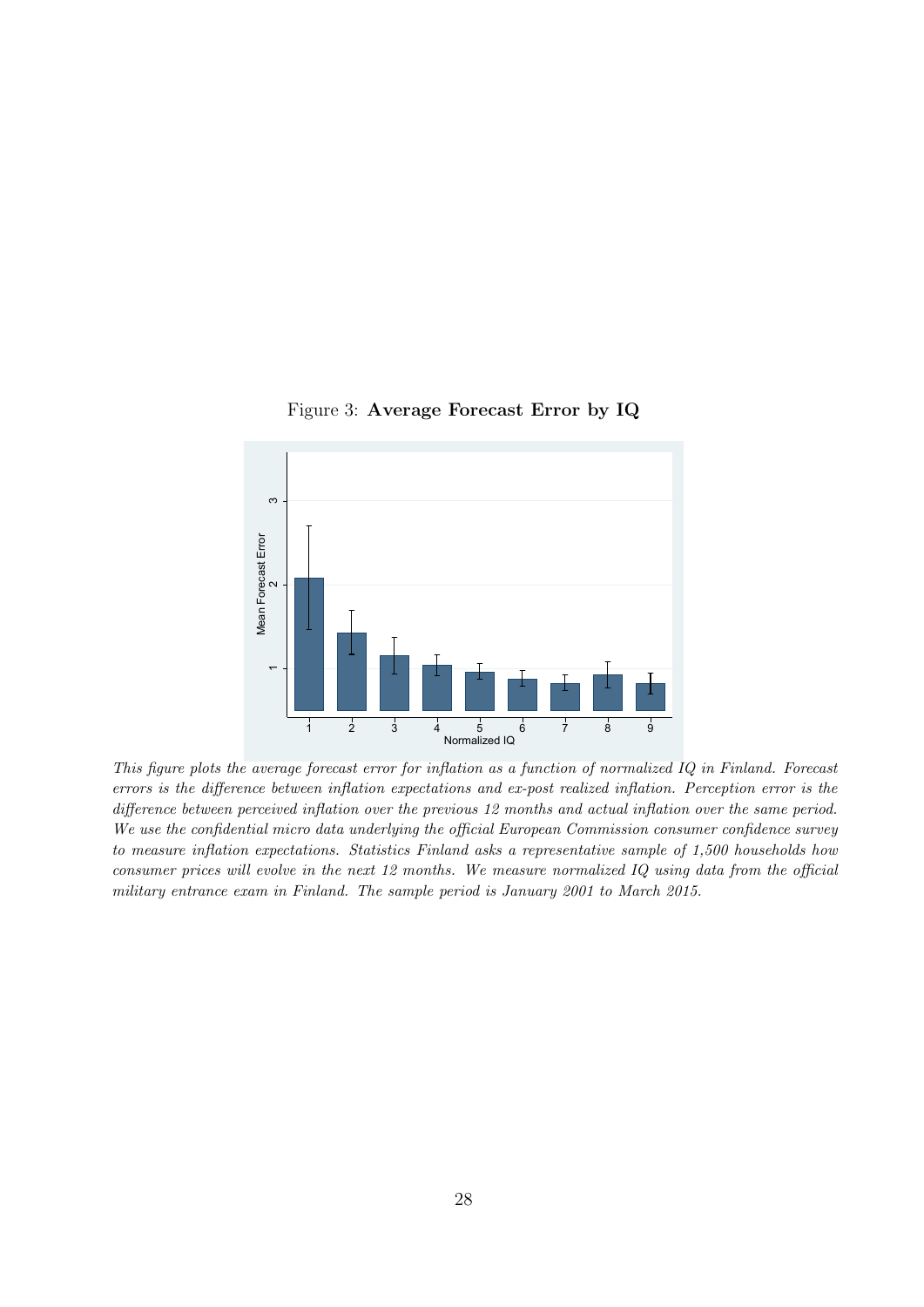#### Figure 4: Average Forecast Error by Income and Education Levels

<span id="page-30-0"></span>

Panel A. Average Forecast Error by Income



Panel B. Average Forecast Error by Education

Panel A of this figure plots the average inflation forecast error as a function of 9 income percentiles in Finland. Panel B plots the average inflation forecast error across 6 education categories. Education levels are based on the International Standard Classification of Education. We define forecast errors as differences between inflation expectations and ex-post realized inflation. We use the confidential micro data underlying the official European Commission consumer confidence survey to measure inflation expectations. Statistics Finland asks a representative sample of 1,500 households how consumer prices will evolve in the next 12 months. The sample period is January 2001 to March 2015.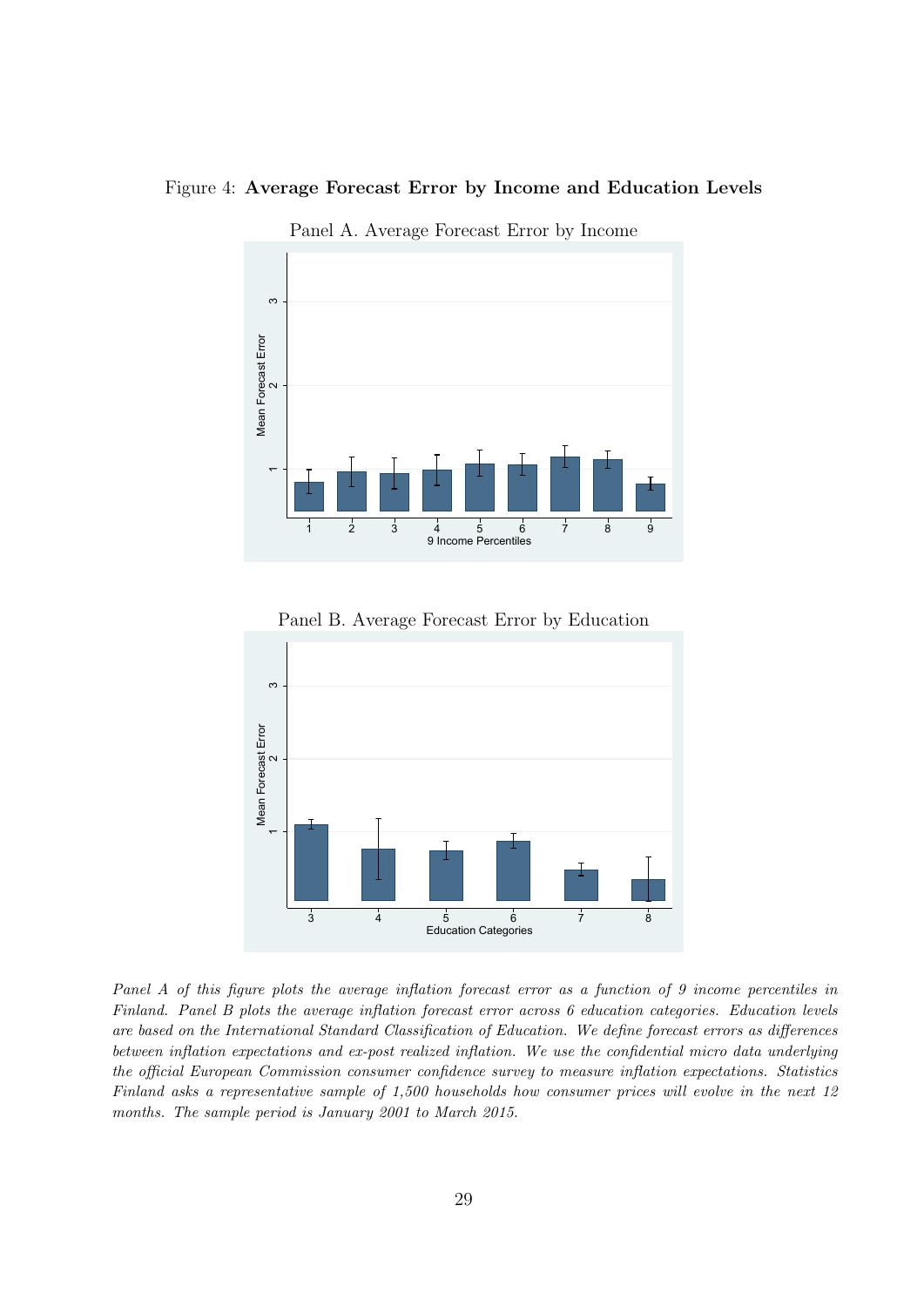

<span id="page-31-0"></span>Figure 5: Dispersion of Forecasts of Inflation by IQ

This figure plots the standard deviation of inflation forecasts as a function of normalized IQ in Finland. We use the confidential micro data underlying the official European Commission consumer confidence survey to measure inflation forecasts and perception. We measure normalized IQ using data from the official military entrance exam in Finland. The sample period is January 2001 to March 2015.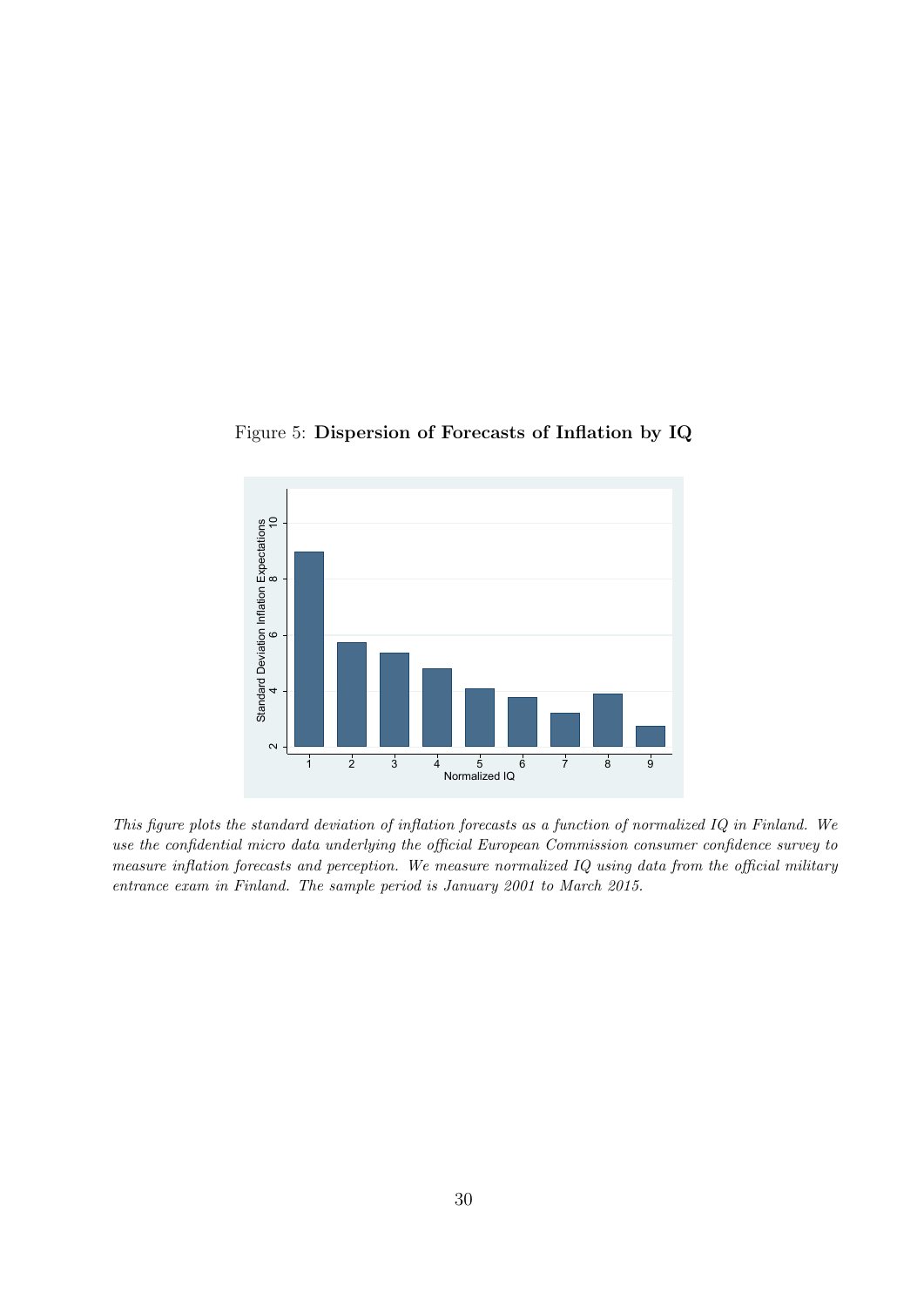<span id="page-32-0"></span>

Figure 6: Yearly Standard Deviation of Monthly Inflation Rates and Fraction of Rounders

This figure plots the standard deviation of realized inflation within a year on the left y-axis and the differences in the fraction of rounders between low- and high-IQ men. We define rounders as survey participants who report multiples of 5 for the numeric inflation forecast. We use the confidential micro data underlying the official European Commission consumer confidence survey to measure inflation forecasts and perception. We measure normalized IQ using data from the official military entrance exam in Finland. IQ is a standardized variable between 1 and 9. High IQ reflects a normalized IQ larger than 5. The sample period is January 2001 to March 2015.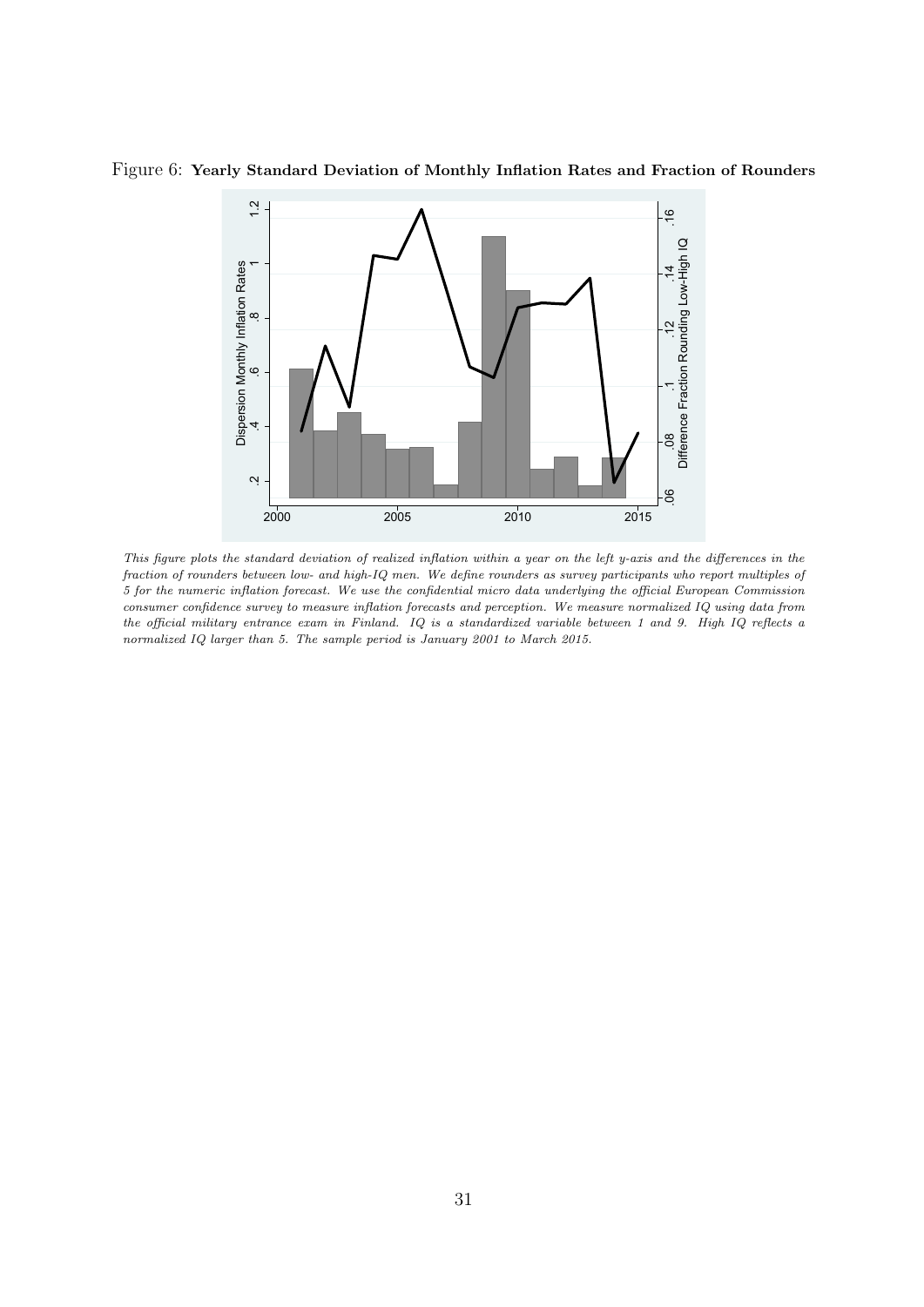<span id="page-33-0"></span>

Figure 7: Implausible Values for Inflation Expectations by IQ

This figure plots the share of survey respondents who report forecasts for inflation larger than a threhold in absolute value by IQ levels. The thresholds we consider are 5% (solid line), 7% (long-dashed line), 10% (short-dashed line), and 12% (dash-dotted line). IQ is the standardized test score from the military entrance exam test for all men in Finland. IQ obtains integer values between 1 and 9. The sample period is from January 2001 to March 2015.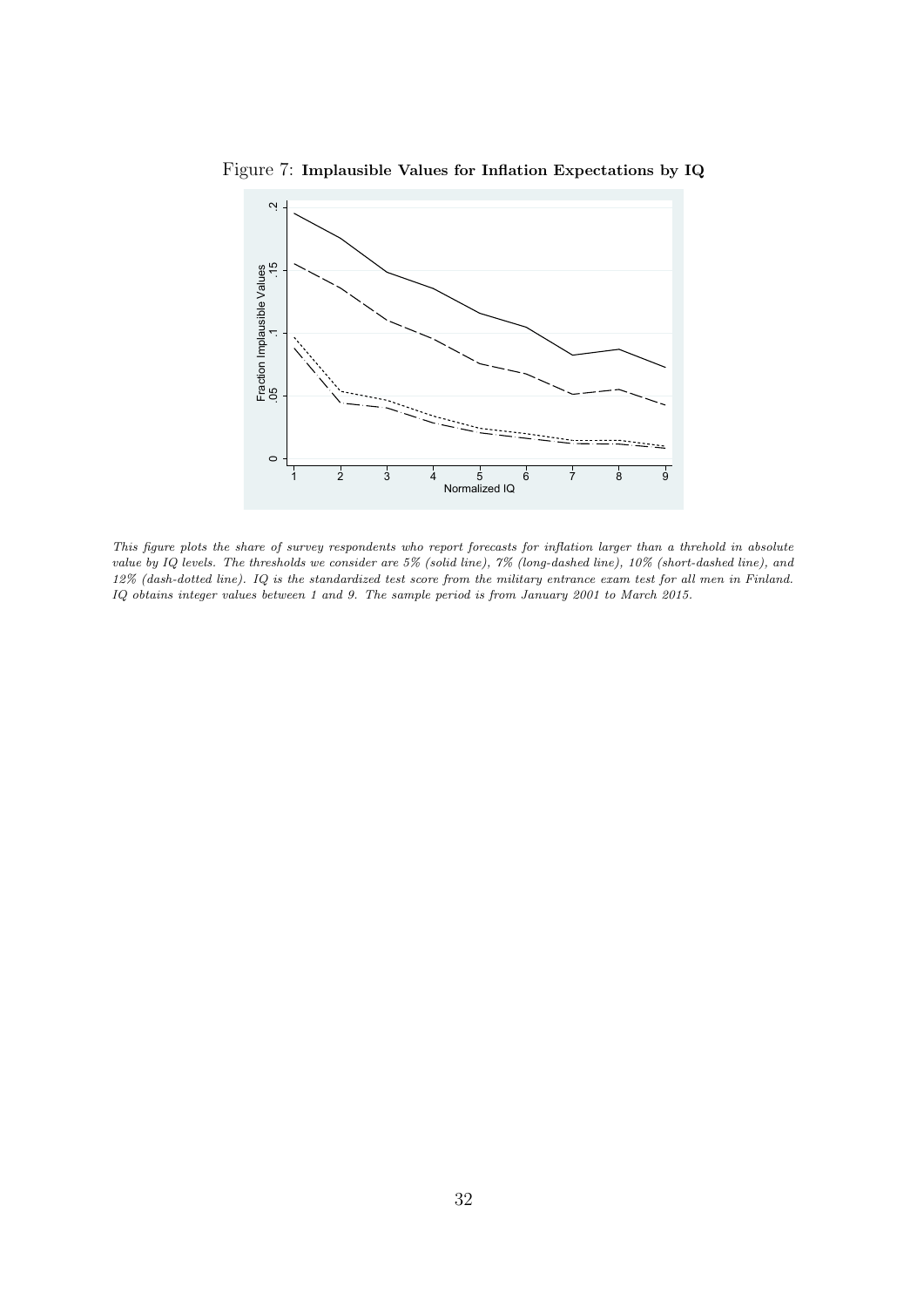<span id="page-34-0"></span>

Figure 8: Fraction of Forward-Looking Households by IQ

This figure plots the share of households that report they save for retirement (conditional on saving in general) as a function of normalized IQ in Finland. We consider saving for retirement conditional on saving to be a proxy for whether households are forward-looking. We use the confidential micro data underlying the official European Commission consumer confidence survey to measure inflation expectations. Statistics Finland asks a representative sample of 1,500 households how consumer prices will evolve in the next 12 months. We measure normalized IQ using data from the official military entrance exam in Finland. The sample period is January 2001 to March 2015.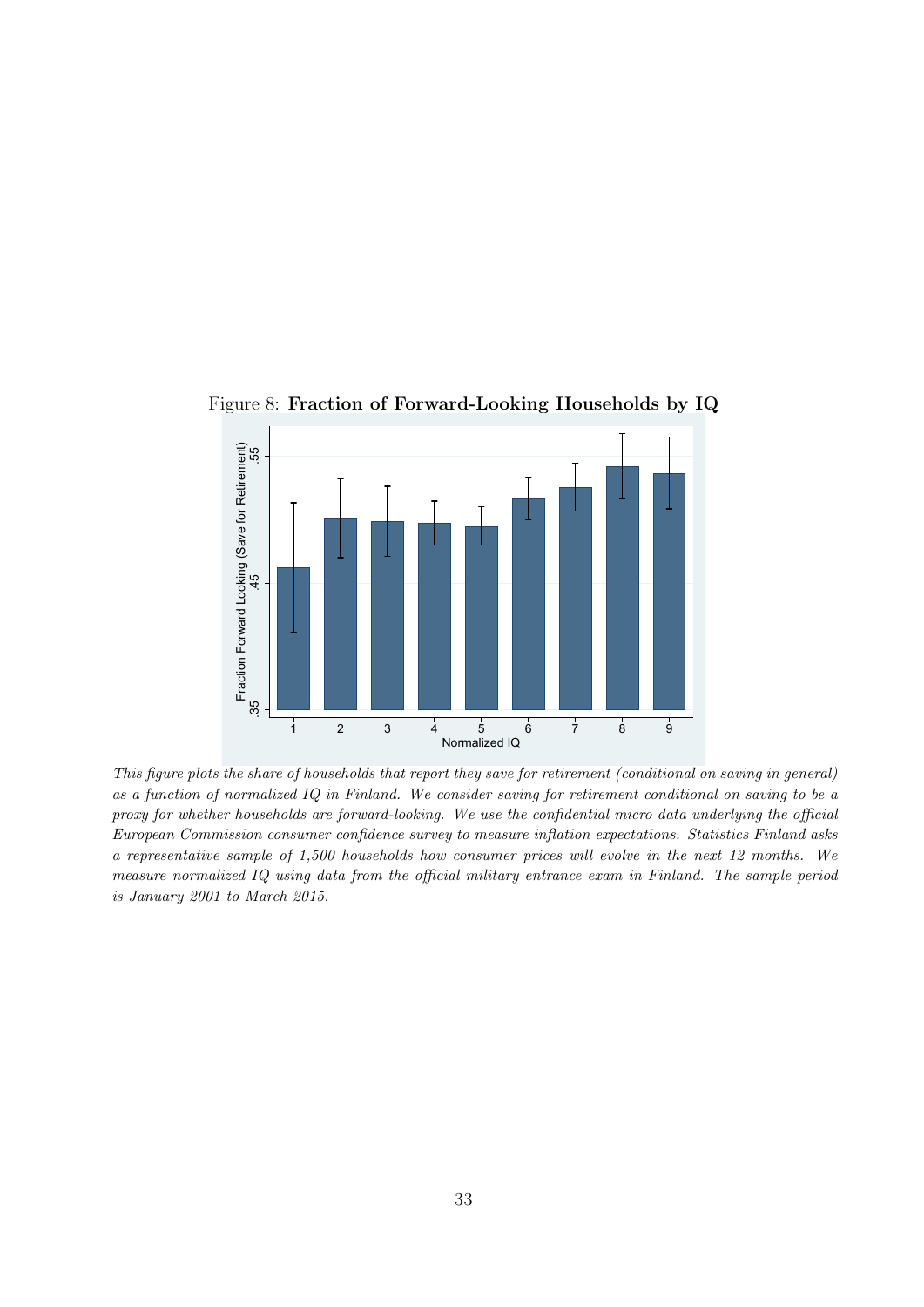### <span id="page-35-0"></span>Table 1: Descriptive Statistics

This table reports descriptive statistics for the variables we use in the paper. We use the confidential micro data underlying the official European Commission consumer confidence survey to construct these variables. We measure normalized IQ using data from the official military entrance exam in Finland. The sample period is January 2001 to March 2015.

|             | Inflation     | Inflation        | Total Debt       | IQ               |        | Income           |
|-------------|---------------|------------------|------------------|------------------|--------|------------------|
| Statistic   | Perception    | Expectation      | [EUR]            | Dummy            | Age    | [EUR]            |
| <b>Nobs</b> | 27,184        | 27,568           | 27,540           | 27,568           | 27,568 | 27,568           |
| Mean        | 3.00          | 2.47             | 38,591           | 0.50             | 30.70  | 22,541           |
| Std         | 4.63          | 3.76             | 53,806           | 0.50             | 6.94   | 14,301           |
| p1          | $-5.00$       | $-5.00$          | $\boldsymbol{0}$ | $\boldsymbol{0}$ | 19     | 900              |
| p10         | $0.00\,$      | 0.00             | $\boldsymbol{0}$ | $\boldsymbol{0}$ | 21     | 6,700            |
| p25         | 0.00          | 0.00             | $\theta$         | $\overline{0}$   | 25     | 13,100           |
| p50         | 2.00          | 2.00             | 14,400           | $\mathbf{1}$     | 30     | 21,000           |
| p75         | 5.00          | 3.50             | 62,300           | $\mathbf{1}$     | 36     | 28,900           |
| p90         | 7.00          | 5.00             | 102,200          | $\,1\,$          | 40     | 38,300           |
| p99         | $20.00\,$     | 15.00            | 242,400          | $\,1\,$          | 46     | 74,400           |
|             |               |                  |                  |                  |        |                  |
| Single      | no            | 38.93%<br>61.07% | Urban            |                  | no     | 64.41%<br>35.59% |
|             | yes           |                  |                  |                  | yes    |                  |
| Unemployed  | no            | 94.17%           | Helsinki         |                  | no     | 72.19%           |
|             | yes           | $5.83\%$         |                  |                  | yes    | $27.81\%$        |
|             |               |                  |                  |                  |        |                  |
| Kids        | $\mathbf{no}$ | 22.41%           | College          |                  | no     | 65.67%           |
|             | yes           | 77.59%           |                  |                  | yes    | 34.33%           |
| Rounders    | $\mathbf{no}$ | 59.00%           | Save             |                  | no     | 27.70%           |
|             | yes           | 41.00%           |                  |                  | yes    | 72.30%           |
|             |               |                  |                  |                  |        |                  |
| Implausible | no            | 89.80%           | Save             |                  | no     | 70.53%           |
| Values      | yes           | $10.20\%$        | Retirement       |                  | yes    | 29.47%           |
| Durables    | Good time     | 50.94%           | Borrow           |                  | no     | 85.04%           |
|             | Neutral       | 28.67%           | Education        |                  | yes    | 14.96%           |
|             | Bad time      | 20.40%           |                  |                  |        |                  |
|             |               |                  | <b>Borrow</b>    |                  | no     | 68.66%           |
|             |               |                  | Consumption      |                  | yes    | $31.34\%$        |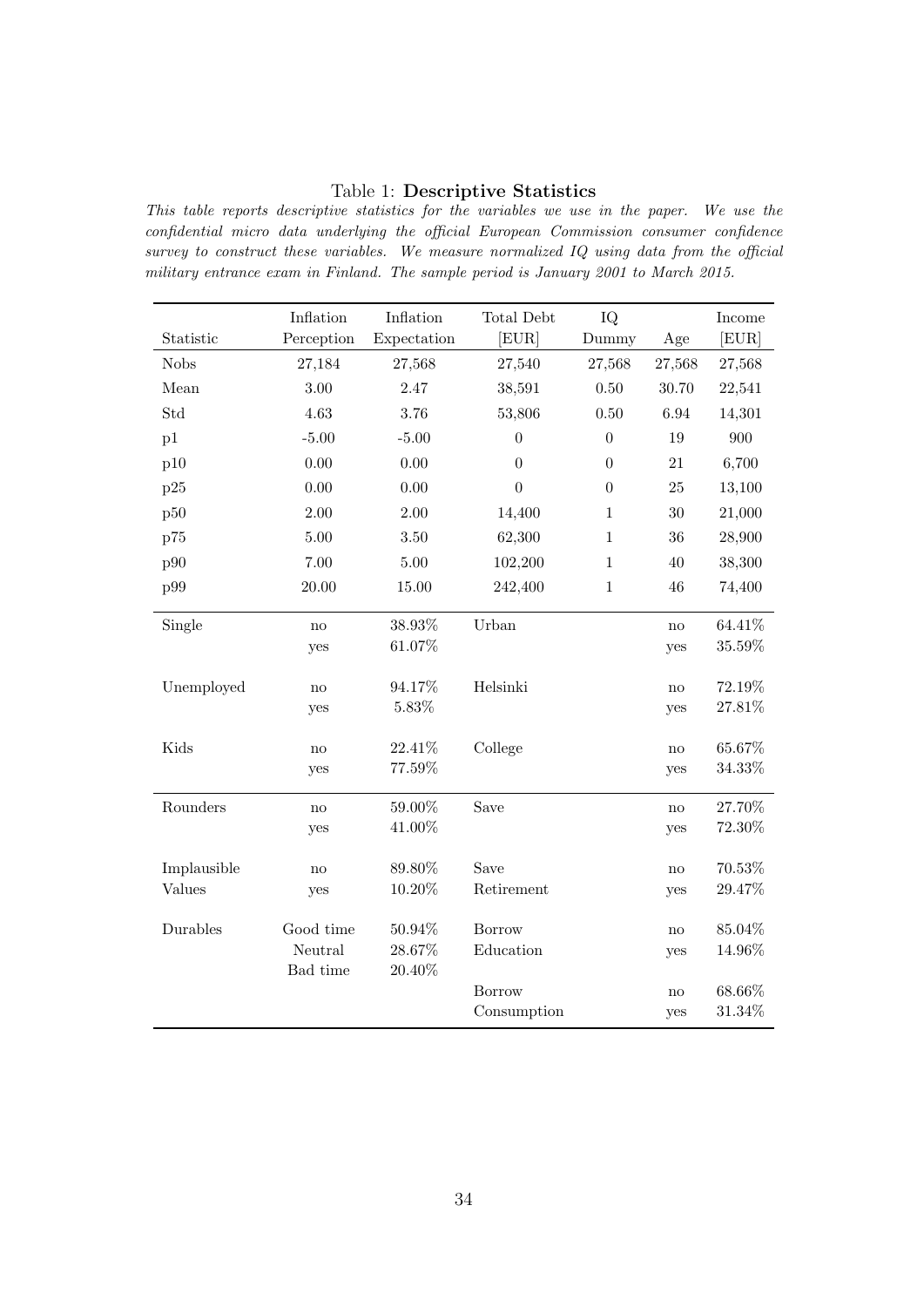<span id="page-36-0"></span>Table 2: Numerical Inflation Expectations by IQ

This table reports the average and standard deviation of inflation expectation by IQ category. We use the confidential micro data underlying the official European Commission consumer confidence survey to measure inflation expectations. We measure normalized IQ using data from the official military entrance exam in Finland. The sample period is January 2001 to March 2015.

|             |      |             | Low-IQ Men |                |             |       |       | High-IQ Men |       |
|-------------|------|-------------|------------|----------------|-------------|-------|-------|-------------|-------|
| IQ          |      | $2^{\circ}$ | 3          | $\overline{4}$ | $5^{\circ}$ | 6     |       | $8^{\circ}$ |       |
| Mean        | 3.46 | 2.80        | 2.58       | 2.42           | 2.40        | 2.36  | 2.28  | 2.30        | 2.26  |
| Std         | 8.70 | 5.93        | 5.52       | 4.66           | 4.66        | 4.16  | 3.47  | 4.13        | 3.31  |
| <b>Nobs</b> | 928  | 2.221       | 2,860      | 7,011          | 9,528       | 8,099 | 6,030 | 3,213       | 2.688 |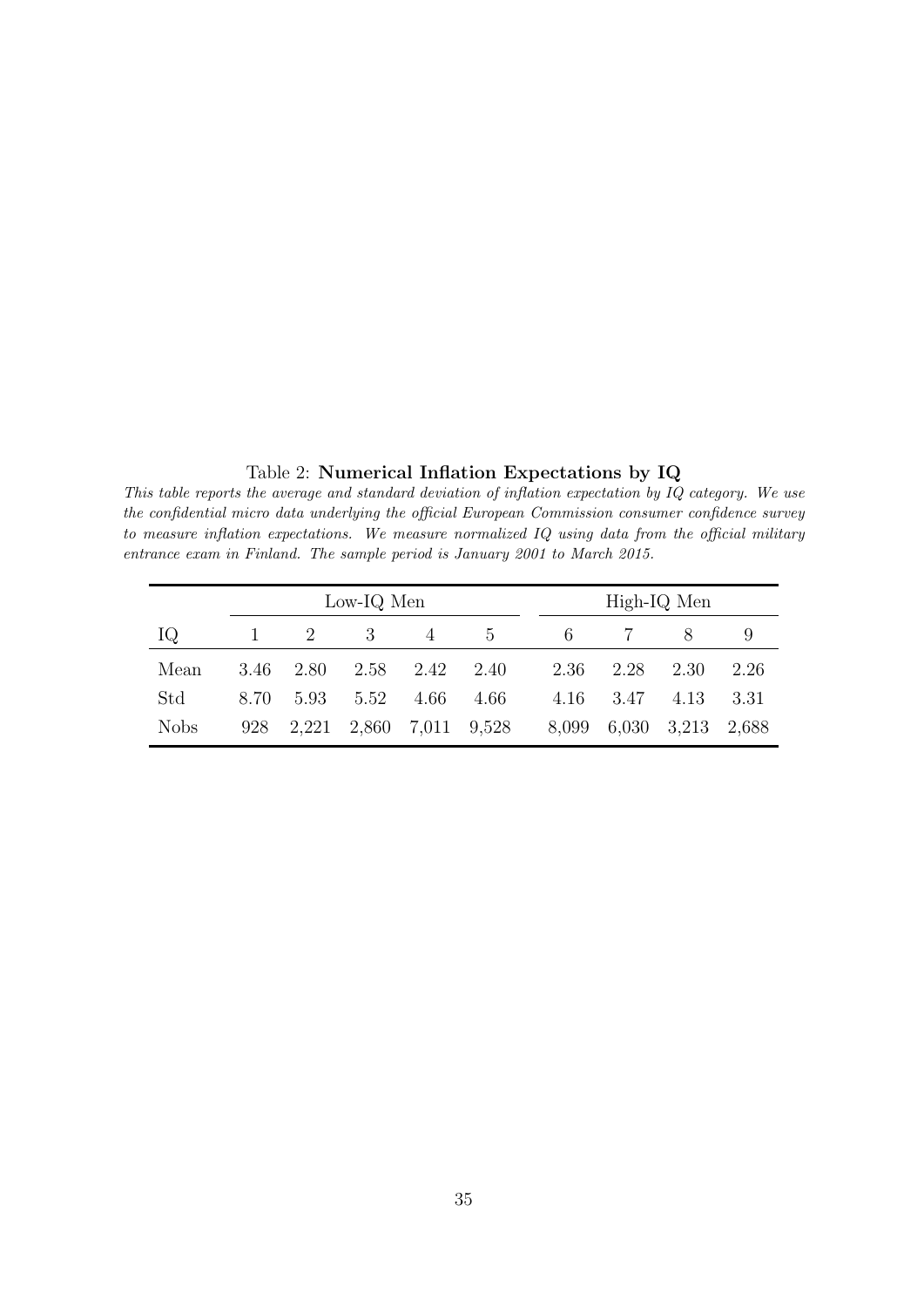| militiary entrance exam in Finland. IQ is a standardized variable between 1 and 9. IQ dummy equals 1 if normalized IQ is larger<br>Commission consumer confidence survey to construct these variables. We measure normalized $IQ$ using data from the official |
|----------------------------------------------------------------------------------------------------------------------------------------------------------------------------------------------------------------------------------------------------------------|
|                                                                                                                                                                                                                                                                |
|                                                                                                                                                                                                                                                                |

<span id="page-37-0"></span>

|                                |                            |                          |                            |                               | Top $50\%$                 | College                    | Econ/Business              |
|--------------------------------|----------------------------|--------------------------|----------------------------|-------------------------------|----------------------------|----------------------------|----------------------------|
|                                | Full Sample                | Single                   | Below 35                   | Urban                         | Income                     | Degree                     | Degree                     |
|                                | $\widehat{\Xi}$            | $\widehat{\mathfrak{S}}$ | $\odot$                    | $\left( \frac{1}{2} \right)$  | $\widehat{5}$              | $\odot$                    | $(\widetilde{\zeta})$      |
|                                |                            |                          |                            | Panel A. Respondent within    |                            | Category                   |                            |
| High IQ                        | $-0.2388$ * **<br>(0.0472) | $0.2451***$<br>0.0534)   | $-0.2728$ * **<br>(0.0704) | $-0.1837$ * **<br>(0.0597)    | $-0.2586$ * **<br>(0.0688) | $-0.1243$ * **<br>(0.0508) | $-0.1530*$<br>(0.0884)     |
| <b>Demographics</b>            |                            | $\overline{\mathsf{X}}$  | $\times$                   | X                             | $\times$                   | X                          | $\times$                   |
| Year-Month FE                  | $\times$                   | X                        |                            |                               | X                          | $\times$                   | $\mathsf{X}$               |
| Adj. R <sup>2</sup>            | 0.0608                     | 0.0509                   | 1.0457                     | 0.0467                        | 0.0446                     | 0.0758                     | 0.0093                     |
| Nobs                           | 27,568                     | 16,837                   | 11,231                     | 9,812                         | 10,713                     | 9,463                      | 2,949                      |
|                                |                            |                          |                            | Panel B. Respondent outside ( |                            | Category                   |                            |
| High IQ                        |                            | $0.2100***$<br>0.0618)   | $-0.1915$ * **<br>(0.0481) | $-0.2745$ * **<br>(0.0537)    | $-0.1760$ * **<br>(0.0500) | $-0.2830$ * **<br>(0.0552) | $-0.2563$ * **<br>(0.0441) |
| Demographics                   |                            | $\times$                 | $\times$                   | X                             | $\times$                   | $\times$                   | $\times$                   |
| Year-Month FE                  |                            | $\mathsf{X}$             | X                          |                               | X                          | $\overline{X}$             | X                          |
| Adj. $\mathbf{R}^2$            |                            | 0.6663                   | 0.682                      | 0.0566                        | 0.0626                     | 0.0447                     | 0.0528                     |
| Nobs                           |                            | 10,731                   | 16,337                     | 17,756                        | 16,855                     | 18,105                     | 24,619                     |
| Standard errors in parentheses |                            |                          |                            |                               |                            |                            |                            |

 $* p < 0.10, ** p < 0.05, ** p < 0.01$ ∗p < 0.10, ∗ ∗ p < 0.05, ∗ ∗ ∗p < 0.01 Standard errors in parentheses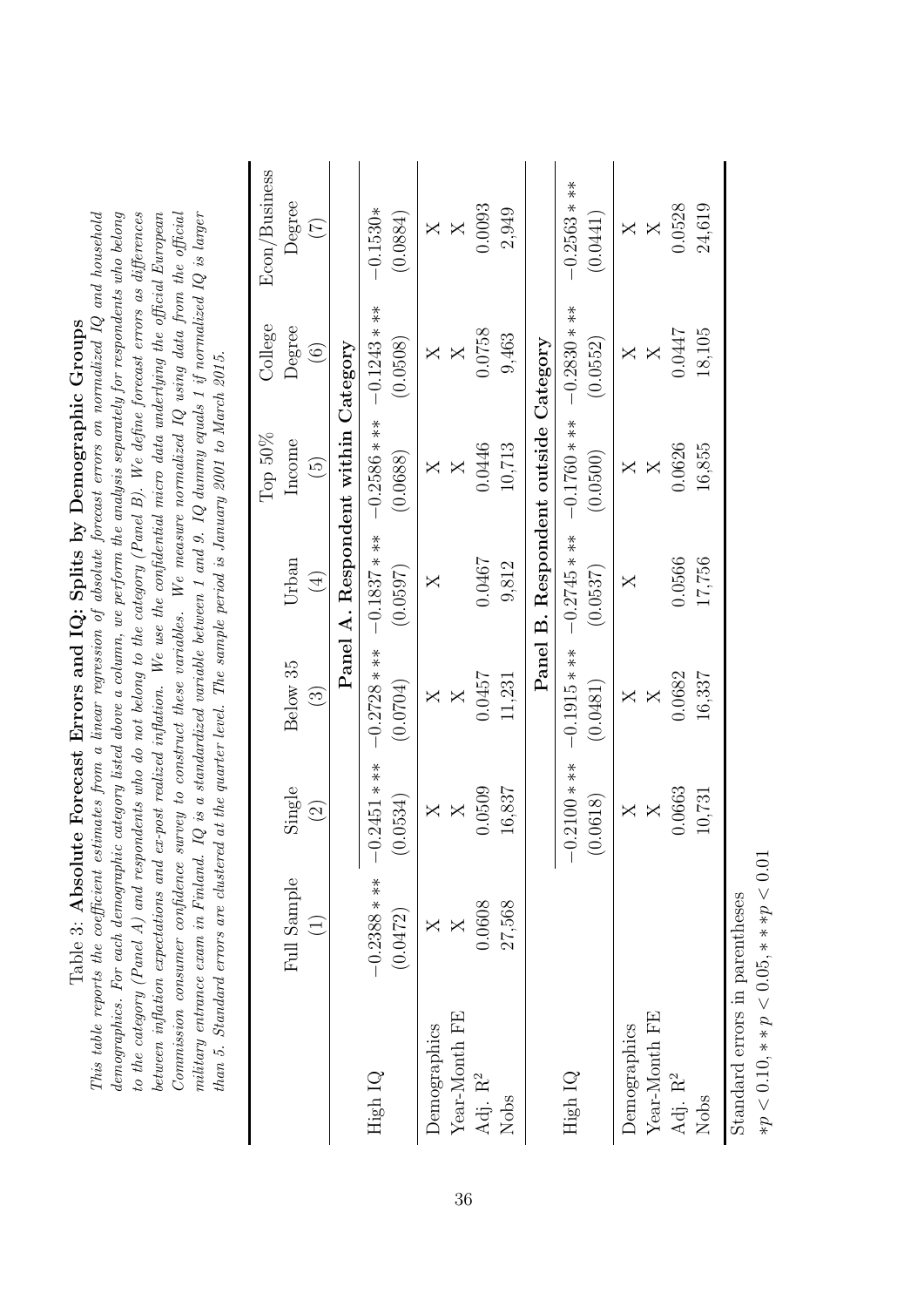| $\zeta$<br>)<br>1                     |
|---------------------------------------|
| $\vdots$<br>くらく                       |
| .<br>.<br>.<br>ľ<br>$\mathbf{I}$<br>ļ |
| ı<br>i                                |
| l<br>ĺ                                |
| てくらく<br>j                             |
| $-20.4$<br>l                          |
| ļ<br>-<br>-<br>-<br>-<br>$\vdots$     |
| ſ                                     |
| .<br>ו<br>!                           |
| $\overline{a}$<br>ζ                   |
| 1<br>)<br>2<br>j<br>١<br>١            |

<span id="page-38-0"></span>This table reports the coefficient estimates from a linear regression of inflation expectation expectations 6 months ago for men with high and low  $IQs$ . We use the confidential micro data underlying the official European Commission consumer confidence survey to construct these variables. We measure normalized IQ using data from the official military entrance exam in Finland. IQ is a standardized variable between 1 and 9. High IQ reflects a normalized IQ This table reports the coefficient estimates from a linear regression of inflations on inflation expectations 6 months ago for men with high and low IQs. We use the confidential micro data underlying the official European Commission consumer confidence survey to construct these variables. We measure normalized IQ using data from the official military entrance exam in Finland. IQ is a standardized variable between 1 and 9. High IQ reflects a normalized IQ larger than 5. Standard errors are clustered at the quarter level. The sample period is March 1995 to December 1999. larger than 5. Standard errors are clustered at the quarter level. The sample period is March 1995 to December 1999.

|                     |            | Inflation Expectations    |                                                            |                         |                                                   | Inflation Perceptions            |                             |                                                                                                                                                                                                                                                                                                           |
|---------------------|------------|---------------------------|------------------------------------------------------------|-------------------------|---------------------------------------------------|----------------------------------|-----------------------------|-----------------------------------------------------------------------------------------------------------------------------------------------------------------------------------------------------------------------------------------------------------------------------------------------------------|
|                     |            |                           |                                                            |                         |                                                   | Periods of Stable Inflation      |                             |                                                                                                                                                                                                                                                                                                           |
|                     | High IQ    | Low $IQ$<br>$\widehat{2}$ | All Perucation $\frac{1}{\log h}$ IQ $\frac{1}{\log h}$ IQ |                         | $\begin{tabular}{c} High IQ \\ (5) \end{tabular}$ | $_{\rm Low~IQ}$<br>$\boxed{(6)}$ |                             | Periods of Changing Inflation High IQ $_{\sim}$ $_{\sim}$ $_{\sim}$ $_{\sim}$ $_{\sim}$ $_{\sim}$ $_{\sim}$ $_{\sim}$ $_{\sim}$ $_{\sim}$ $_{\sim}$ $_{\sim}$ $_{\sim}$ $_{\sim}$ $_{\sim}$ $_{\sim}$ $_{\sim}$ $_{\sim}$ $_{\sim}$ $_{\sim}$ $_{\sim}$ $_{\sim}$ $_{\sim}$ $_{\sim}$ $_{\sim}$ $_{\sim}$ |
| Past expectations   | $0.231***$ | 0.025                     |                                                            | $0.243***$ $0.053***$   | $0.300***$                                        | $0.047*$                         | 0.141                       | $0.061**$                                                                                                                                                                                                                                                                                                 |
|                     | (0.0661)   | (0.0176)                  | (0.047)                                                    | (0.021)                 | (0.054)                                           | (0.028)                          | (0.090)                     | (0.024)                                                                                                                                                                                                                                                                                                   |
| Demographics        |            |                           |                                                            |                         |                                                   |                                  |                             |                                                                                                                                                                                                                                                                                                           |
| Year-Month FE       |            |                           |                                                            |                         | $\times \times \stackrel{3}{\sim}$                |                                  | $\times$ $\times$ 3<br>0.03 |                                                                                                                                                                                                                                                                                                           |
| Adj. $\mathbf{R}^2$ | 0.03       | 0.02                      | $X \times 0.03$<br>.367                                    | $X \times 0.02$<br>1.85 |                                                   | $X \times 32$<br>0.02            |                             | $X \times \overset{1}{\underset{0}{\sim}} 0$                                                                                                                                                                                                                                                              |
| Nobs                | 1,082      | 774                       |                                                            |                         | 922                                               |                                  | 445                         | 403                                                                                                                                                                                                                                                                                                       |

 $* p < 0.10, ** p < 0.05, ** p < 0.01$ ∗p < 0.10, ∗ ∗ p < 0.05, ∗ ∗ ∗p < 0.01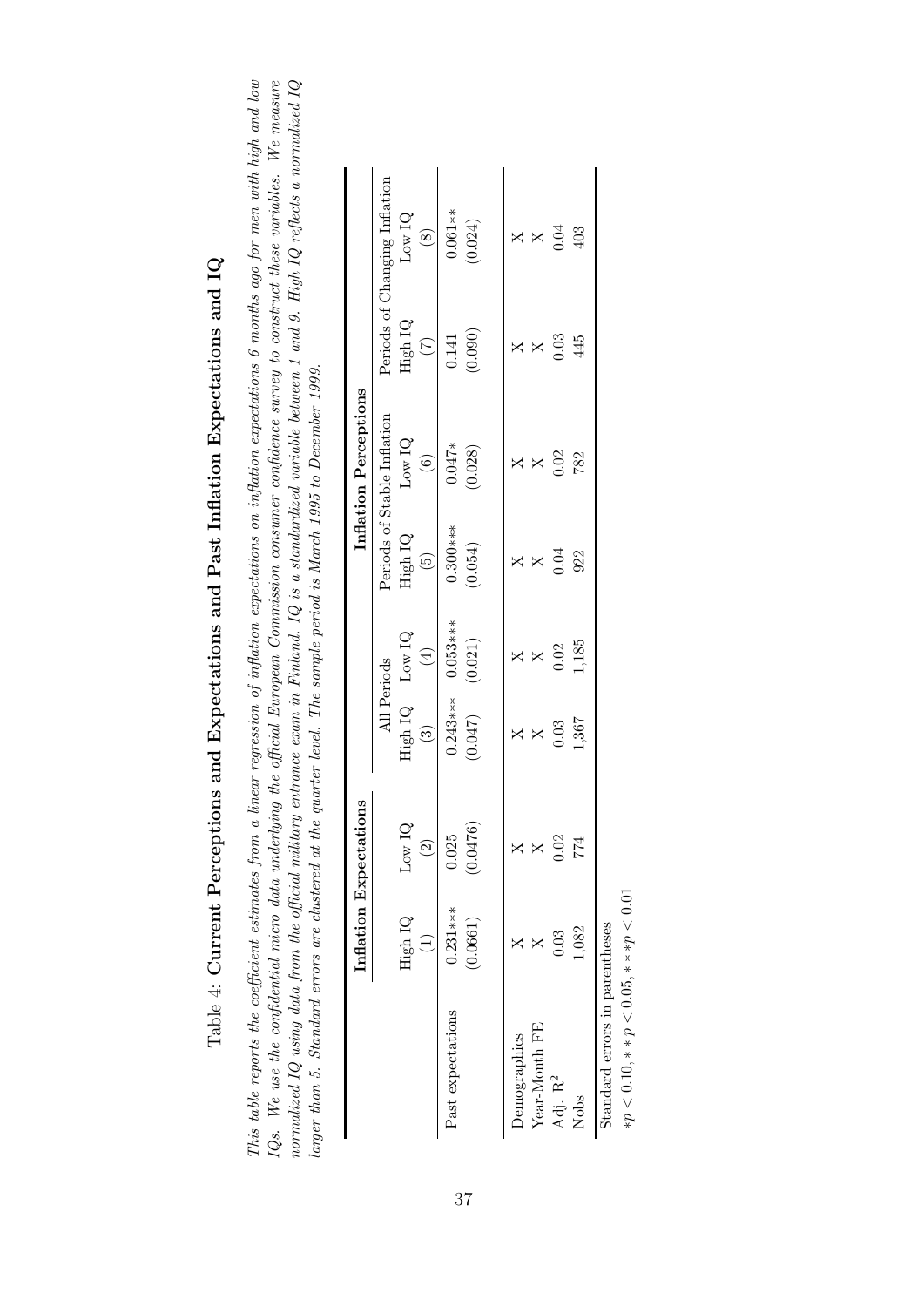#### <span id="page-39-0"></span>Table 5: Rounding, Implausible Values, and Cognitive Abilities

This table reports the coefficient estimates from a linear regression of a dummy variable that, for men with high and low IQs, equals 1 if the respondent reported a multiple of 5 as his inflation forecast and if he reported a number larger than 5 in absolute value as his inflation forecast. We use the confidential micro data underlying the official European Commission consumer confidence survey to construct these variables. We measure normalized IQ using data from the official military entrance exam in Finland. IQ is a standardized variable between 1 and 9. High IQ reflects a normalized IQ larger than 5. Standard errors are clustered at the quarter level. The sample period is January 2001 to March 2015.

|                     |          | Rounding                |          | Implausible Values      |
|---------------------|----------|-------------------------|----------|-------------------------|
|                     | (1)      | (2)                     | (3)      | $\left( 4\right)$       |
| High IQ             |          | $-0.1195*** -0.0735***$ |          | $-0.0446*** -0.0194***$ |
|                     | (0.0051) | (0.0061)                | (0.0036) | (0.0044)                |
|                     |          |                         |          |                         |
| Demographics        |          | X                       |          | Х                       |
| Year-Month FE       |          | Χ                       |          | X                       |
| Adj. $\mathbb{R}^2$ | 0.0142   | 0.0482                  | 0.0049   | 0.0417                  |
| <b>Nobs</b>         | 38,289   | 28,807                  | 31,841   | 24,345                  |

Standard errors in parentheses

∗p < 0.10, ∗ ∗ p < 0.05, ∗ ∗ ∗p < 0.01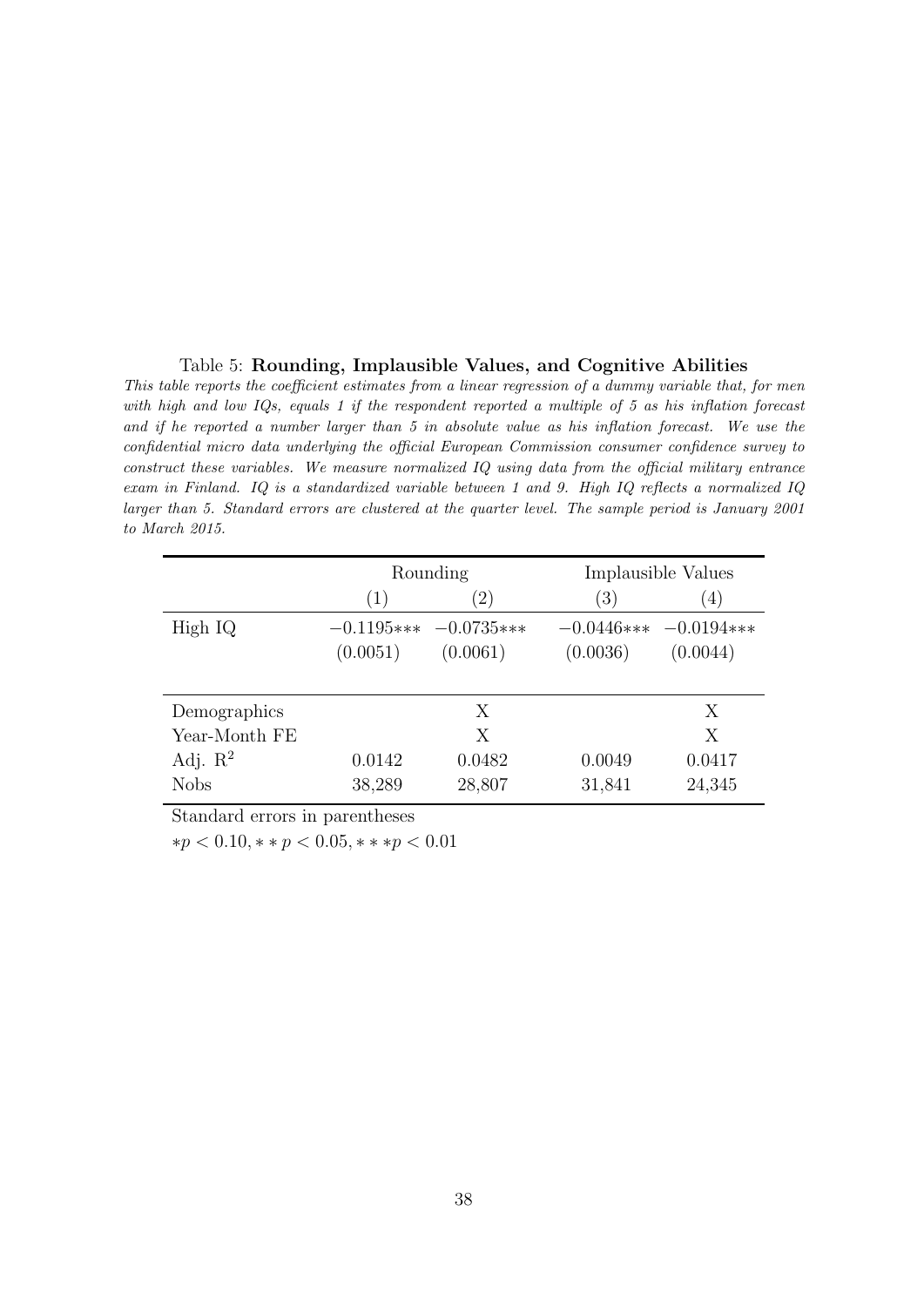Table 6: Inflation Expectations and Readiness to Spend: Splits by Demographic Groups Table 6: Inflation Expectations and Readiness to Spend: Splits by Demographic Groups

increase is a dummy variable that equals 1 when a household replies that inflation will increase. We use the confidential micro data underlying the official it is a good time to purchase durables given the current economic conditions. Households can reply that it is a good time, it is a bad time, or it is neither a good This table reports the average marginal effects of a multinomial logit regression. Households' readiness to purchase durables is the dependent variable. Inflation European Commission consumer confidence survey to construct these variables. The surveys ask representative samples of households on a monthly basis whether time nor a bad time. In this table, we study the "it is a good time" outcome. We measure normalized  $IQ$  using data from the official military entrance exam in This table reports the average marginal effects of a multinomial logit regression. Households' readiness to purchase durables is the dependent variable. Inflation increase is a dummy variable that equals 1 when a household replies that inflation will increase. We use the confidential micro data underlying the official European Commission consumer confidence survey to construct these variables. The surveys ask representative samples of households on a monthly basis whether it is a good time to purchase durables given the current economic conditions. Households can reply that it is a good time, it is a bad time, or it is neither a good time nor a bad time. In this table, we study the "it is a good time" outcome. We measure normalized IQ using data from the official military entrance exam in Finland. Standard errors are clustered at the quarter level. The sample period is January 2001 to March 2015. Finland. Standard errors are clustered at the quarter level. The sample period is January 2001 to March 2015.

<span id="page-40-0"></span>

|                                |                                                                  |                              |                                 |                              |                                 |                          |                                   |               | Top $50\%$                           |          | College                      |                  | Econ/Business       |                         |
|--------------------------------|------------------------------------------------------------------|------------------------------|---------------------------------|------------------------------|---------------------------------|--------------------------|-----------------------------------|---------------|--------------------------------------|----------|------------------------------|------------------|---------------------|-------------------------|
|                                | Full Sample                                                      |                              | Single                          |                              | Below 35                        |                          | Urban                             |               | Income                               |          | Degree                       |                  | Degree              |                         |
|                                | High IQ Low IQ<br>$\left( \begin{matrix} 1 \end{matrix} \right)$ | $\left( \frac{2}{2} \right)$ | High IQ Low IQ<br>$\widehat{c}$ | $\left( \frac{4}{2} \right)$ | High IQ<br>$\widetilde{\omega}$ | Low IQ<br>$\circledcirc$ | High IQ Low IQ<br>$\widetilde{C}$ | $\circledast$ | High IQ Low IQ<br>$\odot$            | (10)     | High IQ<br>$\left(11\right)$ | Low $IQ$<br>(12) | High IQ<br>$(13)$   | $_{\rm Low}$ IQ<br>(14) |
|                                |                                                                  |                              |                                 |                              |                                 |                          |                                   |               | Panel A. Respondent within Category  |          |                              |                  |                     |                         |
| Expects Higher                 | $0.0358***-0.0096$                                               |                              |                                 | $0.0377** - 0.0183$          | $0.0614***-0.004$               |                          | $0.0391** - 0.0131$               |               | $0.0723***-0.0288$                   |          | $0.0390**$                   | 0.0254           | 0.0459              | $0.1109**$              |
| Inflation                      | (0.0119)                                                         | (0.0138)                     | (0.0167)                        | (0.0177)                     | (0.0221)                        | (0.0201)                 | (0.0192)                          | (0.0239)      | (0.0207)                             | (0.0233) | (0.0174)                     | (0.0260)         | (0.0309)            | (0.0458)                |
| Demographics                   |                                                                  |                              |                                 |                              | $\times$                        |                          |                                   |               |                                      |          |                              |                  | ×                   |                         |
| Year-Month FE                  |                                                                  |                              |                                 |                              | $\times$                        | $\times$                 | $\times$                          | $\times$      | X                                    | $\times$ | X                            | X                | X                   | $\times$                |
| Pseudo R <sup>2</sup>          | 0.0108                                                           | 0.009                        | 0.0098                          | 0.0069                       | 0.0097                          | 0.0054                   | 0.0109                            | 0.0109        | 0.0094                               | 0.0064   | 0.0131                       | 0.0156           | 0.0148              | 0.0276                  |
| Nobs                           | 16,606                                                           | 16,256                       | 10,109                          | 11,107                       | 6,499                           | 7,469                    | 7,070                             | 4,644         | 6,593                                | 6,703    | 7,512                        | 3,051            | 2,024               | 1,398                   |
|                                |                                                                  |                              |                                 |                              |                                 |                          |                                   |               |                                      |          |                              |                  |                     |                         |
|                                |                                                                  |                              |                                 |                              |                                 |                          |                                   |               | Panel B. Respondent outside Category |          |                              |                  |                     |                         |
| Expects Higher                 |                                                                  |                              | $0.0356**$                      | 0.0067                       | 0.0211                          | $-0.0152$                | $0.0333** -0.0061$                |               | 0.0121                               | 0.0016   | $0.0354**$                   | $-0.0200$        | $0.0341***-0.0225*$ |                         |
| Inflation                      |                                                                  |                              | (0.0163)                        | (0.0211)                     | (0.0158)                        | (0.0187)                 | (0.0169)                          | (0.0168)      | (0.0150)                             | (0.0178) | (0.0173)                     | (0.0152)         | (0.0129)            | (0.0135)                |
| Demographics                   |                                                                  |                              |                                 |                              | $\times$                        |                          |                                   |               |                                      |          |                              |                  | ×                   | X                       |
| Year-Month FE                  |                                                                  |                              |                                 | ×                            |                                 | X                        | X                                 | X             | ×                                    | X        | X                            | ×                | ×                   | $\mathsf{X}$            |
| Pseudo $\mathbf{R}^2$          |                                                                  |                              | 0.0145                          | 0.0171                       | 0.0131                          | 0.0127                   | 0.0107                            | 0.0092        | 0.0146                               | 0.0122   | 0.0007                       | 0.008            | 0.0111              | 0.0085                  |
| Nobs                           |                                                                  |                              | 6,497                           | 5,149                        | 10,107                          | 8,787                    | 9,536                             | 11,612        | 10,013                               | 9,553    | 9,094                        | 13,205           | 14,582              | 14,858                  |
| Standard errors in parentheses |                                                                  |                              |                                 |                              |                                 |                          |                                   |               |                                      |          |                              |                  |                     |                         |

 $* p < 0.10, * * p < 0.05, * * * p < 0.01$ ∗p < 0.10, ∗ ∗ p < 0.05, ∗ ∗ ∗p < 0.01